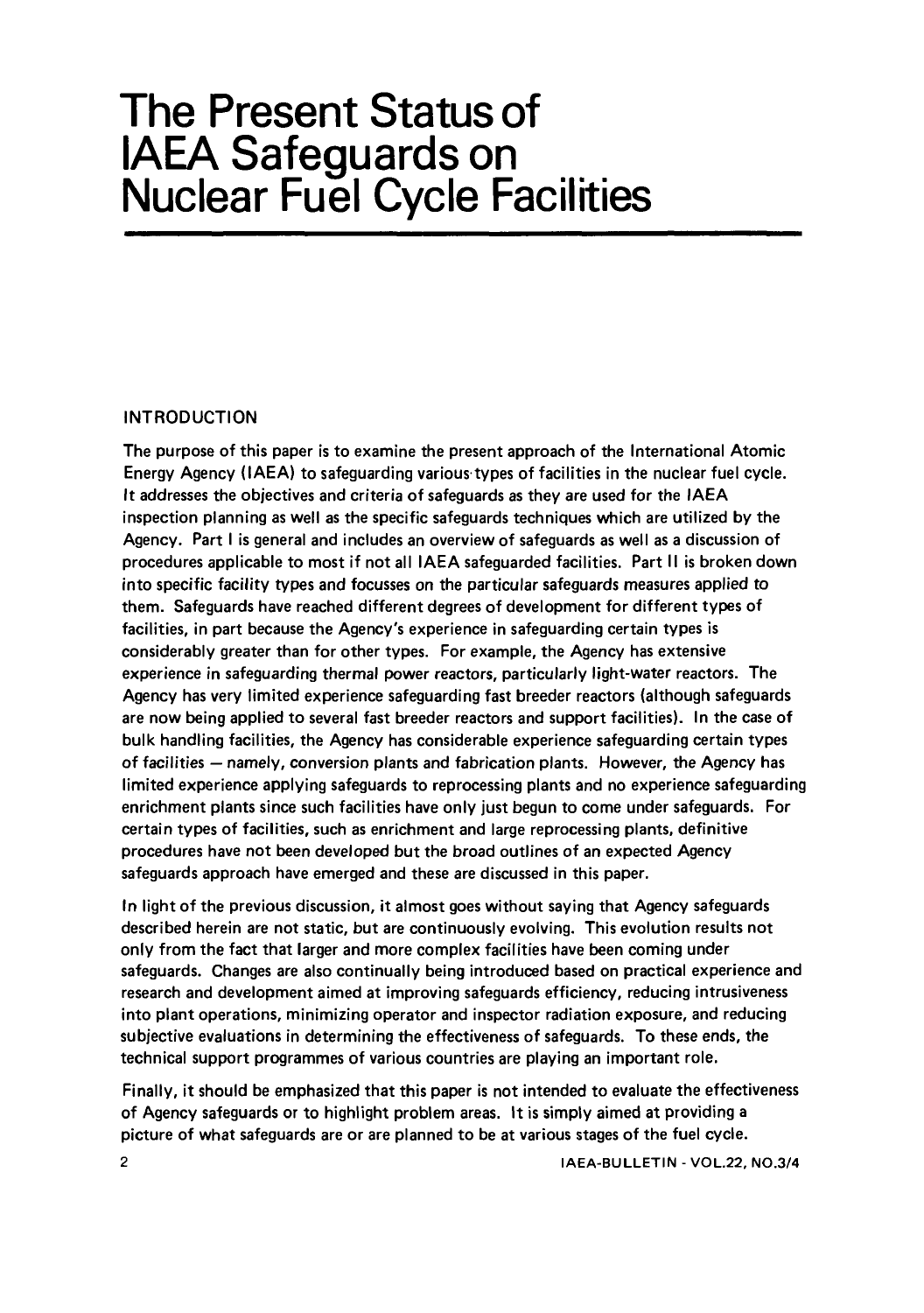#### Authority for Agency Safeguards

Article 111.5 of the IAEA Statute authorizes the Agency:

"To establish and administer safeguards designed to ensure that special fissionable and other materials, services, equipment, facilities, and information made available by the Agency or at its request or under its supervision or control are not used in such a way as to further any military purpose; and to apply safeguards, at the request of the parties, to any bilateral or multilateral arrangement, or at the request of a State, to any of that State's activities in the field of atomic energy."

States agree to accept safeguards either through "project agreements" for the supply of specific materials, equipment and facilities made available by or through the IAEA, "safeguards transfer agreements" in which States transfer to the IAEA their safeguards responsibilities set forth in their co-operation agreements, "unilateral submissions" by a State to IAEA safeguards of certain facilities, nuclear material or all the State's nuclear activities, or agreements pursuant to the Treaty on the Non-Proliferation of Nuclear Weapons (NPT).

The IAEA safeguards system is laid down in two IAEA documents, INFCIRC/66/Rev.2 and INFCIRC/153. The first document forms the basis for project agreements, transfer agreements and unilateral submission agreements under which equipment, facilities, nuclear material, and/or other material and information are subject to safeguards. The second document forms the basis for all agreements with non-nuclear weapon (NNW) States party to the NPT, under which all nuclear material in all peaceful nuclear activities of a State is subject to safeguards. INFCIRC/153 defines the objective of safeguards and, in addition, obliges the IAEA to formulate, based on certain of its verification activities, technical conclusions drawn in respect of the material unaccounted for, with regard to each material balance area. INFCIRC/66/Rev.2 does not include the required specifics of a conclusion, but the Agency is obliged by the Statute to make a determination of compliance and, when it is determined that non-compliance has occurred, to report to the Board of Governors. INFCI RC/66/Rev.2 provides the IAEA with means to draw, in respect to nuclear material, the same kind of conclusion as required by INFCIRC/153. The IAEA has to judge in each particular situation whether the application of its nuclear material verification procedures permits it to fulfill the responsibility of safeguarding equipment, facilities, non-nuclear material or items derived from technological information.

#### Objectives and Criteria

The basic undertaking by the State in NPT safeguards agreements is to "accept safeguards, in accordance with the terms of the Agreement, on all source or special fissionable material in all peaceful nuclear activities within the territory of the State, under its jurisdiction or carried out under its control anywhere, for the exclusive purpose of verifying that such material is not diverted to nuclear weapons or other nuclear explosive devices".

The objectives of safeguards are further defined in these agreements to be the "timely detection of diversion of significant quantities of nuclear material from peaceful nuclear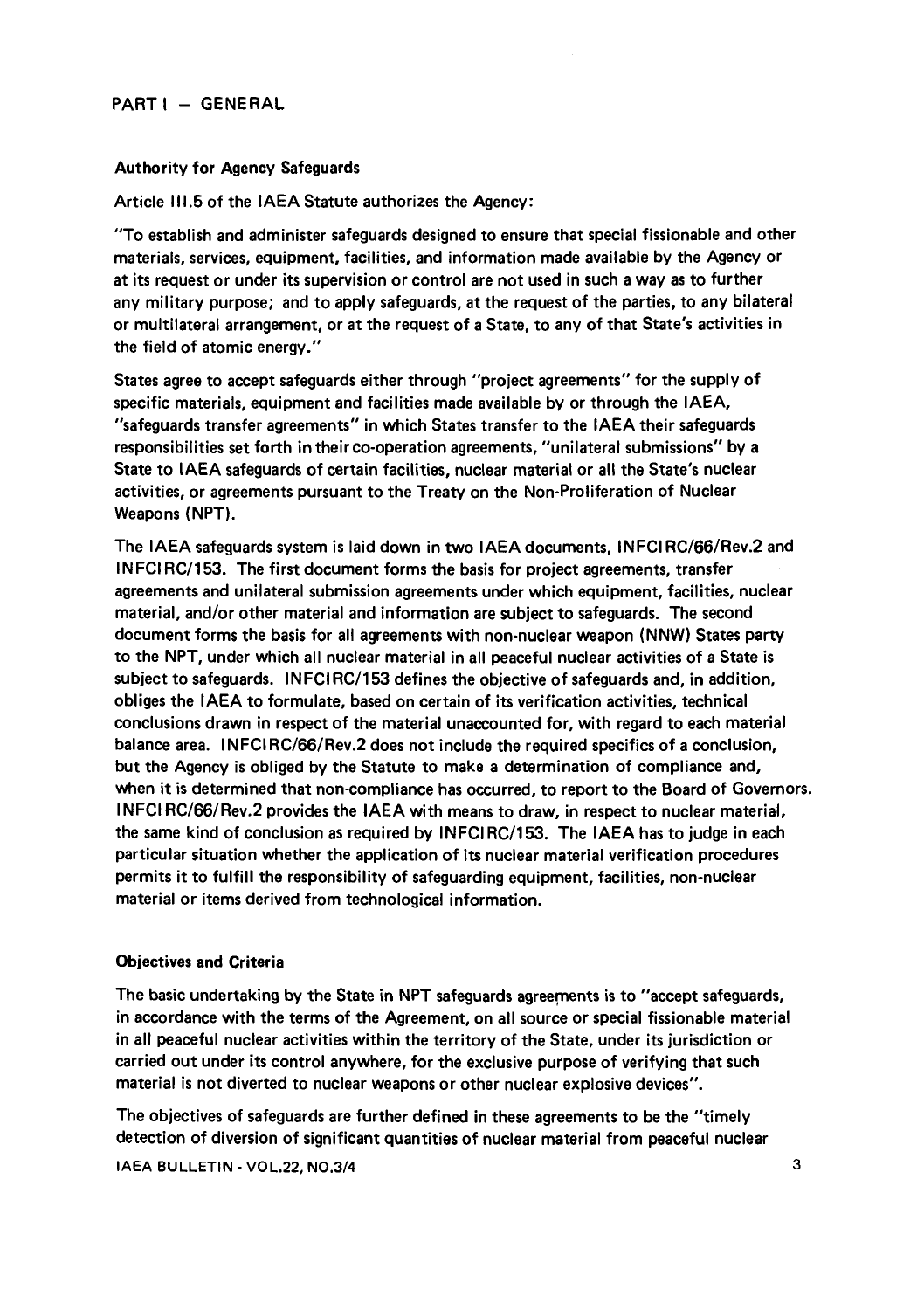| <b>Material</b>           |                                     | Threshold<br><b>Amount</b><br>(TA)        | TA applies to:       |
|---------------------------|-------------------------------------|-------------------------------------------|----------------------|
| Pu $(^{239}$ Pu $>$ 95%)  |                                     | 8 kg                                      | <b>Total element</b> |
| $233$ <sub>U</sub>        |                                     | 8 <sub>kg</sub>                           | <b>Total isotope</b> |
| U $(^{235}$ U $>$ 90-95%) |                                     | 25 kg                                     | $235$ <sub>11</sub>  |
|                           |                                     | <b>Safeguards</b><br>Significance<br>(SQ) |                      |
|                           | Pu                                  | 8 kg                                      | <b>Total element</b> |
|                           | $233$ U                             | 8 kg                                      | Total isotope        |
| direct-use"<br>material   | U $(^{235}$ U ≥ 20%                 | $25$ kg                                   | $^{235}$ U           |
|                           |                                     | Plus rules for mixtures where appropriate |                      |
|                           | U $(^{235}$ U $<$ 20%) <sup>*</sup> | 75 kg                                     | $235$ U              |
| 'indirect-use''           | Th                                  | 20 <sub>t</sub>                           | <b>Total element</b> |
| material                  |                                     | Plus rules for mixtures where appropriate |                      |

activities to the manufacture of nuclear weapons or other nuclear explosive devices or for purposes unknown, and deterrence of such diversion by the risk of early detection". The inclusion of the expression "for purposes unknown" is very important for the practical application of safeguards for it means that the IAEA does not have to attempt to determine the use to which diverted material is put and, in particular, does not have to determine whether nuclear material is diverted for "the manufacture of nuclear weapons or of other nuclear explosive devices".

The notions "timely detection" and "significant quantities" have been quantified in the course of the implementation of safeguards agreements. Moreover, the essential effectiveness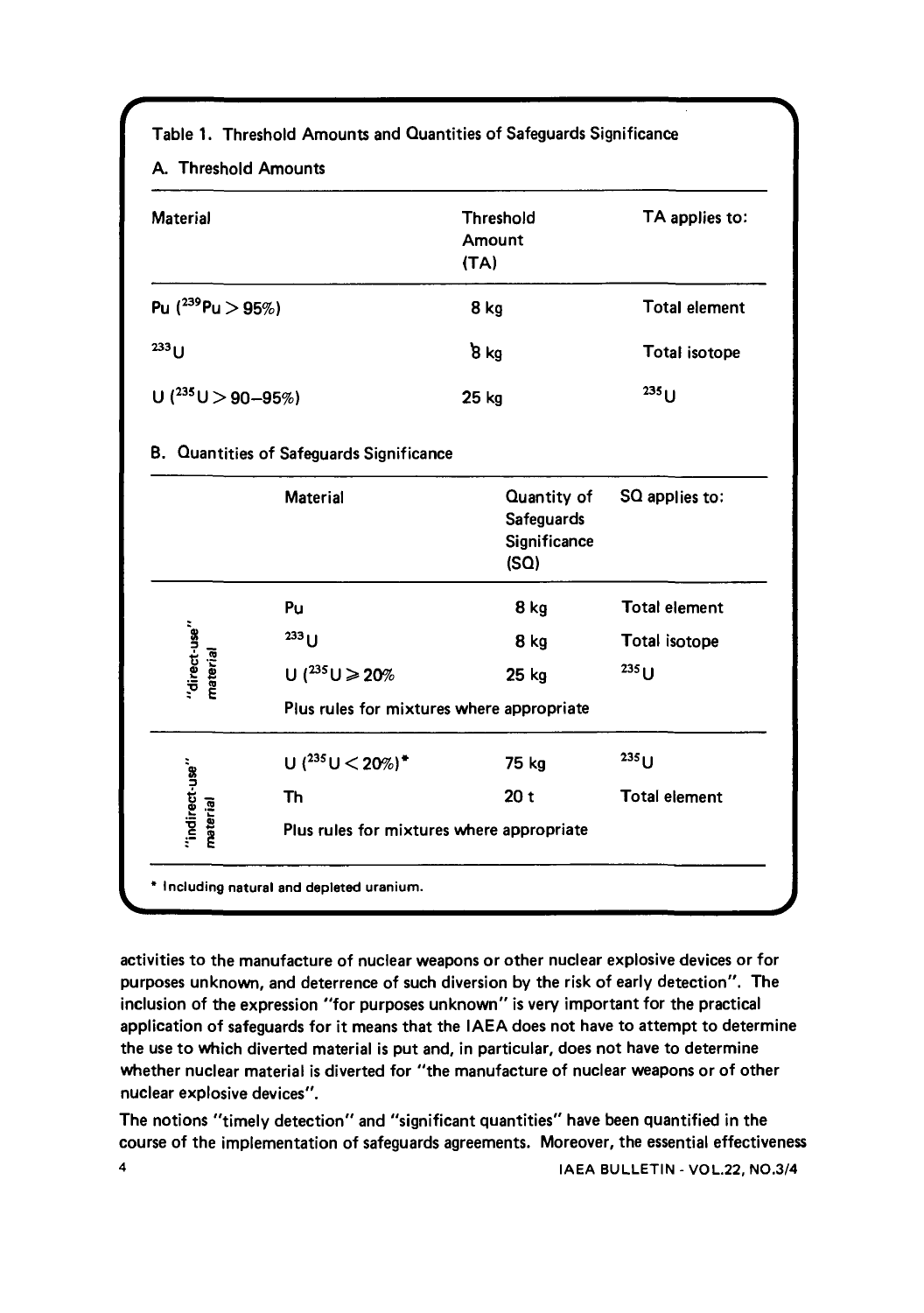**parameters "significant quantity" and "detection time" have been discussed by the Standing Advisory Group on Safeguards Implementation (SAGSI), which has confirmed on a preliminary basis values used by the Secretariat for significant quantities. Table 1 indicates these values and also shows their relationship to "threshold amounts". A "threshold amount" of nuclear material is defined as the approximate quantity of special fissionable material needed for a nuclear explosive device. A "significant quantity" of nuclear material, or a "quantity of safeguards significance", is understood to be the approximate quantity of nuclear material with respect to which — taking into account any conversion process involved — the possibility of manufacturing a nuclear explosive device cannot be excluded.** 

**Timeliness of detection is also an essential notion for the Agency's safeguards system and must be considered carefully in the evaluation of effectiveness. The Agency's safeguards system embodies the assumption that a diversion of a significant quantity of nuclear material, be it on the basis of an abrupt or protracted diversion strategy, must be detected on a timely basis. The Agency establishes in each particular situation the frequency and timing with which it must draw a conclusion as to whether there has been no diversion, as well as the quantity of material to which the conclusion refers, the probability of detection and the probability of a false alarm. The Secretariat has developed criteria for timeliness and used them on a trial basis whenever a particular type of facility has become subject to safeguards for the first time. With regard to the precise verification of all components of the material balance which must be followed by an investigation of material unaccounted for and by a judgement as to its causes, timeliness results primarily from the frequency of physical inventory-taking. However, in cases where the frequency of physical inventory taking and verification required to assure timeliness would seriously hamper the plant operation, timeliness must be assured by a high frequency of activities aimed at assessing the quantities of nuclear material in the plant.** 

**The timeliness criteria were recently discussed at two meetings of SAGSI, which has made the provisional recommendation to the Director General that "detection time" be used as a parameter for timeliness and that it should correspond in order of magnitude to the "conversion time", all the qualifications attaching to the definition of these two notions being borne in mind. Generally, "conversion time" is defined as the minimum time required to convert different forms of nuclear material to the metallic components of a nuclear explosive device and "detection time" is defined as the maximum time which may elapse between a diversion and its detection by Agency safeguards. The conversion times estimated by SAGSI for different material categories are given in Table 2.** 

**Pending the acquisition of additional practical experience and further discussions within SAGSI and other advisory groups, the Secretariat is continuing to use the values in question as guidelines.** 

**In addition to these general guidelines for timeliness and significant quantities, the IAEA must strive for a safeguards system which has a certain probability of meeting these goals. The degree of probability with which these goals are to be met must itself be defined. Neither INFCIRC/66/Rev.2 nor INFCIRC/153 specifically mentions the concept of degree of certitude of detection, but the IAEA has interpreted these documents as implicitly embodying this concept. The a priori probability of detection which is sought is usually 90% or higher and is most often 95%.** 

**Specific quantitative objectives for particular facilities are discussed in Part II.**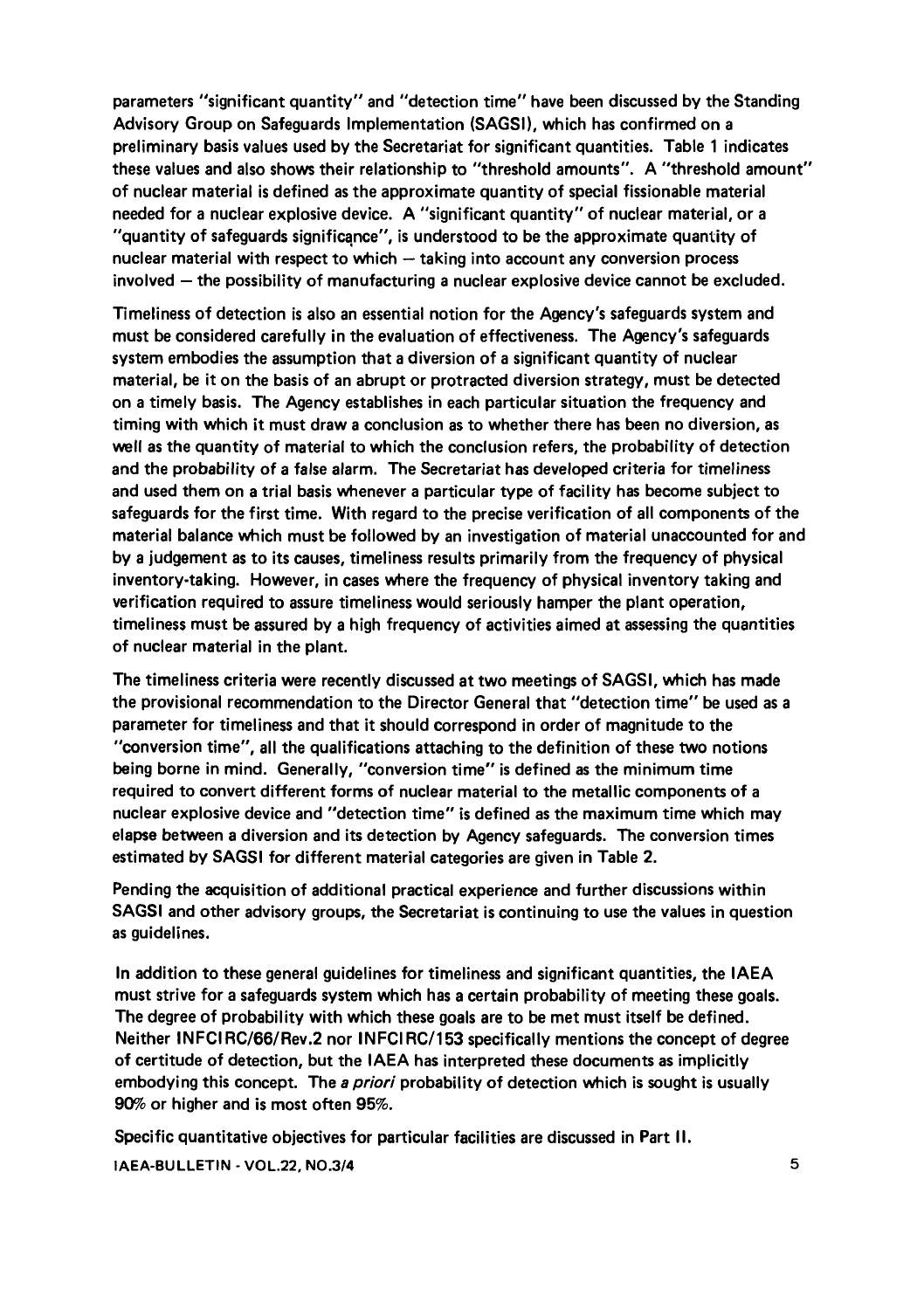| <b>Material</b><br>classification | Beginning material form                                                                                                                                                                                                                                                                                                                               | End process form                                            | <b>Estimated</b><br>conversion<br>time |
|-----------------------------------|-------------------------------------------------------------------------------------------------------------------------------------------------------------------------------------------------------------------------------------------------------------------------------------------------------------------------------------------------------|-------------------------------------------------------------|----------------------------------------|
| 1                                 | Pu, HEU <sup>*</sup> , or <sup>233</sup> U metal                                                                                                                                                                                                                                                                                                      | <b>Finished plutonium</b><br>or uranium metal<br>components | Order of<br>days<br>$(7 - 10)$         |
| $\mathbf 2$                       | PuO <sub>2</sub> , Pu(NO <sub>3</sub> ) <sub>4</sub> or<br>other pure compounds.<br>HEU or <sup>233</sup> U oxide or<br>other pure compounds.<br>MOX or other non-<br>irradiated pure mixtures<br>of Pu or U<br>$[(233 \text{ U} + 235 \text{ U}) > 20\%].$<br>Pu, HEU and/or <sup>233</sup> U in<br>scrap or other miscellaneous<br>impure compounds | <b>Finished plutonium</b><br>or uranium metal<br>components | Order of<br>weeks**<br>$(1-3)$         |
| 3                                 | Pu, HEU or <sup>233</sup> U in<br>irradiated fuels***                                                                                                                                                                                                                                                                                                 | Finished plutonium<br>or uranium metal<br>components        | Order of<br>months<br>$(1-3)$          |
| 4                                 | U containing $<$ 20% $^{235}$ U<br>and $^{233}U$ ; thorium                                                                                                                                                                                                                                                                                            |                                                             | Order of<br>one year                   |

# **Table 2. Estimated Material Conversion Times**

#### **Basic Concepts and Procedures**

The basic approach of the IAEA to achieving the aforementioned safeguards objectives is a verification process consisting of three main aspects:

- (1) The examination of the information provided by the State in:
- Design information;
- **•** Accounting reports;
- Special reports;
- Amplification and clarification of reports; and
- Advance notification of international transfers.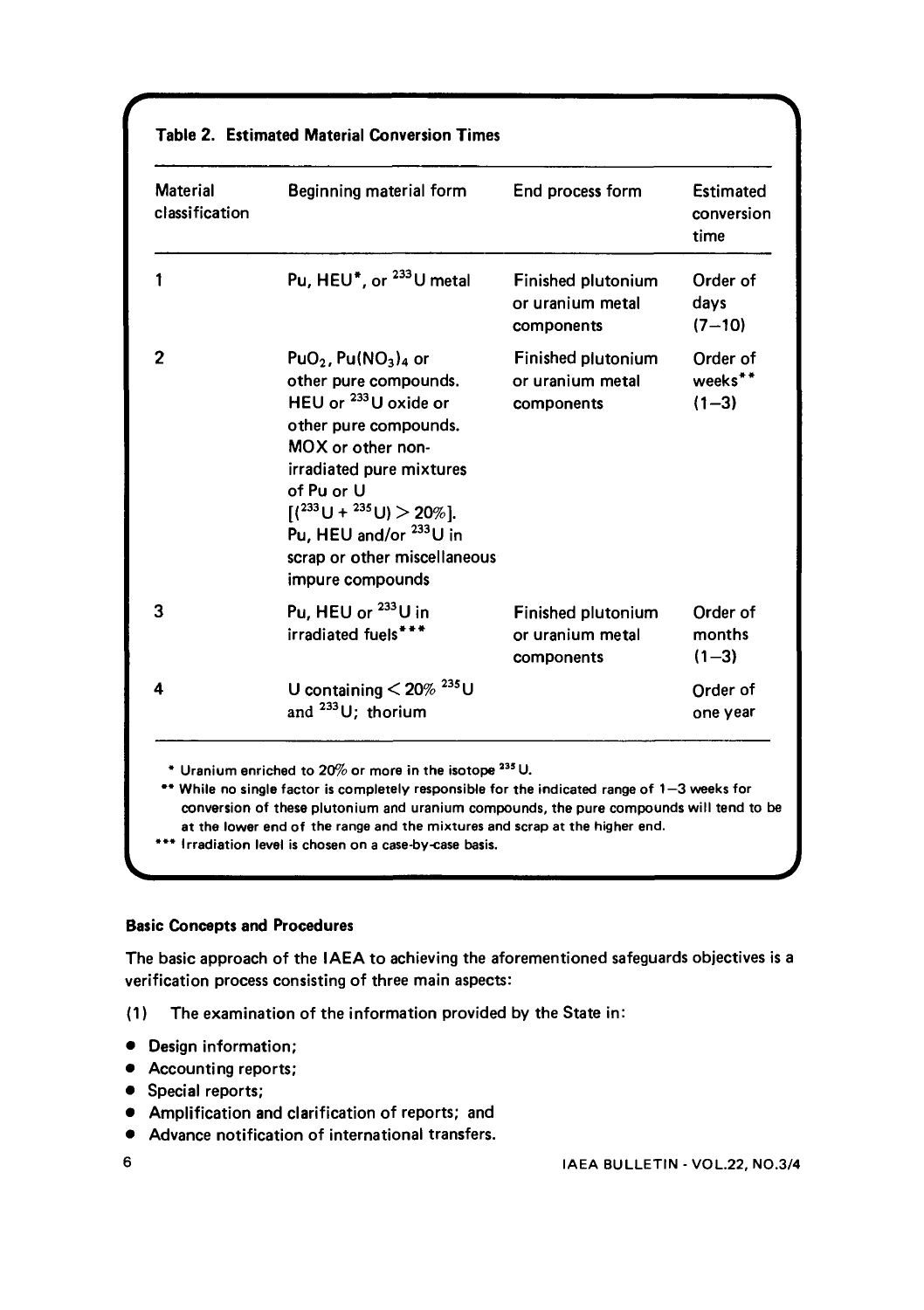- (2) The collection of information by the IAEA in:
- Inspections for verification of design information;
- Ad hoc and routine inspections; and
- Special inspections.
- (3) The evaluation of the information provided by the State and collected in inspections for the purpose of determining the completeness, accuracy and validity of the information provided by the State.

Basic concepts for achieving the objectives of Agency safeguards, while minimizing interference with the operation of facilities are, inter alia:

- Effective monitoring of the flow of source and special fissionable material by the use of instruments and other techniques at certain strategic points;
- The periodic closing of material balances by the taking of physical inventories and their verifications; and
- Independent verification by the Agency of the entire accounting for nuclear material subject to safeguards using chemical analysis and non-destructive measurements.

With respect to the last point, the basic principle in the IAEA safeguards system lies with a comparison between the information provided by the inspected party and the independent verification and observations performed by the Agency. The fact that potential diverters could be States, as well as facility operators, individuals or groups of individuals, makes it necessary that information supplied by the State be independently verified.

Both documents, INFCIRC/66/Rev.2 and INFCIRC/153, require that the State make available information to the Agency. Specifically, they require the State to:

- Provide the IAEA with information concerning facility design features and other information relevant to safeguards;
- Maintain records for each facility or material balance area; and
- Provide the IAEA with reports in respect of nuclear material based on the records kept.

The existence of a domestic accountancy and control system is a prerequisite to the application of efficient international safeguards but cannot replace the latter. The Agency takes due account of the technical effectiveness of the State's system in performing its verification. Agreements of the INFCIRC/153 type require that "the State shall establish and maintain a system of accounting for and control of all nuclear material subject to safeguards...". They prescribe, inter alia, that the system shall be based on a structure of material balance areas and shall provide for establishment of a measurement system, a records and reports system, procedures for taking a physical inventory, and provisions to ensure that the accounting procedures and other arrangements are being operated correctly. INFCIRC/66/Rev.2 does not refer explicitly to a State's system of accounting for and control of nuclear material or to all of the above elements of such a system, but it does prescribe the accounting and operating records to be kept by the State and the accounting and operating reports to be submitted by the State to the IAEA.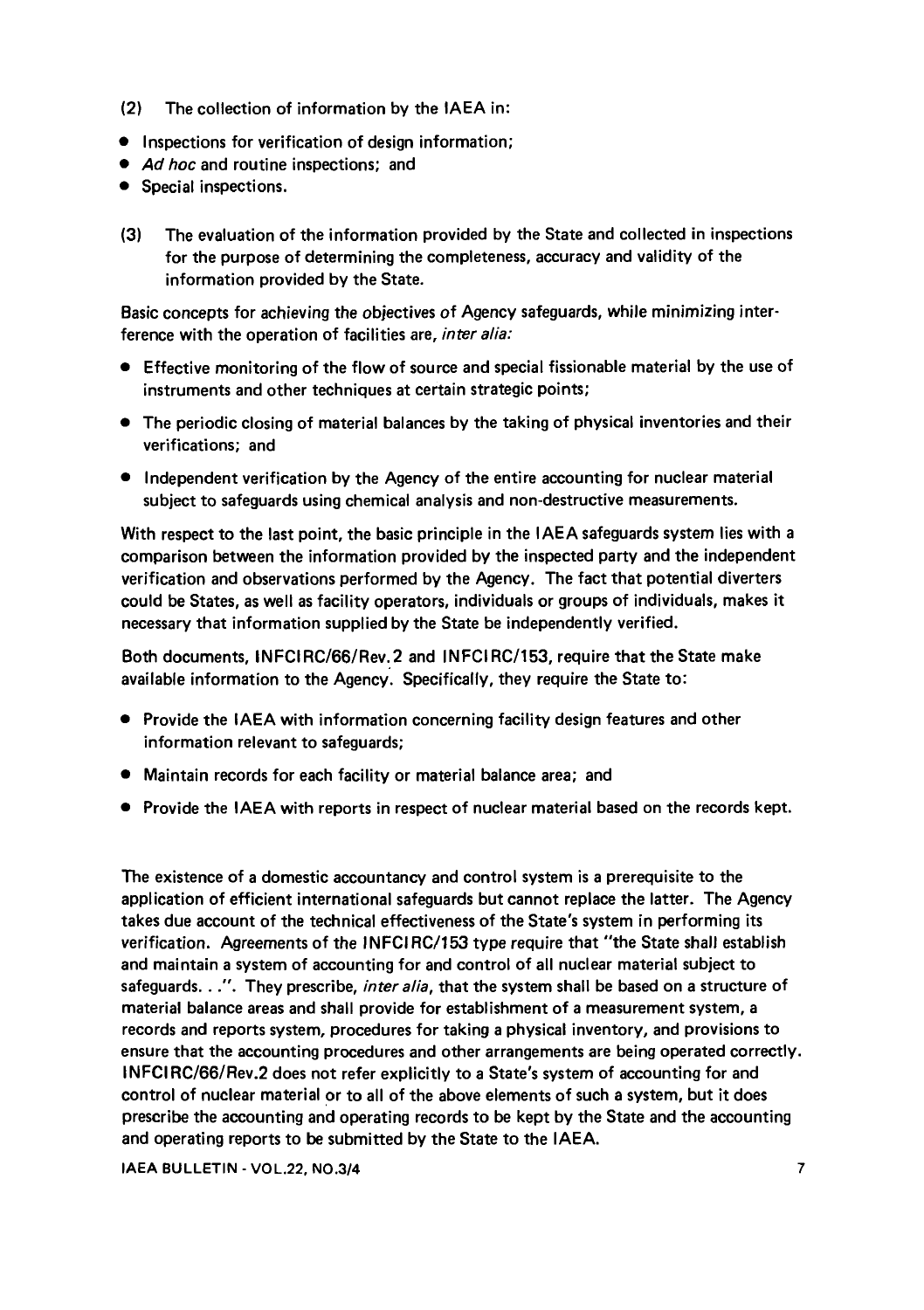Agency verification is accomplished by two basic means:

- $\bullet$  material accountancy
- containment and surveillance.

Nuclear material accountancy is currently the fundamental IAEA safeguards mechanism, while containment and surveillance serve as important complementary measures. Material accountancy refers to a collection of measurements and other determinations which enable the State and the Agency, in verifying the State's findings, to maintain a current picture of the location and movement of nuclear material into and out of material balance areas (MBAs).

A material balance area is an area where all material entering or leaving is measureable and where an inventory of the material can be determined when necessary. The establishment of material balance areas is done in consultation between the State and the Agency and their designation is included in Subsidiary Arrangements, which describe the "fine structure" of the agreement. Measurements are made at strategic points, called "key measurement points" (KMP), which are locations where essential information on flow and inventory can be gathered and verified and at which nuclear material appears in such a form as to lend itself to such measurement.

Accountancy, in the IAEA system, consists of the initial determination of physical inventory for a facility or material balance area; the perpetuation of a book inventory based on the original determination and subsequent measured inventory changes; verification and updating of the book inventory and periodic physical inventory measurements and verification; and the submission of reports to the IAEA by the State. Based on these reports, the Agency maintains a set of accounts parallel to that of the State, and these are subject to verification and comparison with the records kept at the facility. For facilities having nuclear material in unsealed bulk form, because of the measurement uncertainties, there is usually some difference between the book inventory and the physical inventory. There may also be discrepancies for other reasons, e.g., failure to measure parts of the inventory or an unmeasured loss of material or diversion. The difference between book inventory and physical inventory is the "material unaccounted for", abbreviated to "MUF". As a variable derived from measurements, MUF is, like the measurements themselves, subject to uncertainties. Thus, MUF may be a tool for judging the possibility of diversion.

A containment measure is one that takes advantage of existing structural characteristics, such as containers, tanks or pipes, to establish the physical integrity of an area or item by preventing the undetected movement of nuclear material or equipment. Such measures involve the application of tamper-indicating seals or surveillance devices to ensure that any change in the inventory of that container will be detected. Such devices would not be applied to areas or structures through which material would pass as a matter of routine plant activity. If any containment measure may have been, or may have to be, breached, the Agency must be notified by the fastest means available. For example, if there is evidence that a seal has been broken or compromised in any way, immediate notification is usually required.

Surveillance refers to both human and instrumental observation aimed at indicating the movement of nuclear material. Surveillance may involve, for example, mounting cameras or other devices at strategic points to monitor containment measures or observe inventory changes. Personnel may fulfill similar assignments by manning key observation points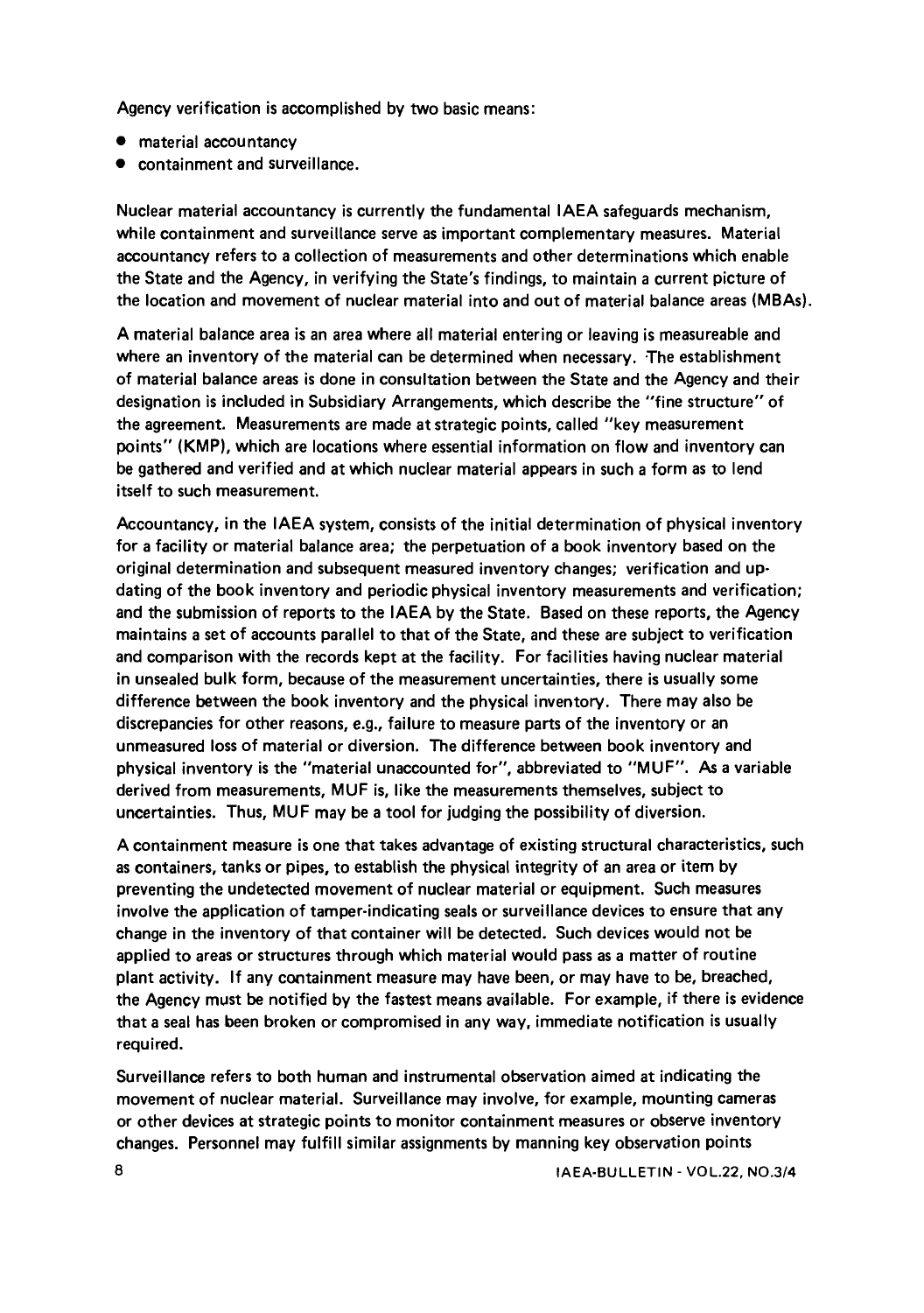continuously or periodically. If human surveillance by the IAEA is applied directly, the inspection access constraints as reflected in the decisions reached in the Subsidiary Arrangements negotiated with the State would of course have to be observed.

Agency containment and surveillance techniques are carefully designed and implemented to avoid imposing any additional physical restriction on the movement of or access to material; but they have to provide to the IAEA information as to whether such movement or access occurred while inspectors were not present, in order to preserve the integrity of prior measurements of nuclear material by the IAEA and to provide the IAEA with knowledge of material flows at important points in a fuel cycle.

The key to verification by the Agency is the right to conduct onsite facility inspections. The IAEA conducts three types of inspections: *ad hoc*, routine, and special as noted above. The majority of the inspection effort is expended on the routine inspections. The safeguards agreement specifies the maximum intensity and frequency of routine inspections. A portion of routine inspections may be of an unannounced character.

The purpose of routine inspections is to verify that the information contained in the reports submitted by the State is consistent with its accounting and operating records, to verify the location, identity, quantity and composition of safeguarded materials and to verify information on the cause of shipper/receiver differences, book inventory uncertainties, and MUF. Ad hoc inspections are made to verify design information, initial reports and changes since the initial report and to verify the material involved in international transfers. Special inspections are made to verify information in special reports or to collect additional information when the IAEA considers information provided by the State or obtained through routine inspections to be inadequate for the Agency to fulfill its responsibilities.

IAEA inspection activities include: examining pertinent records; making independent measurements on safeguarded nuclear material using IAEA equipment and also State's or operator's equipment, verifying its proper functioning, calibration and procedures; obtaining samples and ensuring their proper collection, treatment, handling and shipping; using and servicing IAEA surveillance equipment; and affixing, inspecting and removing IAEA seals.

The IAEA makes "every effort to ensure optimum cost-effectiveness and, in order to ensure it, should use, among other means, the concentration of verification procedures in those stages in the nuclear fuel cycle involving the production, processing, use or storage of nuclear material from which nuclear weapons or other nuclear explosive devices could readily be made, and minimization of verification procedures in respect of other nuclear material on condition that this does not hamper the IAEA in applying safeguards". Therefore, the statements on material unaccounted for and its limits of accuracy must not necessarily be based on equally intensive verification activities in all types of facilities or for all types of nuclear material. These activities must, however, in all cases enable the IAEA to satisfy the objective of safeguards, i.e., the timely detection of diversion of significant quantities of nuclear material. In structuring its verification system, the IAEA takes into account not only whether material can be readily made into nuclear weapons or explosives but also the relationship between various parts of the nuclear fuel cycle. For example, although low enriched uranium cannot be directly fabricated into nuclear weapons, its value as a starting point for the production of plutonium or for further enrichment cannot be overlooked.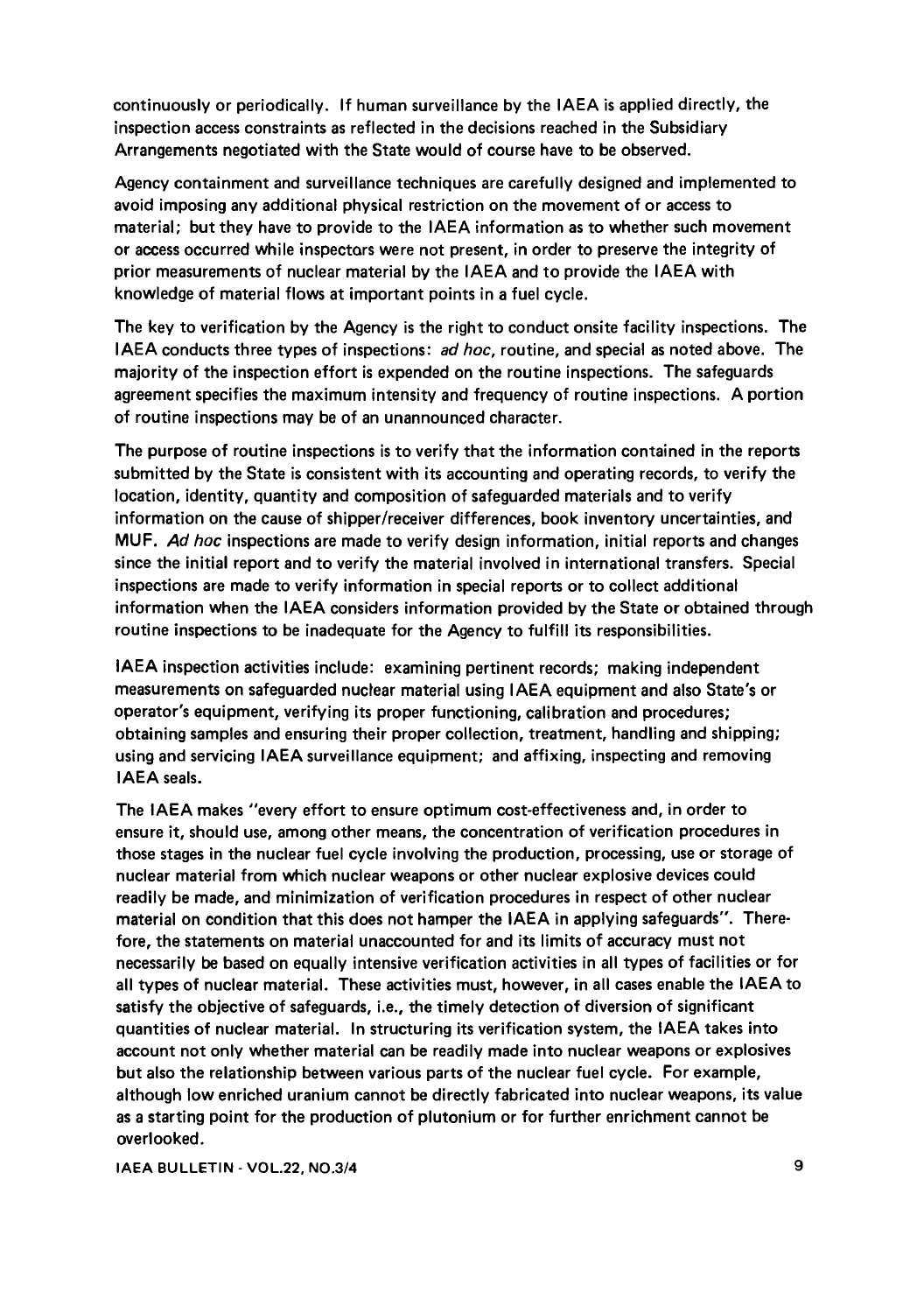To achieve optimum cost-effectiveness while ensuring the capability to detect diversion, the IAEA's verification system involves two different approaches, depending upon the type of nuclear facility. For facilities in which nuclear material is produced or upgraded, such as enrichment facilities and certain power reactors and the larger research reactors, and for chemical reprocessing facilities where the material produced in reactors is separated from the other components of the irradiated fuel, the verification of all flows is of critical importance. In other types of facilities, the primary inspection activity is inventory verification.

The conclusion of the IAEA's verification activities is formulated in a "statement, in respect of each material balance area, of the amount of material unaccounted for over a specific period, giving the limits of accuracy of the amounts stated". It is important that the technical conclusion of the IAEA's verification activities includes an estimate of the operator's combined measurement uncertainties and the operator's MUF adjusted for any differences between the IAEA's and the operator's measurements. This technical conclusion gives an indication of the accuracy of the IAEA's measurements and of the degree of agreement between the operator's measurements and those of the IAEA.

The findings of routine inspections performed under NPT safeguards agreements are reported to the State concerned in the form of a statement. After the taking of the physical inventory, a second additional type of statement is sent to the State containing the conclusions drawn from the verification activities performed by the inspector. This statement shows whether the material subject to safeguards has been satisfactorily accounted for during the period between physical inventory takings. If the Agency is not satisfied with results obtained during inspections, further investigation is called for and the State is requested to examine the causes of any inadequacy and undertake the steps necessary to remedy the situation. Statements made to the States with regard to safeguards applied pursuant to INFCI RC/66/Rev.2 agreements merely report whether the IAEA has or has not detected deviations from the terms of the agreement.

## Diversion Strategies

Many diversion strategies which safeguards attempt to counter are common for several, if not all, types of nuclear facilities. For example, the diverter may allow the diverted quantity to be included in MUF. This might or might not be accompanied by an overstatement of the true measurement uncertainty of MUF. He may also attempt to prevent its appearance in MUF by the falsification of flow or inventory data. For example, he may seek to use any of the following concealment techniques:

- (a) understate receipts
- (b) overstate shipments or declare non-existing ones
- (c) overstate discards, or
- (d) overstate the physical inventory.

The optimum diversion strategy is a combination of diversion into MUF and falsification of flow or inventory data. Diversion strategies as related to specific types of facilities are discussed in the appropriate sections of Part II, but most concealment techniques would fit into the general categories listed above.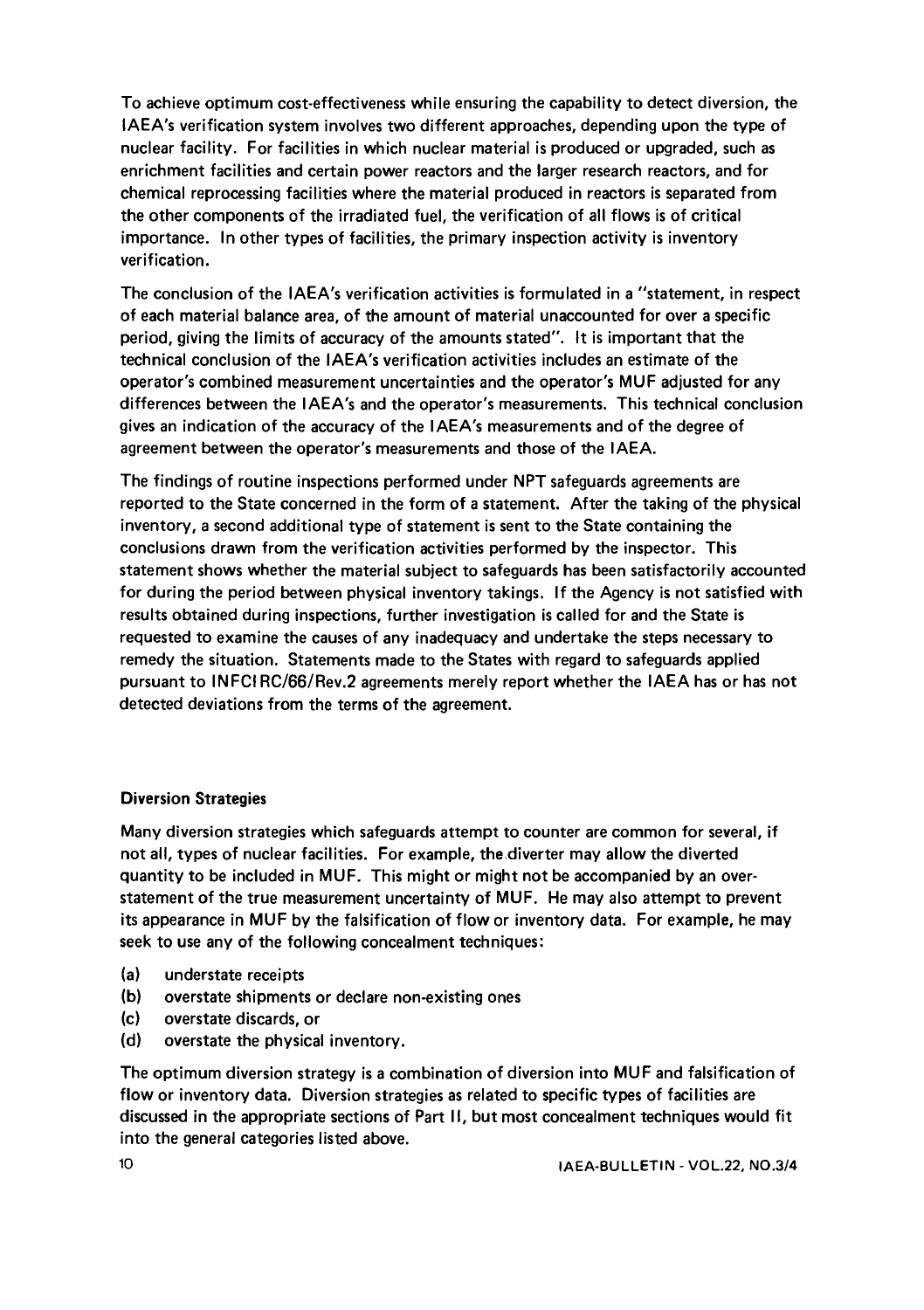# PART II - SAFEGUARDS APPROACHES TO SPECIFIC FACILITY TYPES

# **REACTORS**

There are some general features common to most power reactors currently under safeguards. In practically all cases reactor fuel takes the form of discrete, identifiable items (elements/ assemblies). Information on the nuclear material contained in these items is generated by measurements at the fuel fabrication facility and by calculation of nuclear material loss (i.e. depletion through burn-up) and production (transmutation of fertile materials to fissile materials) at the reactor. Therefore, it is possible to determine nuclear material quantities in irradiated fuel on the basis of data generated at fuel fabrication facilities, taking into consideration material loss and production, and to validate such determination through counting and identification of items, provided that their physical integrity can be relied upon.

Reactor facilities are usually considered as one material balance area with a minimum of three inventory locations as follows:

- One or more fresh fuel storage areas.
- One or more reactor core units.
- One or more spent fuel storage areas.

These inventory locations constitute inventory key measurement points. Normally the only key measurement points for flows are those which reflect the receipt of fresh fuel and the shipment of spent fuel.

There are two basic diversion threats for reactors:

- The removal of one or more discrete elements or assemblies, with or without the substitution of falsified or partially falsified assemblies; and
- The use of safeguarded fuel for the irradiation of undeclared fertile materials (and consequent production of plutonium or U-233).

More specific threats deriving from these two general possibilities are discussed below with respect to particular reactor types.

## LIGHT-WATER REACTORS

#### **Features of Relevance to Safeguards**

Of all the types of nuclear facilities to which the IAEA applies safeguards, the light-water reactor (LWR) appears to present the fewest problems. LWR fuel is relatively large in size and involves a relatively small number of fuel elements in both the core and storage ponds. The fresh fuel, containing low enrichment uranium, is expensive to fabricate and the tight fuel specifications at the fabrication plant mean that the amount and enrichment of the uranium in the fuel are known within the narrowest limits of any point in the fuel cycle. The enrichment of the fuel typically varies between 1.5 and 4% U-235. The fuel is usually in the form of  $UO<sub>2</sub>$  pellets which are sealed in cylindrical tubes. The rods are arranged in matrix-type fuel assemblies.

In LWRs, assuming that the fresh fuel contains no plutonium, the spent fuel with its produced plutonium is of higher strategic value than the fresh fuel. For this reason, a greater amount of safeguards effort is devoted to the spent fuel. In a typical facility most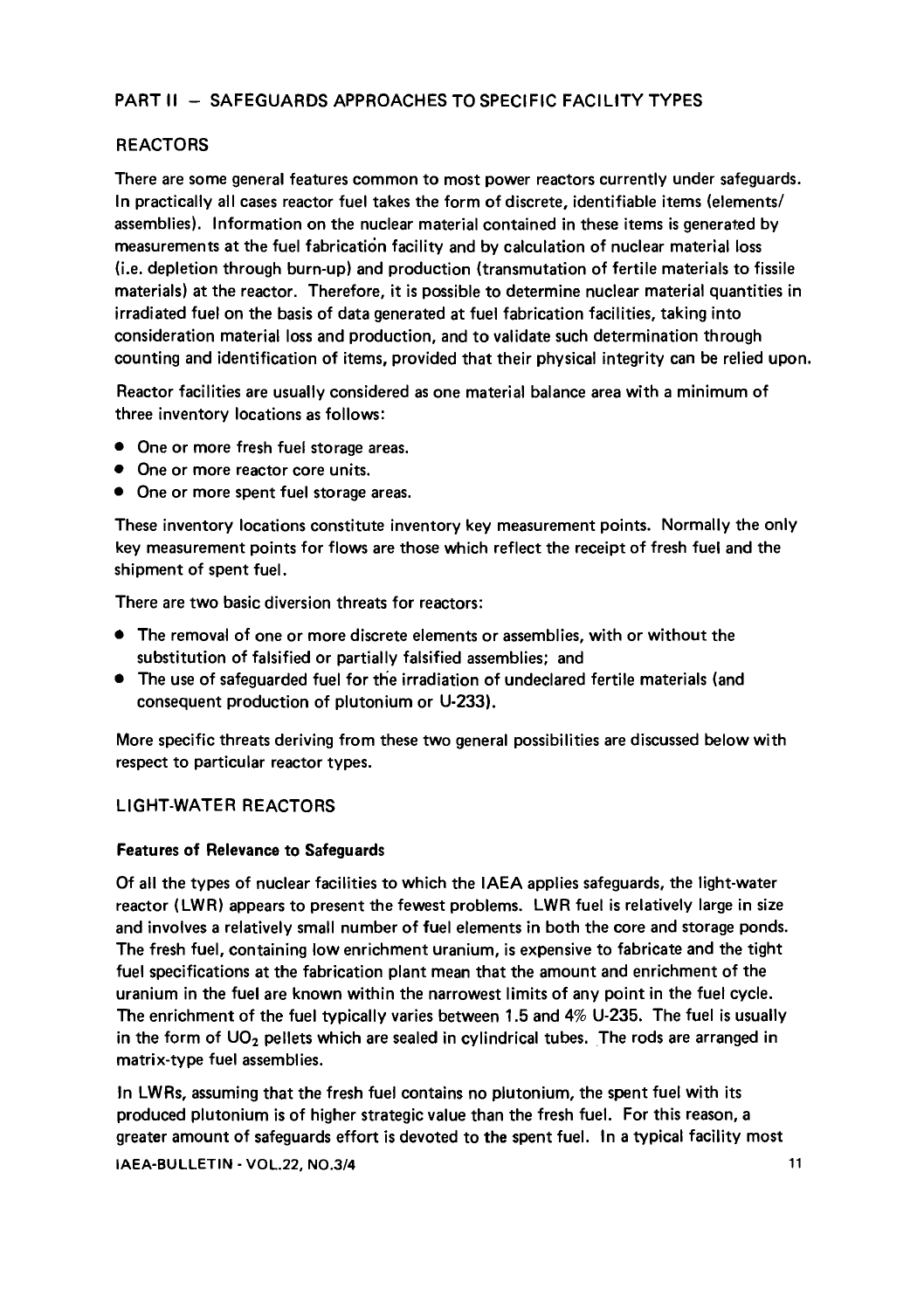of the produced plutonium is located in the spent fuel pond with the remainder in the core. Most of the enriched uranium is located in the core with a slightly smaller amount in the spent fuel pond and a still smaller amount in the fresh fuel store.

A typical LWR runs on a twelve to eighteen month fuelling cycle. At the end of that period there is a shutdown for refuelling and maintenance which lasts approximately six weeks. About one-third of the fuel is discharged and replaced during each shutdown. The remaining fuel is generally repositioned for the next operational cycle. The fresh fuel normally arrives at the site two to three months before the shutdown begins. Normal management practice calls for keeping irradiated fuel in the cooling pond from six months to a year before shipment to a reprocessing plant. However, at many facilities spent fuel is currently being kept in a pond for longer periods than originally expected. A typical pond can hold one and a half times the amount of fuel contained in the core.

## **Diversion Possibilities**

| <b>Diversion</b>                                                                                | <b>Concealment</b>                                                                                                                                          | <b>Safeguards</b>                                                                                           |
|-------------------------------------------------------------------------------------------------|-------------------------------------------------------------------------------------------------------------------------------------------------------------|-------------------------------------------------------------------------------------------------------------|
| possibilities                                                                                   | methods                                                                                                                                                     | measures                                                                                                    |
| <b>Removal of fuel elements</b>                                                                 | Substitution                                                                                                                                                | <b>Application of seals</b>                                                                                 |
| from the fresh fuel store                                                                       | with dummies                                                                                                                                                | <b>NDA</b> measurements                                                                                     |
| Removal of fuel                                                                                 | <b>Substitution</b>                                                                                                                                         | <b>Seals</b>                                                                                                |
| elements from the core                                                                          | with dummies                                                                                                                                                | Optical surveillance                                                                                        |
| Irradiation of<br>undeclared fuel<br>elements in the core                                       | <b>Undeclared</b><br>shutdowns                                                                                                                              | <b>Seals</b><br>Optical surveillance                                                                        |
| Removal of fuel<br>elements from the spent<br>fuel pond                                         | Substitution<br>with dummies                                                                                                                                | <b>Optical surveillance</b><br><b>NDA</b> measurements                                                      |
| <b>Removal of fuel elements</b><br>from consignment when<br>or after they leave the<br>facility | Substitution with<br>dummies in<br>consignment.<br>Understating of number<br>of elements shipped and<br>substitution with dummies<br>in the spent fuel pond | Sealing of shipping<br>container before<br>shipment and<br>verification of content<br>at recipient facility |

The following example of diversion possibilities, concealment methods and corresponding safeguards measures are relevant in the case of LWRs:

## **Detection Target**

The detection target for light-water reactors is the absence of one or more spent fuel assemblies within two to three months and the absence of one or more fresh fuel assemblies within one year. Safeguards techniques applied to declared fuel in the core would automatically detect the introduction of undeclared fuel into it within the same time limits, and therefore no separate detection target is adopted for this type of diversion.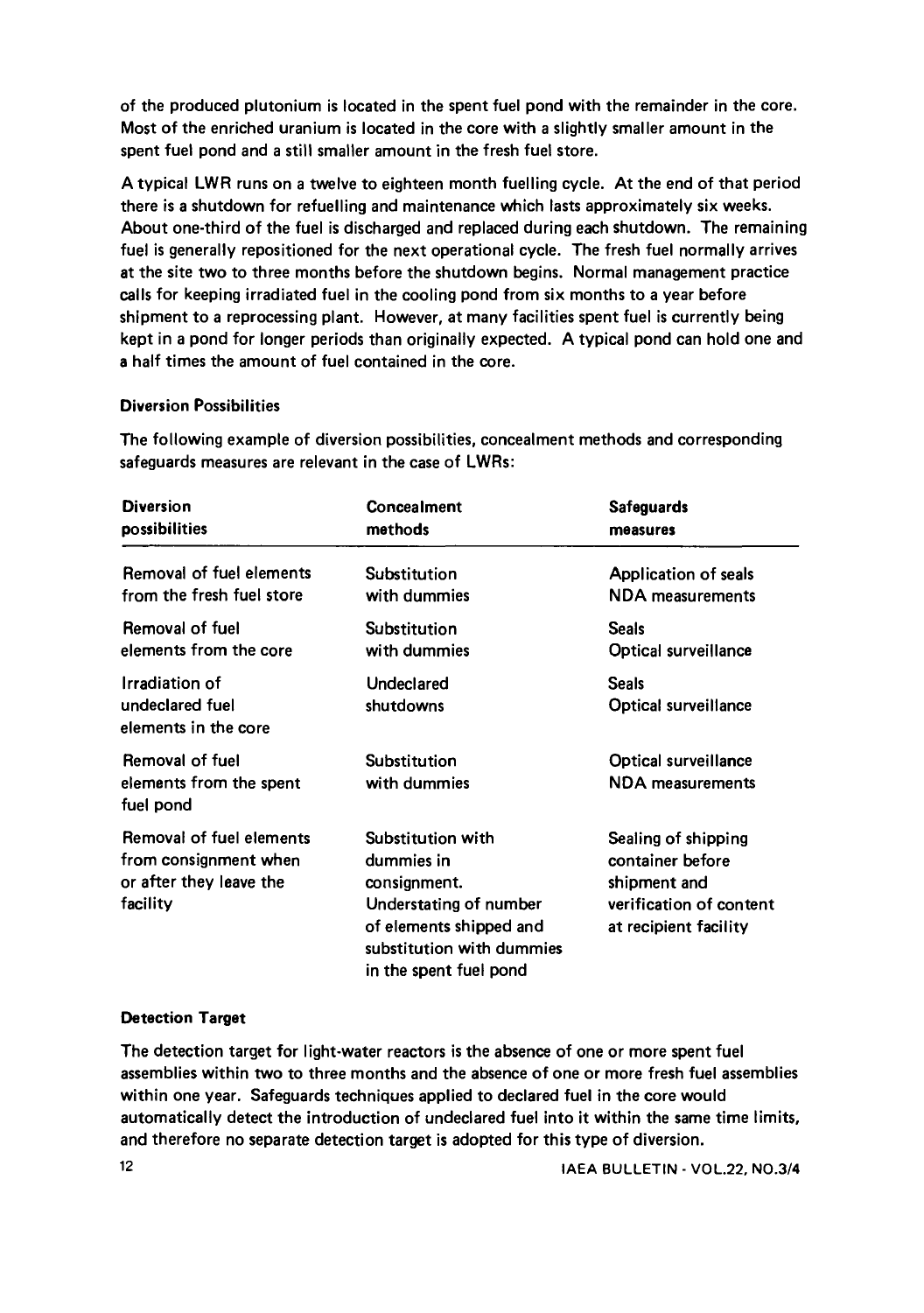#### **Safeguards Approach**

The two basic tools of LWR safeguards are item accounting plus identification and containment and surveillance. The use of item accounting means that the inspector is concerned with the number of fuel assemblies rather than with quantities of nuclear material, although this concept must be tempered by the fact that in many LWR fuel designs it is possible to remove the individual fuel pins from the fuel assemblies. Containment and surveillance measures are generally used for control of the (irradiated) fuel. Because LWR cores are normally not opened more than once per year it is often possible to seal the pressure vessel heads. LWR fuel assemblies are large and a container with the requisite shielding for transporting them after irradiation is quite massive and slow moving and should be readily detected by an optical surveillance system. Removal of irradiated fuel without shielding is not considered a credible possibility.

The Agency has normally been carrying out in the range of 4 to 8 inspections per year at LWRs with an average of about 6 per facility. Generally the Agency effort at each LWR would normally involve 10—15 man-days per year.

The specific safeguarding activities and the purpose of each are as follows:

**• Audit of Accounting Records and Comparison with Reports to the Agency:** As in the case of all facilities with safeguarded material the accounting records are audited to ensure that they are formally correct (i.e. internally consistent and arithmetically correct). They are also checked to verify that the information contained in them is complete and consistent with the information contained in the reports submitted to the IAEA. This activity is meant to establish confidence in the book inventory stated by the facility, i.e., the amount of material to be accounted for. "Reports" include, for example. Inventory Change Reports, Material Balance Reports and Physical Inventory Listings;

**• Examination of Operating Records and Comparison with Accounting Records:** Operating records are audited in the same fashion as accounting records and are used to establish the distribution of fuel assemblies within the facility. This provides an additional check concerning core inventory changes. For example, a strip chart record which shows the reactor operating continuously throughout an inspection period would tend to substantiate a statement that no core inventory change had occurred. Present Agency policy is to have the plutonium content of the spent fuel reported to the IAEA at the time of final discharge from the reactor, although in some cases reporting is at the time of shipment from the facility.

**• Verification of Fresh Fuel Prior to Core Loading:** The purpose of this activity is to substantiate that there has been no fresh fuel diversion. Further, it provides substantiation of the operator's statement concerning the fuel to be loaded into the core. Physical verification includes a count of the total number of assemblies in storage and a comparison of serial numbers on the assemblies with independent data on assemblies which should be present;

**• Core Verification:** This is done by item counting or identification and counting of the fuel assemblies in the reactor core following refuelling and before the reactor vessel is closed. Following this, containment and/or surveillance methods are applied to show that the reactor vessel remains closed. These methods include using seals (e.g. on the missile shield),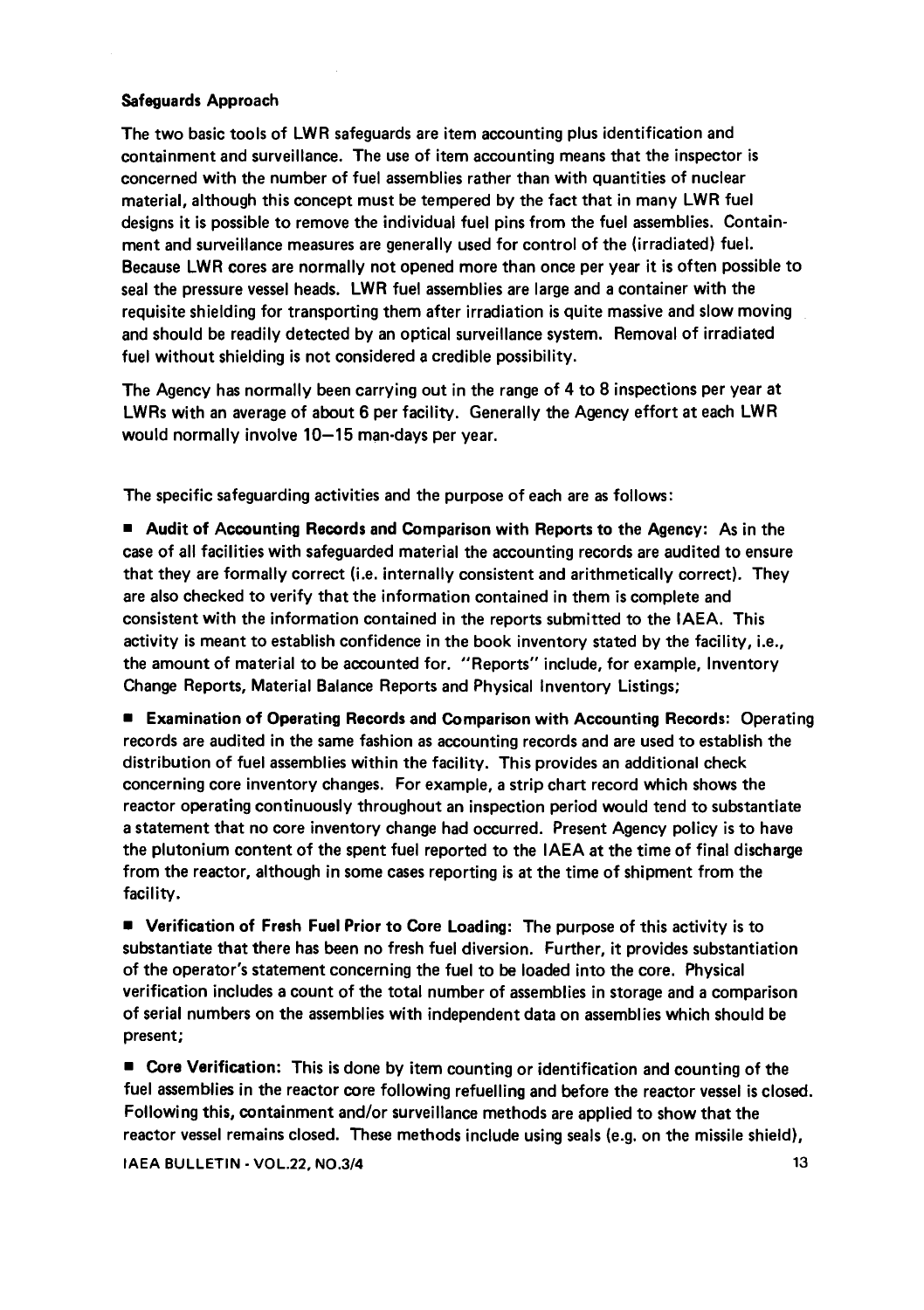or using a fixed-interval surveillance device with the interval between exposures less than the time required to open the reactor vessel. Inasmuch as sealing is not feasible during refuelling, it is necessary to keep the fuel in the core under surveillance and cameras may be employed with an interval between exposures less than the time estimated for removal of fuel. Just after refuelling has taken place and before the core is closed, a physical inventory is taken of the reactor core by the operator and verified by the inspector, and upon closure seals are again attached and/or optical surveillance re-established.

The safeguarding of spent fuel in LWRs is accomplished to the degree possible through the use of optical surveillance equipment, either photographic or video, which should show that no heavy shielded containers have been used for transporting the fuel. In the event of camera failure or late installation of cameras, item counting and non-destructive assay of a random sample of the spent fuel are used as a means to re-establish or establish the inventory.

## ONLOAD FUELLED POWER REACTORS

#### **Features of Relevance to Safeguards**

Magnox and Candu type reactors and certain other power reactors are refuelled continually without reactor shutdown and this feature makes necessary safeguards measures more complex than for LWRs. This description covers mainly existing measures and not new measures that are being developed for Candu-type reactors but that are not yet implemented. Spent fuel is removed and fresh fuel added by means of remotely controlled refuelling machines. Spent fuel then is transferred by chute to the spent fuel storage area where storage is in baskets or "skips". Storage may or may not be in such a way as to facilitate fuel element counting; in particular the baskets often are stacked in close-packed threedimensional arrays. Reprocessing schedules vary; irradiated fuel is in some cases regularly shipped away from the plant, while in other cases it is retained in storage for long periods of time.

All on-load fuelled power reactors under Agency safeguards are fuelled primarily with natural uranium. Therefore, the spent fuel containing produced plutonium has a higher strategic value than the fresh fuel. For this reason the present safeguards measures for on-load fuelled power reactors are largely directed to the task of verifying the irradiated fuel discharged from reactors. It involves at this time, in addition to containment and surveillance measures, mainly "item accounting" and, in a growing number of cases, verification that the discharged items are irradiated fuel bundles. The inspector visually counts the number of fuel bundles, elements or assemblies, and in some cases makes qualitative measurements of nuclear material. Non-destructive assay is usually only applied on special occasions such as fuel transfer or shipments, i.e. when the irradiated fuel has to be moved by the operator for his own purposes.

Some on-load fuelled power reactors under safeguards contain low enriched and/or depleted uranium fuel as well as natural uranium fuel. At least one reactor contains mixed-oxide fuel. Some on-load fuelled power reactors are equipped with low or high enriched booster rods, which help to maintain the criticality of the reactor in case of significant plant power changes. Some reactors have cobalt rods, which are part of the reactor physics design, but are not fuel and are removed from the reactor and handled separately from the fuel.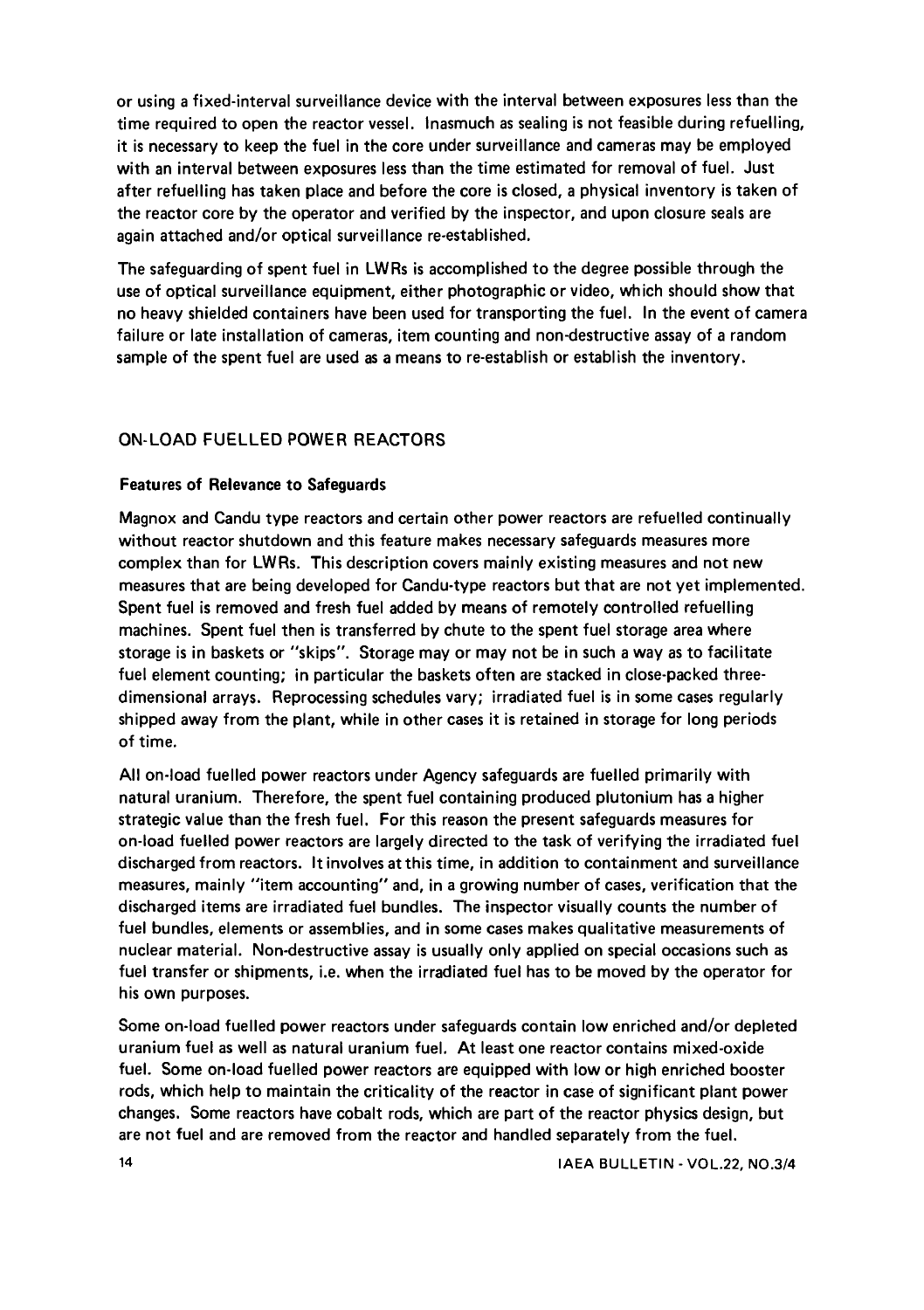Other relevant features common to all on-load fuelled power reactors, in addition to the high frequency of refuelling, are the large number of relatively small fuel bundles in the inventory and the inaccessibility of the core for verification purposes during operation.

#### **Diversion Possibilities**

The following examples of diversion possibilities, concealment methods and corresponding safeguards measures are relevant in the case of on-load fuelled power reactors:

| <b>Diversion</b><br>possibilities                                                                                                                                                           | Concealment<br>methods                                                                                                                                     | <b>Safeguards</b><br>measures                                                                                                                |
|---------------------------------------------------------------------------------------------------------------------------------------------------------------------------------------------|------------------------------------------------------------------------------------------------------------------------------------------------------------|----------------------------------------------------------------------------------------------------------------------------------------------|
| <b>Removal of fuel</b><br>elements from the<br>fresh fuel store                                                                                                                             | Substitution with<br>dummies                                                                                                                               | Simple and complex<br><b>NDA</b> techniques are<br>possible for inventory<br>verification                                                    |
| Irradiation of<br>undeclared fuel<br>elements                                                                                                                                               | <b>Falsification</b><br>of records                                                                                                                         | Establish spent fuel<br>inventories as<br>completely as possible                                                                             |
| Removal of irradiated<br><b>Temporary borrowing</b><br>fuel from core and<br>from other facilities<br>spent fuel pond<br><b>Falsification</b><br>of records<br>Substitution<br>with dummies |                                                                                                                                                            | Surveillance and<br>containment of possible<br>diversion routes (all<br>important points) between<br>core and spent fuel store               |
|                                                                                                                                                                                             |                                                                                                                                                            | <b>Bundle counters</b>                                                                                                                       |
|                                                                                                                                                                                             |                                                                                                                                                            | Sealing of storage<br>baskets or storage trays                                                                                               |
|                                                                                                                                                                                             | Making access to<br>material in cooling<br>pond difficult                                                                                                  | <b>NDA</b> measures                                                                                                                          |
| <b>Removal of fuel elements</b><br>from consignments<br>when or after they<br>leave the facility                                                                                            | Substitution with dummies<br>in consignment. Under-<br>stating of number of<br>elements shipped and<br>substitution with dummies<br>in the spent fuel pond | Verification and sealing<br>of shipping container<br>before shipment and<br>verification of content<br>at recipient facility,<br>if possible |

#### **Detection Target**

The technical objective of Agency safeguards in on-load fuelled power reactors is to detect the absence of a number of spent fuel bundles containing 8 kilograms of plutonium, within two to three months, the absence of fresh fuel containing 75 kilograms of U-235 within one year, and the absence of booster elements containing 25 kilograms of U-235 within three weeks for unirradiated elements, or within two to three months for irradiated elements.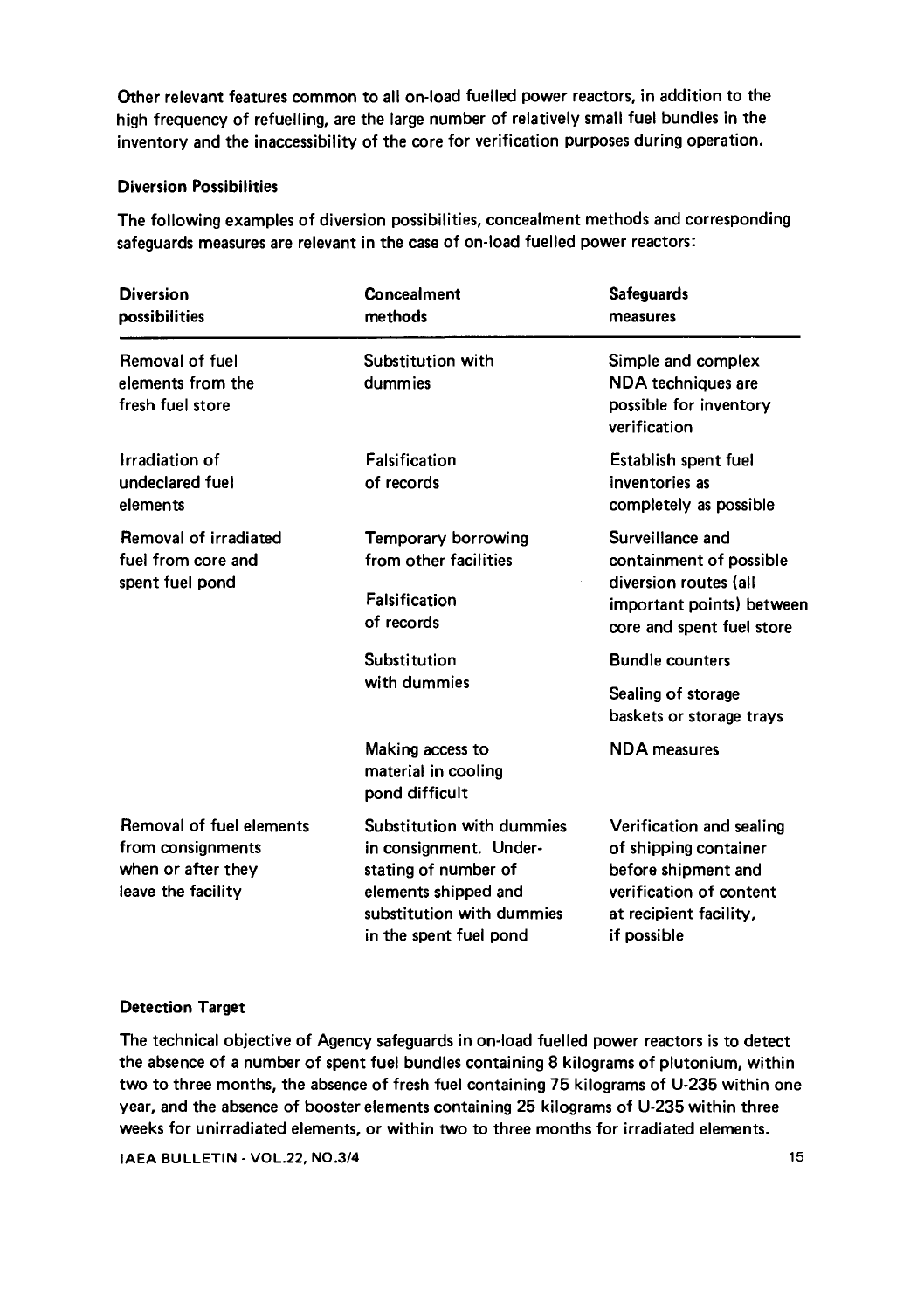#### **Safeguards Approach**

The Agency's safeguards effort at on-load fuelled power reactors normally varies between about 15 and 50 man-days where appropriate containment and surveillance devices are installed, depending on the specific reactor type. The Agency conducts per year about 6 inspections at a typical on-load fuelled facility.

Specific safeguards activities at on-load fuelled power reactors are as follows:

**• Audit of Accounting Records and Comparison with Reports to the Agency:** The accounting records are audited to ensure that they are formally correct (i.e. internally consistent and arithmetically correct). They are also checked to verify that the information contained in them is complete and consistent with the information contained in the reports submitted to the IAEA. This activity is meant to establish confidence in the book inventory stated by the facility, i.e. the amount of material to be accounted for. "Reports" include, for example, Inventory Change Reports, Material Balance Reports and Physical Inventory Listings;

**• Determining Fuel Charge/Discharge Rates:** This involves a variety of activities, all aimed at determining the distribution of inventory within the facility. Accounting records are compared with operating records. Records of fuel charged into the reactor are reconciled With those of fuel discharged. Physically verifying the fresh fuel store, at least during each physical inventory taking, guards against diversion of fresh fuel and, more important, provides an independent determination of the number of items charged and hence discharged, assuming no undeclared fuel items are available. Fully operational fresh and irradiated bundle counters are not yet available for all reactors and would be useful as a means of ascertaining the number of items charged to and discharged from the reactor. They would be particularly desirable as a means of verifying the number of items discharged to the spent fuel bay. This method would provide an independent check of the relevant operating records.

Plutonium produced in the fuel items discharged from the reactor core is normally reported upon discharge. Based on the design information review and burnup calculations by the operator, plutonium production is estimated as a check on the data in the records and reports. Gamma measurement on spent fuel is sometimes used as a means of classifying spent fuel into categories in respect of nuclear loss and production.

Containment and surveillance measures are normally heavily relied on in such facilities although the continual refuelling feature places an inherent limitation on the use of seals with respect to fuel items. The major inspection effort is focussed on the verification of the spent fuel transfers between material balance areas and between facilities by establishing containment over the reactor area, (possibly only the exit routes) and the spent fuel storage area, possibly by a surveillance camera, and counting the number of discharged fuel elements by the discharge monitor.

If the heavy water at the facility is subject to safeguards, the inspector observes operator readings and calculations of the heavy water inventory and may independently verify the stock by weighing drums and taking samples on a random basis. If the reactor is operating, this fact alone provides assurance that the moderator is heavy water.

Specific safeguards activities at particular inventory locations of on-load fuelled power reactors are as follows: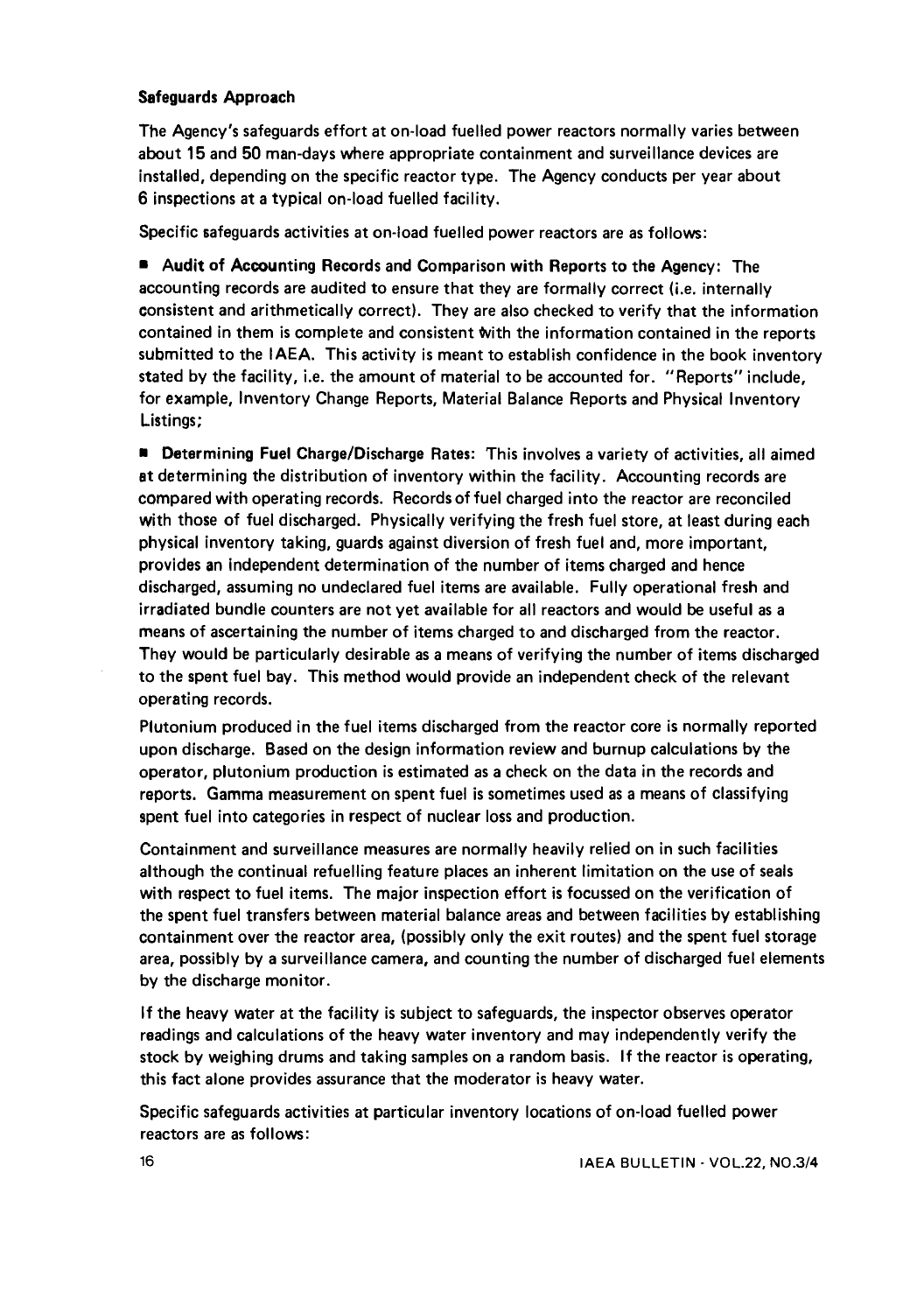## **Fresh Fuel Store**

Considering the low strategic value of natural uranium, physical inventory verification by items counting at long intervals (e.g. once annually) is considered adequate for the verification of fresh fuel while it is in store.

The physical inventory must be verified annually by item counting. The inventory in the fresh fuel store may be several thousand elements, such that it might not be practical to count all the items. One practical procedure used for physical inventory verification is counting the number of fuel transfer boxes and verifying the number of elements in selected boxes. Eventually, bundle counters may be used at the point where fresh fuel elements go into the final loading mechanism.

Booster rods, where these are used, must normally be verified individually.

# **Reactor Core**

Above and beyond auditing of operating records for fuel loaded into and discharged from the reactor core, routine verification activities are limited to containment and surveillance verification.

# **Spent Fuel Storage**

The physical inventory must be verified by item counting annually at the time of the physical inventory taking. The inventory in the spent fuel storage is expected to be several tens of thousands of fuel elements or bundles. Taking of physical inventory in the spent fuel storage of on-load fuelled power reactors is complicated by this large number of items, by the fact that spent fuel is stored such that some bundles obscure other bundles, and, on occasion, by poor visibility due to murky pond water. Moreover, it is difficult to determine quantitatively what material is in the stored spent fuel assemblies. To obviate these difficulties the safeguarding of the spent fuel storage in these facilities relies heavily on optical surveillance systems to assure that no unreported inventory changes occur. In the case where the spent fuel will be stored for long periods of time, inspectors will increasingly apply seals on containers holding a large number of spent fuel bundles.

A complete item-count of the storage pond is made:

- After each shipment in those cases where the number of shipped items was not verified.
- In cases where containment/surveillance measures have failed to provide sufficient assurance of non-diversion.
- At the time of the initial inventory verification of an operating facility.

In the event spent fuel is transferred out of the spent fuel bay for long-term storage in an auxiliary bay or in canisters, continuous inspection may be employed during the fuel transfer. Normally, the verified spent fuel is stored in cages and sealed.

## **Shipments**

Special measures are required when spent fuel shipments take place (e.g. to long-term storage). The inspector must be present at the time they occur. In such cases, the inspector seals the casks. For frequent spent fuel shipments, the normal procedure is to employ a **IAEA BULLETIN - VOL.22, NO.3/4 17 17**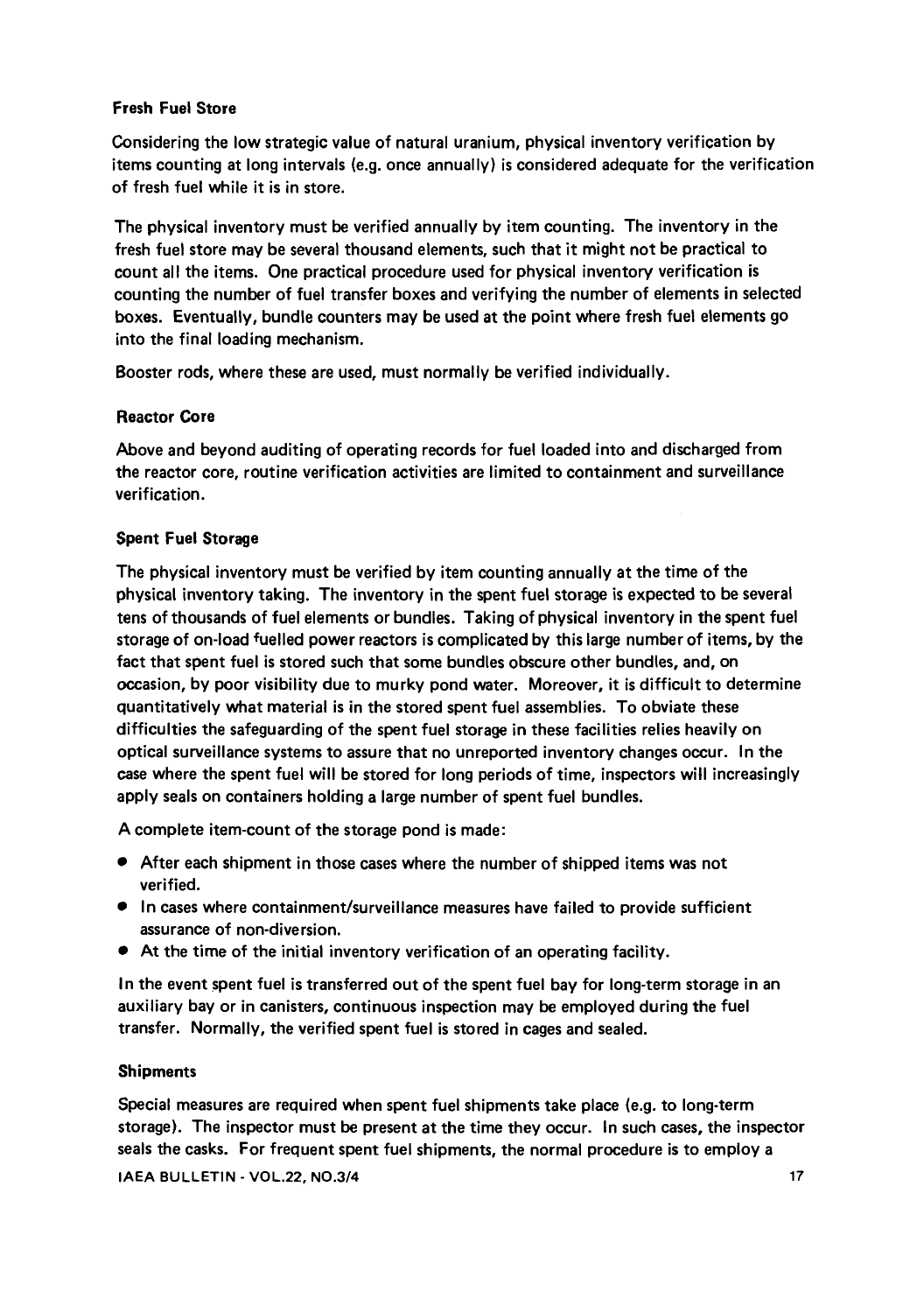fixed interval surveillance camera set to photograph each cask leaving the building. The number of fuel elements shipped may be calculated, assuming that all casks are full, or that they contain the number of assemblies stated by the operator, but this should be considered solely as corroborative evidence. The primary verification occurs on receipt at the receiving facility.

## BULK-HANDLING FACILITIES

Bulk-handling facilities, particularly reprocessing facilities and plants that convert and fabricate high-enriched uranium or plutonium-containing fuel are the stages of the fuel cycle which contain material from which nuclear weapons or other nuclear explosive devices could most readily be made. In the case of NPT countries, the Agency, in conformity with paragraph 6(c) of INFCIRC/153, deploys a large part of its total inspection effort on such facilities in countries where such facilities exist and are under safeguards. (Paragraph 6(c) indicates that the Agency should concentrate its "... verification procedures on those stages in the nuclear fuel cycle involving the production, processing, use or storage of nuclear material from which nuclear weapons or other nuclear explosive devices could readily be made...").

Recently, large and complex facilities (that is, large relative to facilities already under safeguards) handling materials of high strategic value have begun to come under Agency safeguards, either because of the entry into force of new safeguards agreements or because of the start-up of new facilities. The bulk-handling facilities with which the Agency has considerable safeguarding experience are conversion and fabrication plants.

Agency safeguards on bulk-handling facilities are based on taking and verifying two physical inventories per year at facilities which convert and fabricate low-enriched uranium and four times per year at facilities which process high-enriched uranium or plutonium, unless there is very effective and accurate flow control maintained by the operator and verified by the Agency. In this case, at least two physical inventories per year would be taken and verified.

## CONVERSION AND FUEL FABRICATION FACILITIES

#### **Features of Relevance to Safeguards**

"Conversion" in the nuclear fuel cycle may refer to any of several chemical conversion operations. As used in this paper, the term refers to operations immediately preceding fuel fabrication, e.g. conversion of  $UF_6$  to  $UO_2$  in preparation for fuel fabrication. Sometimes this type of chemical conversion operation is carried out at the same facility as fuel fabrication. Scrap recovery may be carried out at the same site or scrap may be accumulated and shipped elsewhere in batches. If conversion and fabrication are carried out at the same facility, it is normal to divide the process activities into two or more process material balance areas: one for conversion and one or more for fabrication and scrap processing. If individual facilities do not carry out conversion they are considered to be only one process material balance area for each process line. For purposes of this paper, it is assumed that the facility in question does include conversion, fabrication and scrap processing.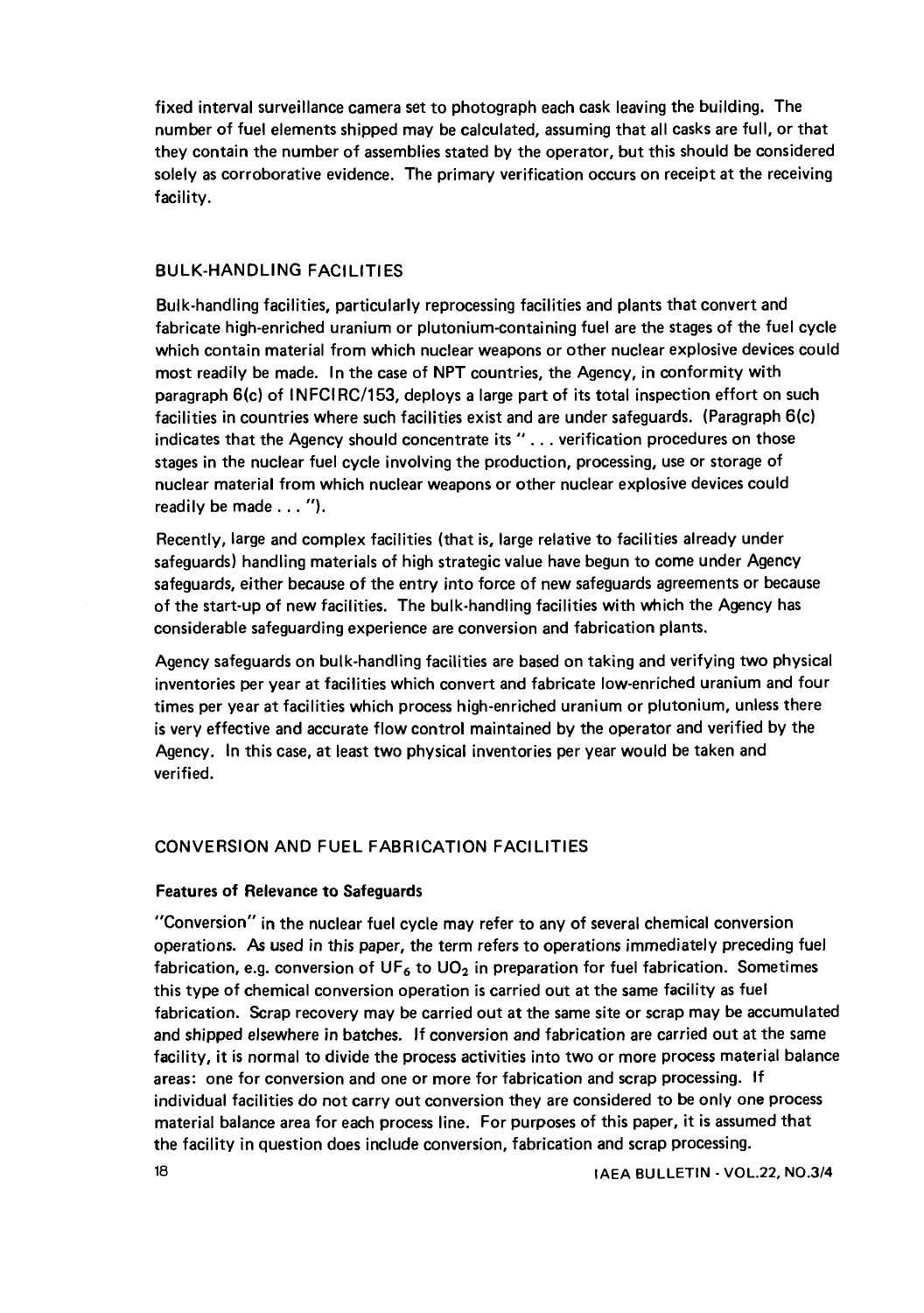In addition to the process material balance area or areas, there normally is a feed storage material balance area in which shipper/receiver difference data are established, plus a product storage material balance area in which item accountability on fuel assemblies awaiting shipment is maintained.

Key measurement points are established for the measurement of all feed materials as received, for the measurement of fuel elements or assemblies prior to shipment, and for the measurement of waste discards. Key measurement points are also established for the transfer of intermediate materials between material balance areas. If scrap is shipped offsite for recovery, its measurement requires a key measurement point. There are also inventory key measurement points established in the facility.

Conversion and fabrication facilities are stages in the fuel cycle where nuclear material becomes contained in discrete, identifiable items. It is possible to simplify the verification of nuclear material items by the use of identification and counting of items, augmented by appropriate tests to verify the integrity of the containers and checking the IAEA seals. The inventory in the facility, however, may be upwards of a hundred tonnes of material in a variety of forms such as pure powder, assemblies, rods, unsintered pellets, sintered pellets, reject materials awaiting recycle, and scrap material in a variety of inhomogeneSus forms. In addition to this feature, at plants fabricating natural and low-enriched uranium fuel, only limited precautions are required from the standpoint of toxicity and criticality for the handling of material. Therefore the possibility exists at all times and at all stages for diversion of material simply by direct removal from storage or process. Generally, conversion and fabrication facilities are shut down one to four times a year for a physical inventory (depending on the type of plant and in the case of plants processing low-enriched uranium, the quantity of material processed). Production is usually stopped for about three days depending on the type and size of the plant. All material present is tagged and a list is compiled for Agency verification of the material.

#### **Diversion Possibilities**

The following are examples of diversion possibilities with possible concealment methods and appropriate safeguards counter-measures:

| <b>Diversion</b><br><b>Possibilities</b>                         | <b>Concealment</b><br><b>Methods</b>                                       | <b>Safeguards</b><br><b>Measures</b>                                           |
|------------------------------------------------------------------|----------------------------------------------------------------------------|--------------------------------------------------------------------------------|
| <b>Removal of natural</b><br>or enriched uranium<br>in bulk form | Failure to record<br>receipts                                              | Comparison of reports                                                          |
|                                                                  | Understating amount<br>received<br>Inflation of<br>measurement uncertainty | Weighing, sampling and<br>analysis of random<br>selection of drums<br>received |
|                                                                  |                                                                            | Analysis of shipper/<br>receiver difference                                    |
|                                                                  |                                                                            | Independent<br>measurements                                                    |
|                                                                  |                                                                            | "                                                                              |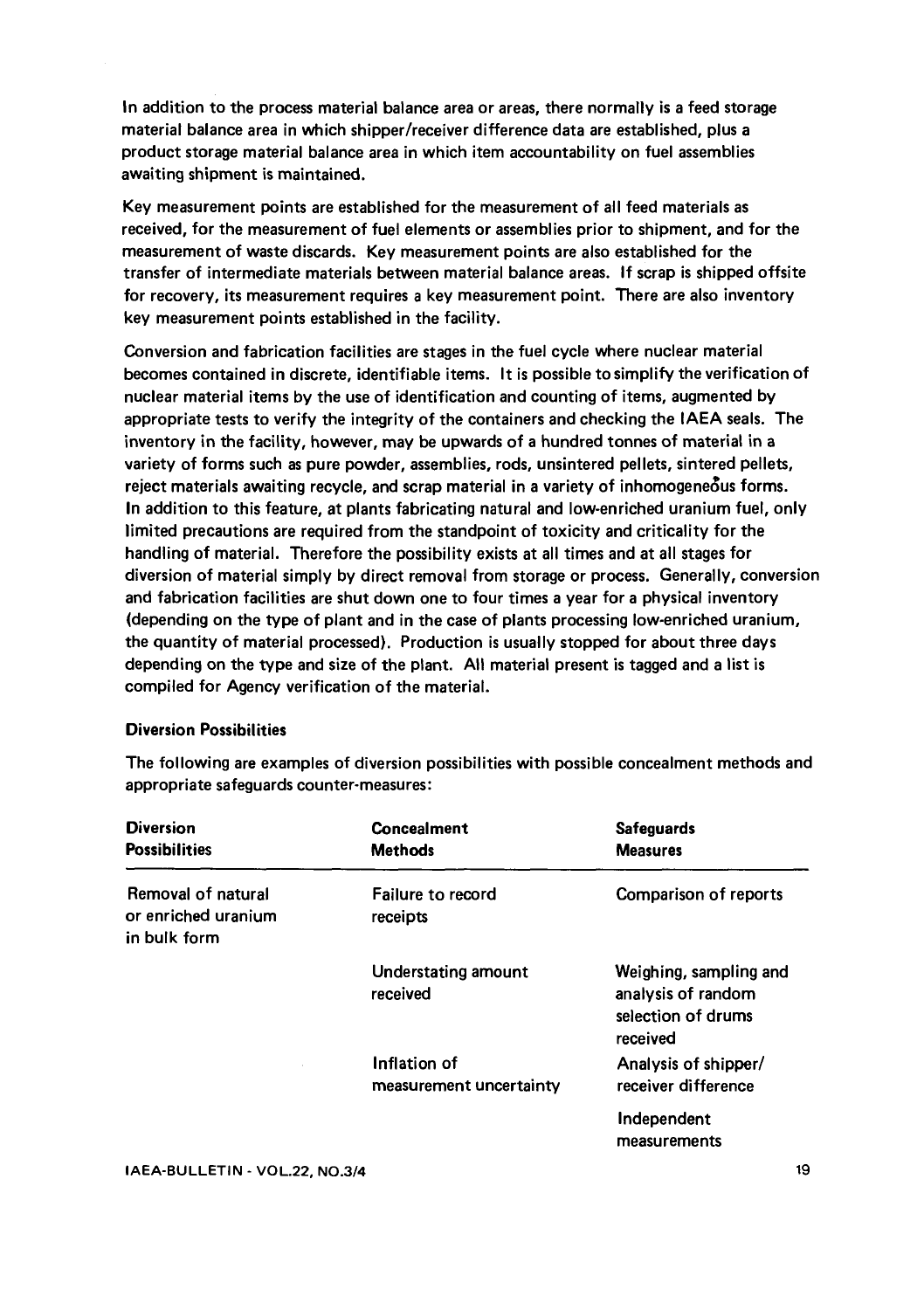| <b>Diversion</b><br><b>Possibilities</b>    | Concealment<br><b>Methods</b>                                                           | <b>Safeguards</b><br><b>Measures</b>                                             |
|---------------------------------------------|-----------------------------------------------------------------------------------------|----------------------------------------------------------------------------------|
|                                             | Substitution with natural<br>or depleted uranium<br>(for enriched uranium)              | <b>Seats</b><br><b>NDA</b> measurements                                          |
|                                             | Borrowing from<br>other facilities                                                      | Simultaneous<br>inspections                                                      |
|                                             | Hollow or low density<br>pellets                                                        | Pellet checking                                                                  |
| <b>Removal of Fuel</b><br><b>Assemblies</b> | Substitution with<br>dummies                                                            | <b>Seals</b><br><b>NDA</b>                                                       |
|                                             | Invention of shipment                                                                   | <b>Verification upon</b><br>receipt at reactor                                   |
|                                             |                                                                                         | Careful checking<br>of records and<br>item counting                              |
|                                             | Borrowing from<br>other sites                                                           | <b>Simultaneous</b><br>inspection                                                |
| Diversion of<br>scrap pellets               | Inventing shipments<br>and inflating amounts<br>shipped (if separate<br>recovery plant) | Thorough checking<br>of records and<br>on-site verification<br>at recovery plant |
|                                             | Inflation of<br>measurement uncertainty                                                 |                                                                                  |
|                                             | Inflated processing<br>losses                                                           | Analysis of<br>historical data                                                   |

## **Detection Target**

Safeguards at fuel fabrication facilities are designed to detect, with 95% confidence, a protracted diversion of any or all types of nuclear material at a minimum rate of one significant quantity per year. In addition, safeguards at facilities which process plutonium, high-enriched uranium and uranium-233 and hold more than one significant quantity of any of those materials, are designed to detect with a high degree of confidence the sudden diversion of significant quantities of special fissionable material within a period of one to three weeks.

#### **Safeguards Approach**

For purposes of discussing Agency safeguards, conversion and fuel fabrication plants can be divided into two groups: plants which handle depleted, natural and/or low-enriched uranium and those which handle plutonium, high-enriched uranium and uranium-233.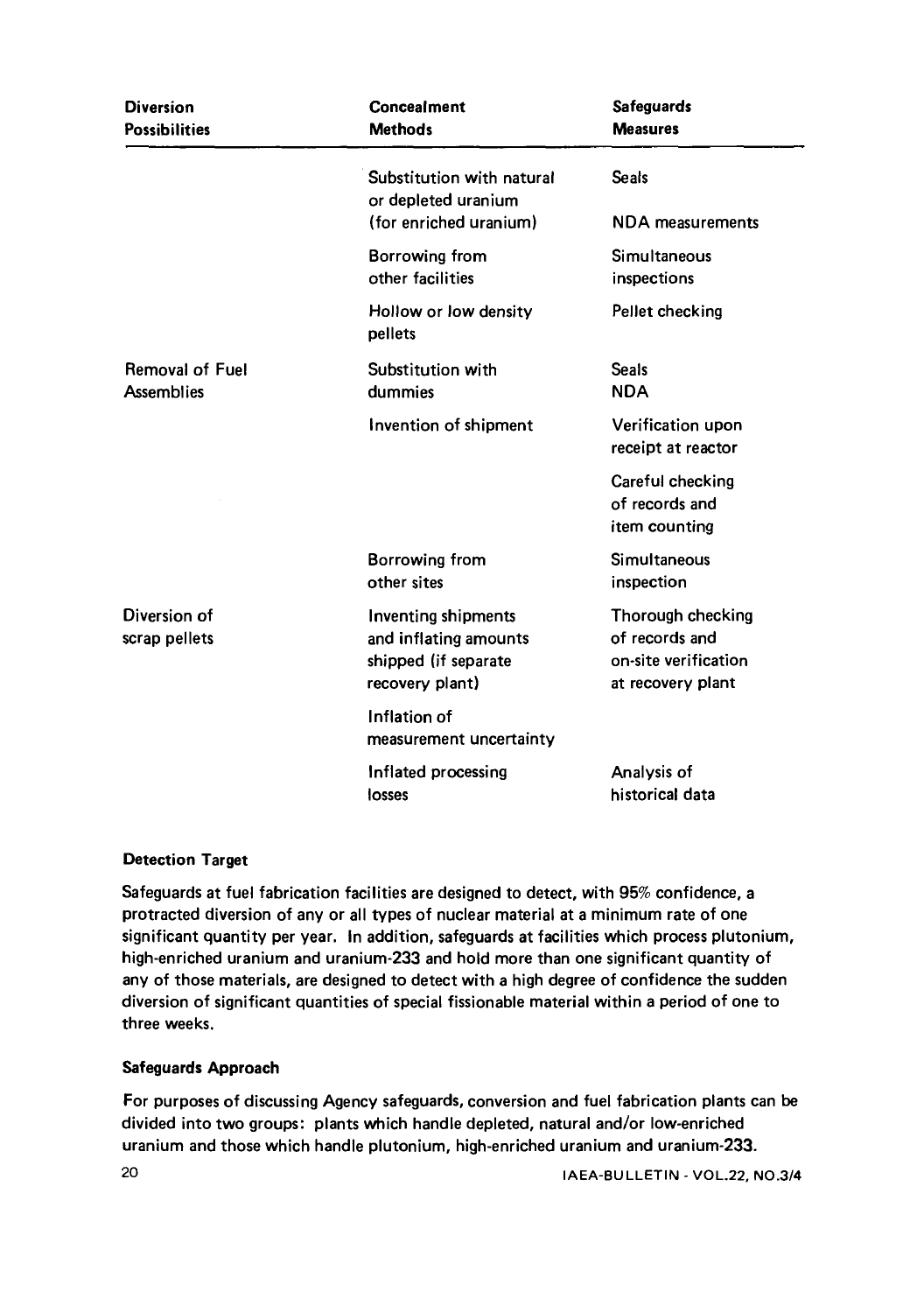Nuclear materials accountancy is established as the fundamental mechanism of IAEA safeguards with containment and surveillance as important complementary measures. However, containment and surveillance measures are of limited practicability at conversion and fuel fabrication plants, and reliance by the Agency inspector must be on materials accountancy, focussing on careful verification of the operator's claims regarding amounts of material received, shipped, stored or lost and his own observations.

## Facilities which Process only Depleted, Natural and/or Low-Enriched Uranium

The basic concept underlying IAEA safeguards on commercial scale conversion and fabrication facilities handling depleted, natural and/or low-enriched uranium is material balance verification with heavy reliance on random sampling. More specifically, at such facilities the Agency's approaches and measures are as follows.

• Depending on the inventory and/or throughput of a plant, the Agency normally conducts ten or more inspections in the course of a year, two of which are to verify the operator's physical inventory. These inspections amount to about 50 to 70 man-days of effort and are planned over a material balance period. The actual number of visits is in accordance with a sampling plan drawn up on the basis of the design flow of material over a campaign, i.e. between inventories (see below).

• Audit of accounting records and comparison with reports to the Agency, to establish the book inventory of the facility. Among the reports involved are Inventory Change Reports, Material Balance Reports and Physical Inventory Listings for facilities safeguarded under NPT agreements, and Material Balance Reports and Joint Notifications for those safeguarded under INFCIRC/66/Rev.2 agreements. All routine inspections include an examination of records and a comparison of records and reports.

• Determination of material flows into, through and out of the facility: Flow verification consists of measurement and observation at the time of the intermittent inspections. Receipts at the facility are verified by random selection of containers of material. Flow verification includes, to the extent possible, tracing the progress of each assembly to the reactor and ultimately to a reprocessing facility. This procedure may require the planning of simultaneous inspections on reactors and fabrication plants to account for all assemblies. (For the present, flow verification activities are being kept to a minimum at facilities for the conversion of natural uranium and the fabrication of natural uranium fuel elements so as to permit the concentration of the Secretariat's resources on materials with a higher strategic value).

• Determination of nuclear material inventory: The general approach is to verify the total population of items identified by the operator by records audit and item counting and then to verify the amounts as stated by the operator through random sampling to achieve an acceptable level of confidence that diversion of a significant quantity of material has not occurred. The inspector thus verifies the operator's physical inventory, which is an important part of the overall material balance verification and provides supporting evidence for the amount of MUF declared by the operator. As noted, Agency inspectors carry out a records audit, item counting and quantity verification following a random sampling plan, employing weight checks of containers and attributes and variables testing methods.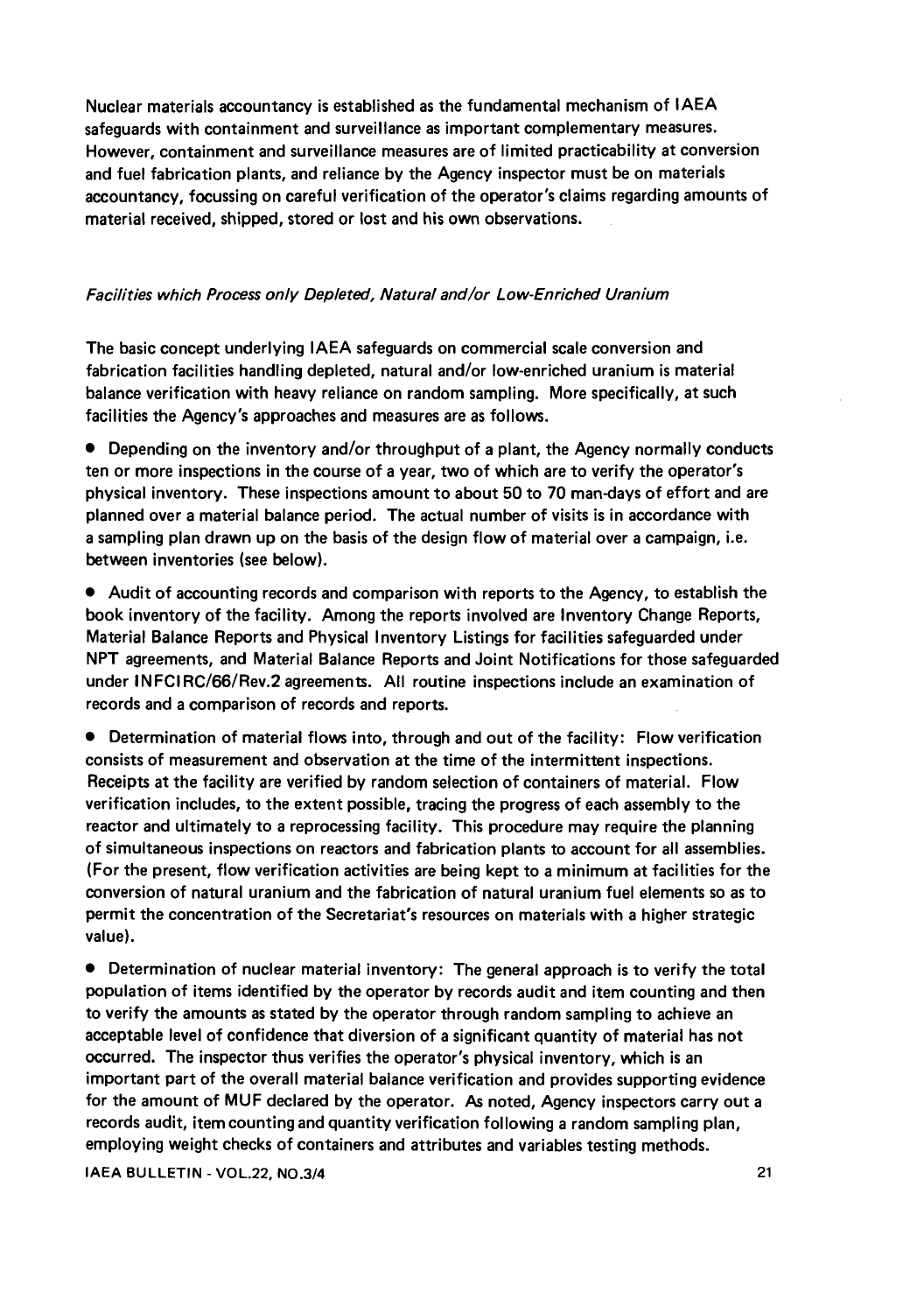Specifically, for example, loaded fuel rods are checked to ensure that no pellets are missing and that the stated quantities are unbiased. Finished fuel assemblies are counted and identified against the operator's records. Attributes tests are carried out on  $UF<sub>6</sub>$  (or other feed) cylinders, powder, drums, pellets, rods, assemblies and scrap, using appropriate nondestructive assay techniques such as gamma spectrometry, while variables tests are carried out on a random sampling of powder, pellets and scrap. Measurements of fuel assemblies are especially critical for safeguards purposes because they are the final product stage of the fuel fabrication plant and will normally remain intact for a number of years. Measurement is often difficult because the inner rods are effectively secured and cannot be conveniently exposed. Moreover, current instrumentation does not provide a sufficiently precise quantitative measurement of uranium in LWR assemblies. The assemblies are generally the area of greatest uncertainty of verification in a conversion and fabrication plant. Continuous inspection would be the only means of eliminating this uncertainty. Rods can be directly and accurately measured by the Agency at the rod filling station and continuous surveillance from there through the final product stage would enable the Agency to have an accurate picture with respect to the content of assemblies. Material awaiting disposal, like that awaiting recovery, accumulates in drums. The specific approach to verifying this material is examination of documents to establish the amounts claimed for disposal, with sampling and weighing or non-destructive assay to verify the operator's statements regarding quantity and quality.

Seals are normally employed as part of the physical inventory verification to ensure that all items are inventoried without duplication and to ensure the integrity of samples taken for analysis. If part of the inventory, in particular waste and recoverable scrap, is stored for extended periods at the facility, it is measured, sampled and sealed.

## Facilities which Process Plutonium, High-Enriched Uranium or Uranium-233

Fuel fabrication facilities which process plutonium, high-enriched uranium or uranium-233, depending on their size, require the application of additional safeguards measures in order to achieve the short-term detection capabilities referred to earlier.\* A plutonium mixedoxide fuel fabrication facility may contain several hundred kilograms of plutonium.

One safeguards approach being considered by the Agency at such plants is based on continuous or high frequency inspections and would involve obtaining adequate assurance that the operator maintains adequate flow control, an approach intended to extend the validity of nuclear materials accountancy as the mechanism of fundamental importance. Further, since it may not be practical for the operator to make available all plutonium, high-enriched uranium or uranium-233 for verification at intervals permitting a short detection time, access to specific points will be necessary for all such materials at all times, including the process areas, as will access to relevant operator data. Data collection and analysis activities, conducted by Agency inspectors, are geared to operating patterns established by the facility operator to achieve desired detection capability with a minimal degree of intrusion into normal plant operations.

**<sup>\*</sup>** See **Detection Target,** page 20.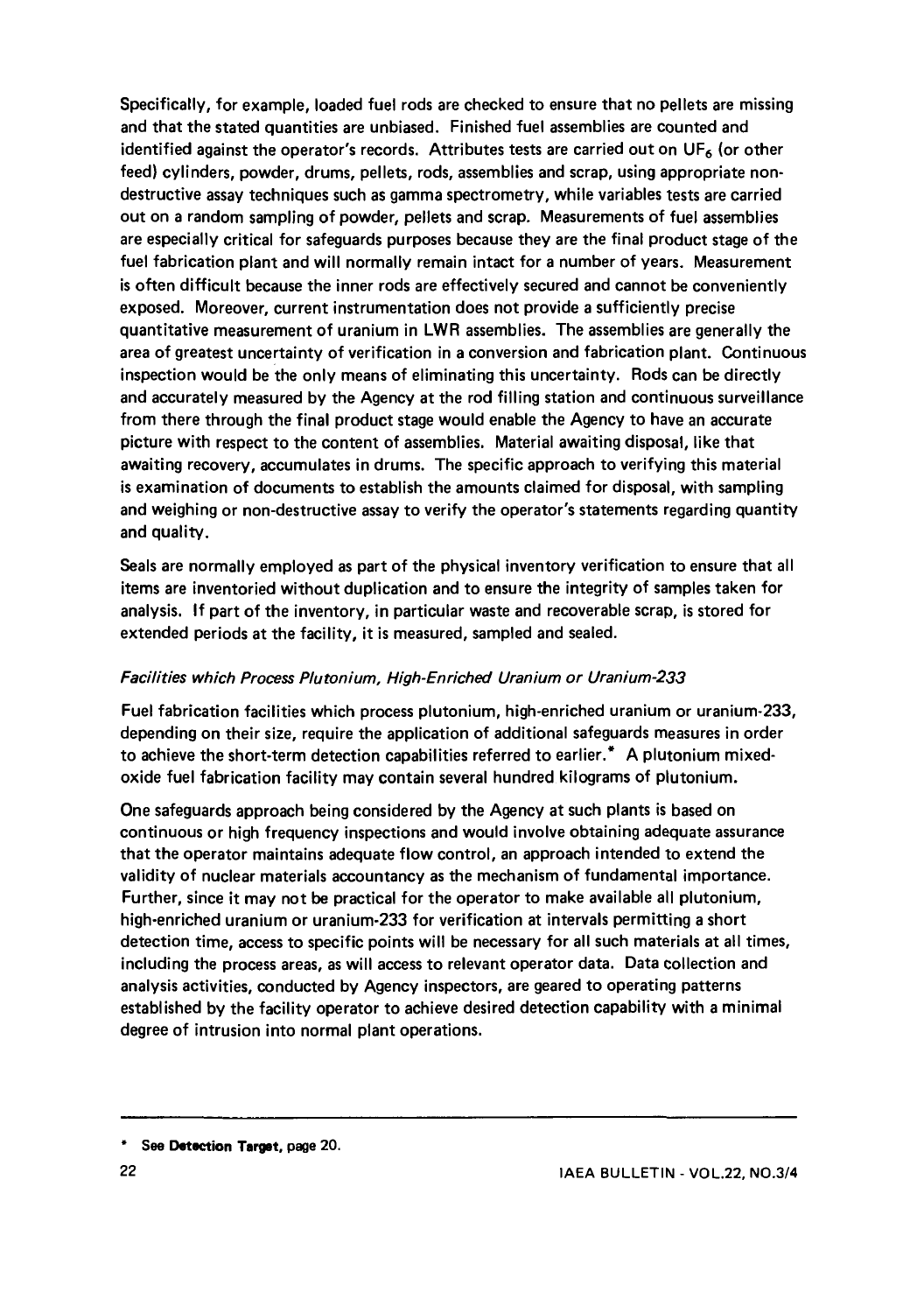Features of this flow control verification approach are as follows:

• The location and quantities of all nuclear materials established through verification of the complete physical inventory performed semi-annually serve as reference points for tracking the flow of materials within the plant during the operating period between successive inventories.

• Starting from these reference points, procedures are established for the complete verification of all receipts prior to processing, and all shipments prior to dispatch, and the re-verification of all stores at least once during each sequential short detection time period. (The precise period is determined by operational practice).

• Seals are used extensively on feed, in-process storage, and products, to the limit practicable, to permit rapid, frequent and expeditious re-verification.

• Separate records may be maintained by Agency inspectors tracking the flow of materials through each separate process stage. These records are derived from operator production control records, checked to the extent possible with the process operators.

• At least once each period, Agency inspectors verify the in-process inventory to the extent possible. For example, they may start at the first process stage and work stage-by-stage through the process material balance area. The inspectors come to each stage with an updated listing of the amount of material which should be present in that stage and attempt to verify that in-process inventory without interrupting the process activities. To the extent possible, this scheduling is chosen to coincide with a break in process activities at each stage.

• In-process verification includes visual observations to count all material containers within each work area and of the process equipment to gauge the probable amount present in each stage. The inspector observes and records any weight measurements or other characteristics of material present at that stage. He attempts to verify the quantity of nuclear material contained in items transferred out of each stage, especially if the item is to be transferred to another material balance area. Finally, he may make radiometric measurements at selected positions to establish a pattern of material quantities and distributions encountered in normal operations. Information gained with respect to these indications is used to establish a calibration. That is, a series of readings taken in one period may be compared to the amount projected to be in the zone viewed by the collimated survey instruments in that period and later compared to the amount of material processed through or recovered from that zone, as appropriate.

• During this in-process verification, samples are obtained as part of an on-going check on bias detection procedures. As the results of these analyses become available, they are used to update the calibration of Agency NDA instruments, as appropriate.

• At the conclusion of each period, the inspector summarizes his findings for that period, investigates any problems observed, and concludes on the basis of preliminary information the current plant status. The inspector concludes with this information and his observations of process activities whether it is likely that any diversion has occurred during the period under consideration. He attempts to conclude that the likelihood that one significant quantity of Plutonium, high-enriched uranium or uranium-233 could have been diverted from the plant during the period under consideration without being detected is acceptably low.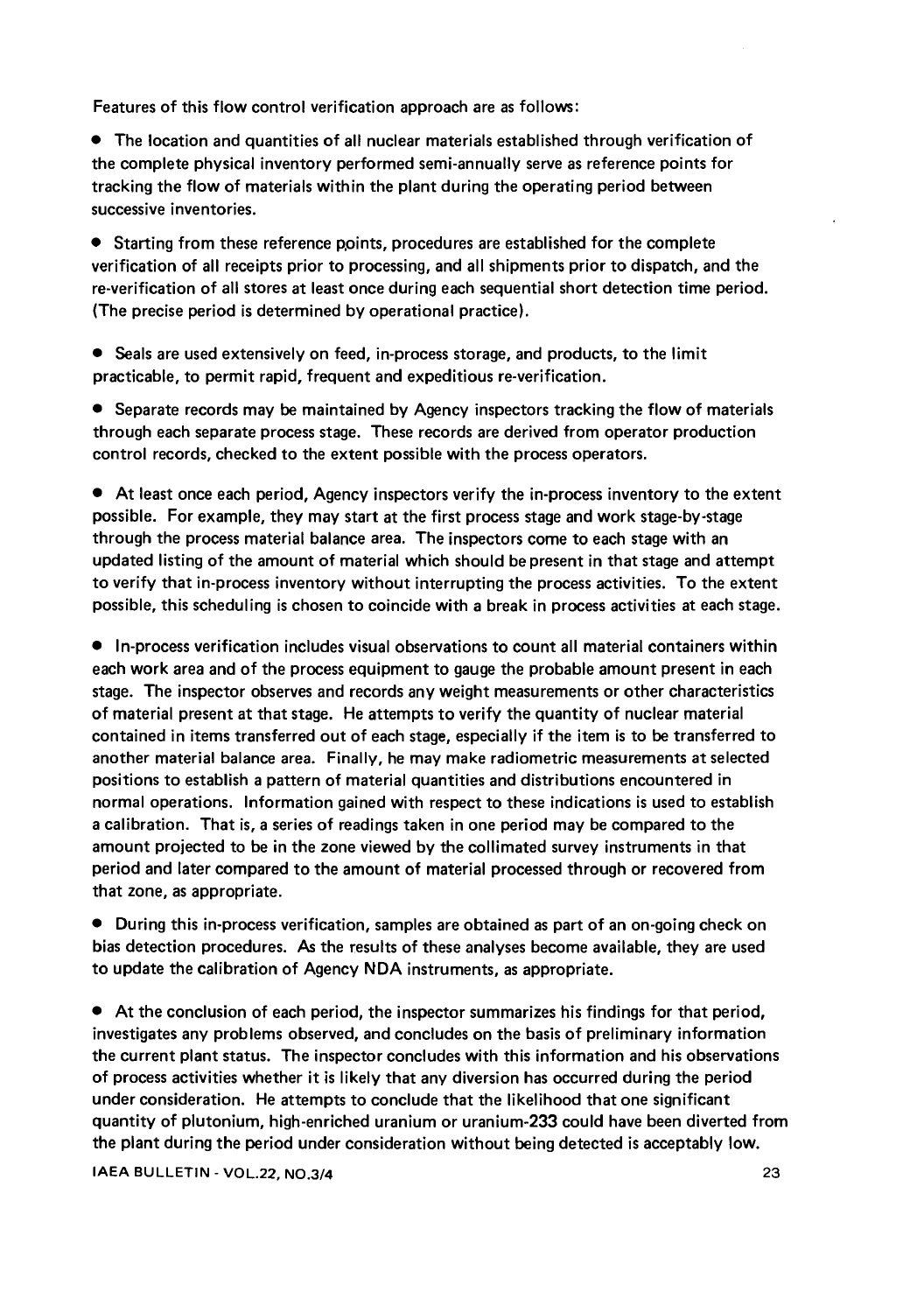## REPROCESSING PLANTS

The Agency has limited experience applying safeguards to reprocessing plants. Although it has had the opportunity to conduct safeguards exercises at several plants in the USA, Belgium and Italy, it has undertaken the routine application of safeguards to continuously operating facilities only since May 1977. The procedures discussed initially in this section are directed at the small-to medium-size plants (i.e. up to 300 tonnes of fuel throughput per year) the Agency is faced with at the present time. These procedures are still in a formative stage and can be expected to evolve with increasing experience. The Agency is not expected to be faced with safeguarding large-scale commercial facilities for some years to come. Nevertheless, the Agency has preliminary views as to an effective safeguards approach to such plants and these are discussed briefly in a separate section.\*

The only reprocessing method presently operated on an industrial scale is the Purex process. Therefore, this is the only process addressed in this section.

# Features of Relevance to Safeguards

Reprocessing plants are very significant from the standpoint of safeguards because they produce material - purified plutonium- which could be used for nuclear explosives with a minimum of further work and in a short period of time. A plant with a throughput of 300 tonnes of spent fuel per year separates about two to three tonnes of plutonium per year.

Reprocessing plants present a unique safeguards problem insofar as, unlike all other plants, their input is defined only by the input analysis itself since the composition of the irradiated fuel rods at the time of initial receipt is only known from reactor calculations. In addition, there is a major difficulty arising from the fact that a reprocessing plant is complex and most of the equipment inaccessible during operation. Since the plant is dealing with highly irradiated fuel, the early stages must be carried out behind shielding, which is normally concrete walls. The measurement vessels are likewise hidden from view so that no direct observation is possible. These features provide a would-be diverter many opportunities to conceal a diversion carried out either at the reprocessing plant or at an earlier stage of the fuel cycle.

There are additional complications. Reprocessing plants usually operate on shifts 24 hours per day, 7 days per week for extended periods, so there is continuous flow of nuclear material. Moreover, it is possible to determine the real input of plutonium into the process area only by means of sampling from the accountability vessel, which means that IAEA inspectors must be present to verify the operator's measurements for each transfer of nuclear material. Taking into account the complex nature of reprocessing plants and the amount of sensitive material involved, the Agency has concluded that continuous inspection is required. In addition, the following general conditions need to be met:

- all accountancy vessels are carefully calibrated
- reliable samples are taken of input, output and all streams leaving the plant
- frequent assessments of the amount of material present
- the output can be placed under an easily checked seal or continuous surveillance.

**<sup>\*</sup> At present the Agency is applying safeguards to five reprocessing plants.**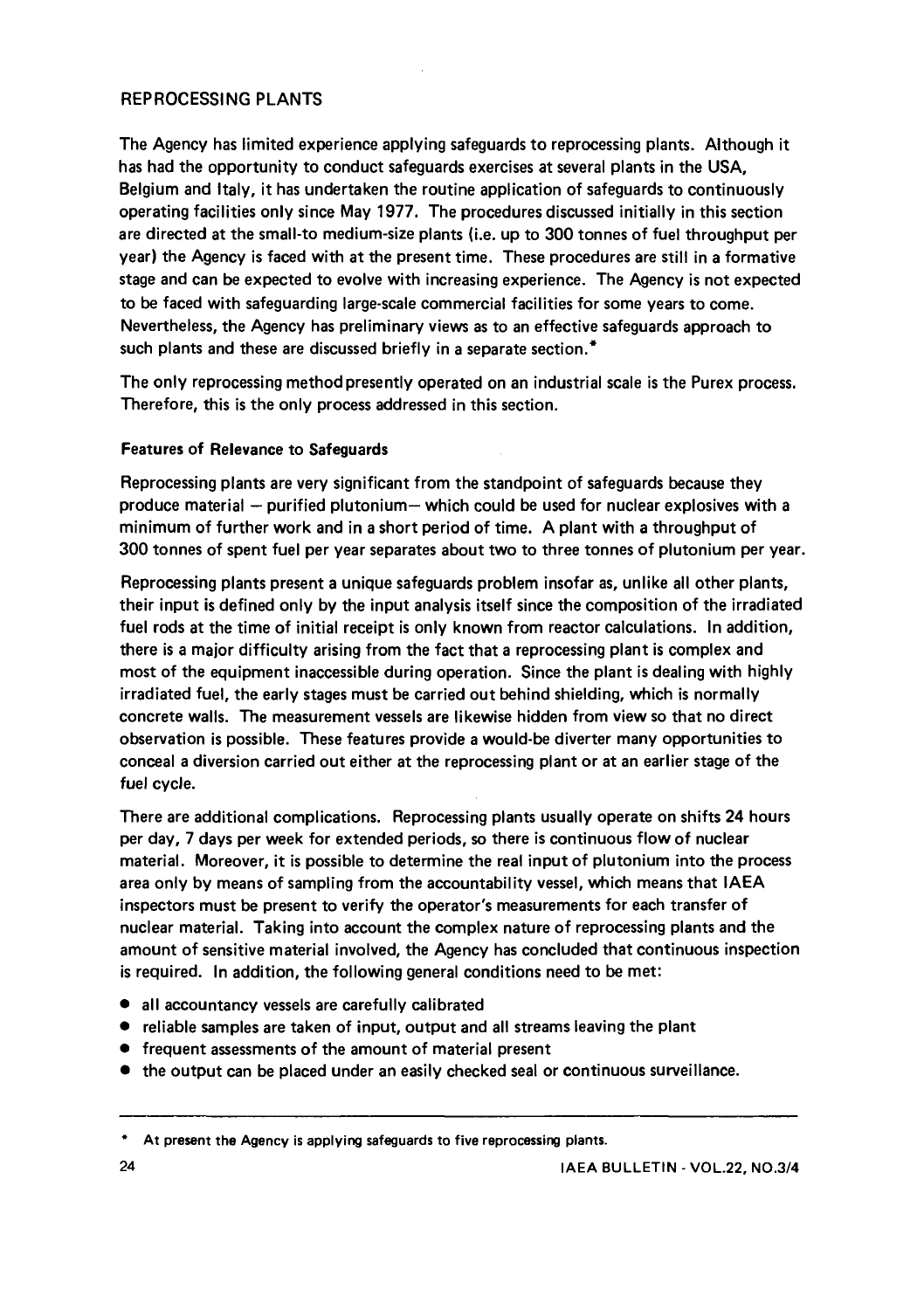Reprocessing facilities are normally divided into three material balance areas for the purpose of safeguards, not including any areas which may exist for further conversion of product materials. These include, first, the feed storage area, where fuel assemblies are received, stored and from which they are transferred to process. The normal inventory in the feed storage area consists of unreprocessed fuel assemblies awaiting recovery. Within the fuel storage area, receipts of nuclear material are recorded on the basis of shippers' data (i.e. the above-mentioned calculated values from the reactor operation) and removals to process are based on input analysis. The shipper/receiver difference results from deducting such receivers' values (adjusted to account for heels, hulls, etc.) from the corresponding shippers' figures.

The second material balance area is the process area, where measured dissolver solution is processed to separate the three main components — plutonium, uranium and fission products. Product, especially plutonium, may be recycled back to the process area for rework and additional purification. The boundary between the first and second material balance areas must be established in such a way that the only inventory changes which would normally take place in the first material balance area are shipments and receipts. The shipper/receiver difference would arise as the difference between receipts (on shippers' values) and shipments (transfers to the second material balance area) as measured.

The third material balance area is the product storage area. The receipts into, and shipments from the third material balance area are recorded and reported based on measurements made at the input to the product storage area. Thus receipts into and shipments from the process material balance area are measured only once. This eliminates the possibility of shipper/ receiver differences involving that material balance area; the only inventory adjustment which may be made in it is MUF in case blending operations occur. The storage area usually operates in one of two ways. At some facilities containers of product material are stored pending shipment. In this case there is usually only one measurement, shipments being made at the measured values obtained when the material was placed in storage. Other facilities may use storage tanks, such that a second set of shipping measurements is sometimes required after blending. A combined approach may also be used, with one material, usually plutonium, being bottled for shipment as it is produced, and the other being collected in tanks. A reprocessing facility might also convert its product uranium into other forms, such as UF<sub>6</sub> for recycling to an enrichment plant, or its product plutonium into PuO<sub>2</sub> for fabrication into fuel. Such operations would normally be treated as separate material balance areas with those inspection procedures applied which would be applied were they separate facilities.

#### Diversion Possibilities

Listed below are examples of possible diversion activities divided into six areas of a reprocessing facility where they could take place. The possibilities vary from the simple case of direct removal of material, such as plutonium from storage, to the most subtle case of diversion or withdrawal of part of the process flow through some of the innumerable pipes which form part of the plant. Except in the case of whole assemblies, these activities could be carried out either as abrupt or as protracted diversion.

#### Detection Target

The IAEA assumes the possibility of abrupt and protracted diversion strategies at reprocessing plants. With respect to protracted diversion, the Agency's safeguards are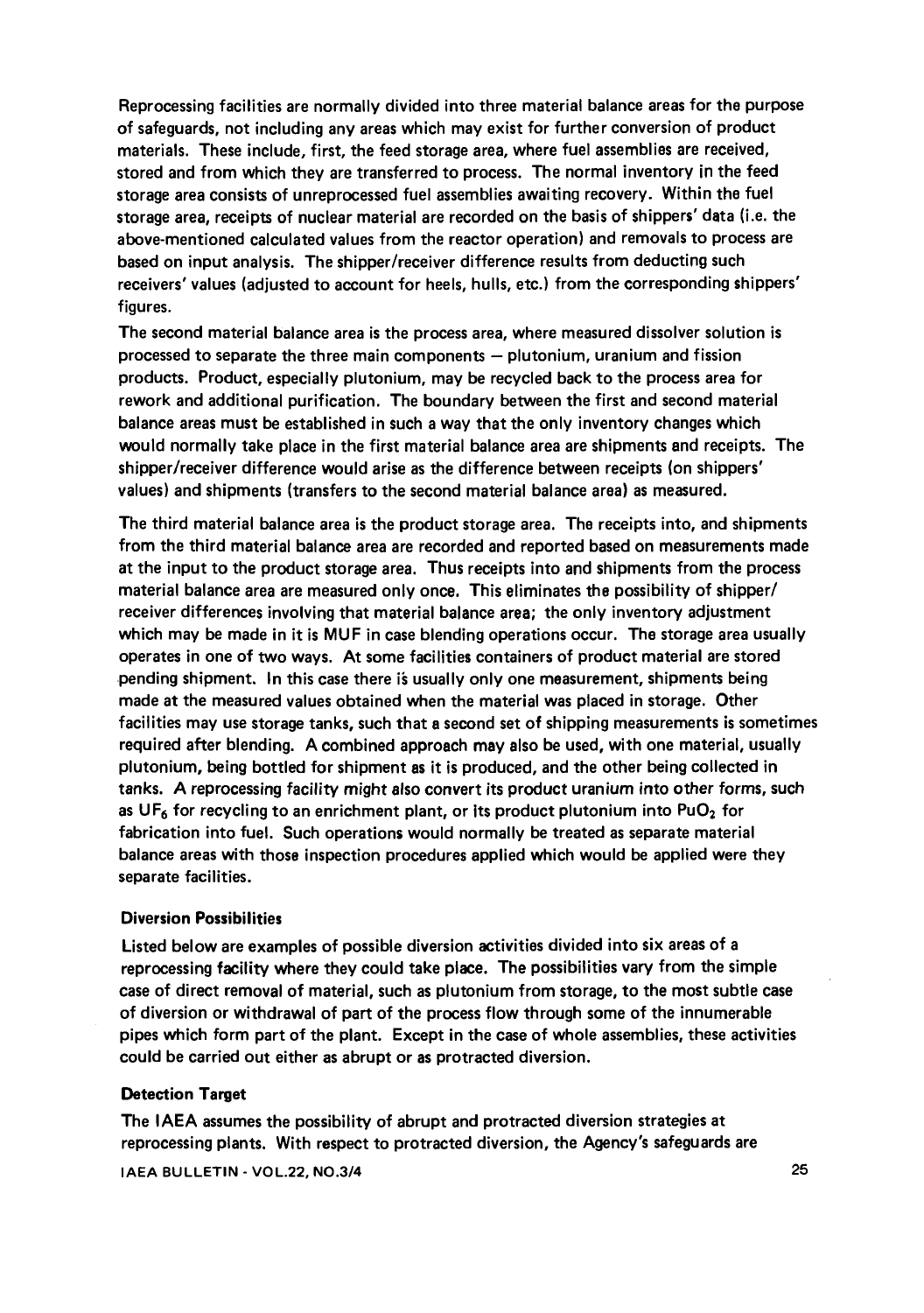designed to detect with 95% probability, a diversion of one significant quantity of nuclear material per year. With respect to abrupt diversion, safeguards are designed to detect, with a high degree of probability, the sudden diversion of significant quantities of special fissionable material within a period of one to three weeks.

#### **Safeguards Approach**

The Agency carries out continuous inspection at reprocessing plants. The actual inspection effort at a reprocessing plant is at least 900 man-days per year (i.e. 3 man-days per day) depending on the inventory and throughput of the plant. However, for quite a number of activities the work is unevenly distributed during the time span. In an optimum schedule inspectors residing near the plant should be called in for particular verification activities, such as input volume measurements, one or two hours before the operator is ready to do the measurement. During the day shift inspectors would be called in from their office in the plant. During nights shifts they would be called in from a nearby residence. They also maintain a right to drop in to check on agreed strategic points at any time.

| <b>Diversion Possibilities</b>                                                               | <b>Concealment Methods</b>                                                              | <b>Safeguards Methods</b>                                                                                                                         |
|----------------------------------------------------------------------------------------------|-----------------------------------------------------------------------------------------|---------------------------------------------------------------------------------------------------------------------------------------------------|
|                                                                                              | Transfer to and Treatment in the Chop and Leach Section                                 |                                                                                                                                                   |
| Unrecorded transfer of<br>assemblies to chop and<br>leach                                    | <b>Falsification of records</b><br>of number of assemblies<br>transferred and dissolved | Surveillance to obtain<br>independent evidence<br>of transfer                                                                                     |
| Assembly removed in<br>transfer (recorded but not<br>actually received in chop<br>and leach) | <b>Falsification of records</b>                                                         | Counting and identification<br>of fuel assemblies into<br>chop and leach                                                                          |
| Chopped pieces removed<br>from dissolver                                                     |                                                                                         |                                                                                                                                                   |
| Plutonium and uranium<br>not fully dissolved (for<br>unrecorded dissolution<br>later)        | <b>Falsification of records</b><br>of Pu and U contained<br>in hulls                    | Verification by NDA or<br>by sampling and analysis<br>of the Pu and U content<br>of the hulls                                                     |
|                                                                                              |                                                                                         | Presence during the<br>removel of hulls from the<br>leach vessel and verification<br>of transfer to storage                                       |
| <b>Liquid from dissolver</b><br>by-passes the<br>accountancy tank                            |                                                                                         | Use of containment and<br>surveillance technique to<br>detect diversion of<br>material by-passing the<br>accountancy tank to the<br>process stage |
| 26                                                                                           |                                                                                         | IAEA BULLETIN - VOL.22, NO.3/4                                                                                                                    |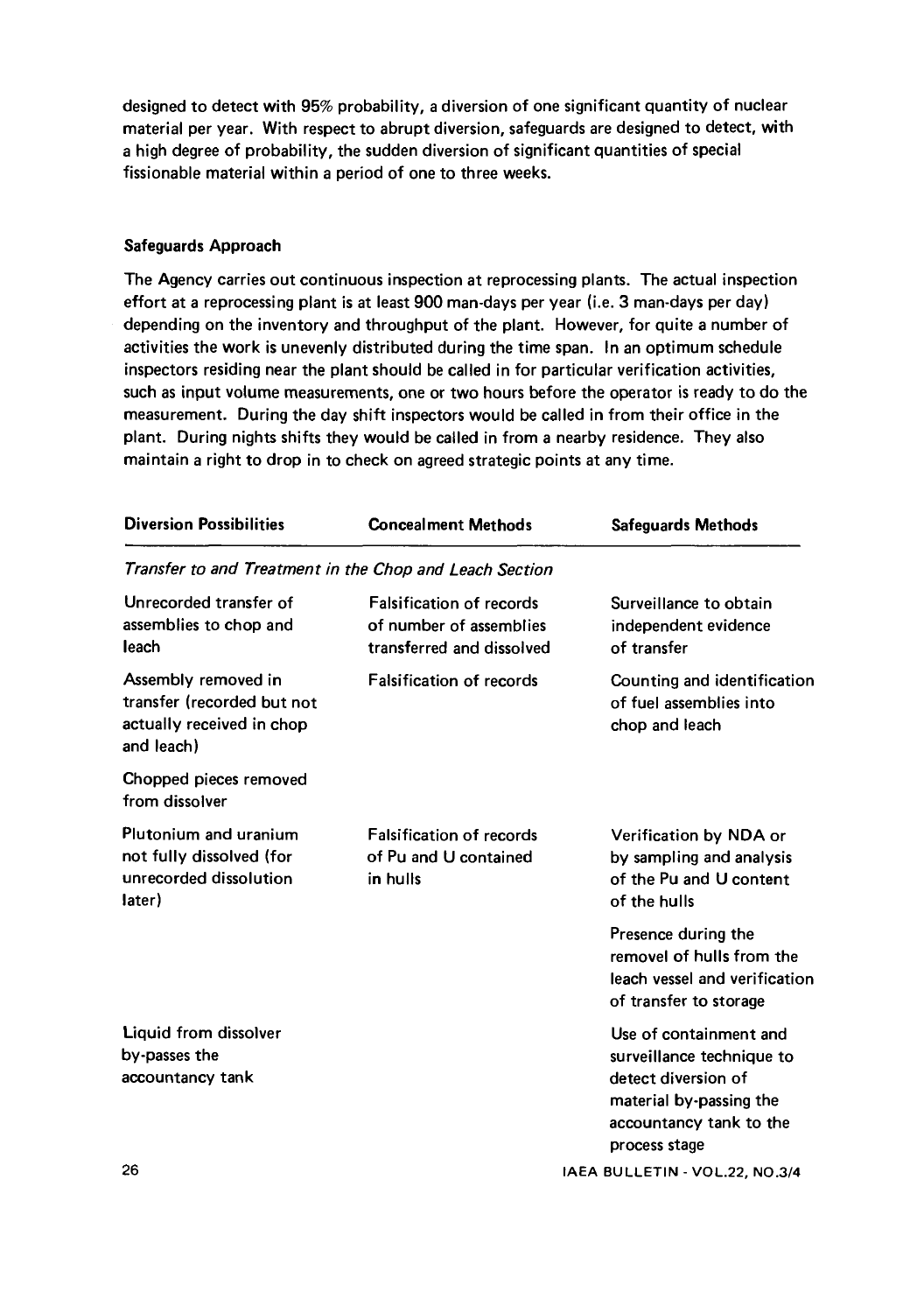Input Accountability Tank

Unrecorded transfer from accountancy tank to process

Incorrect statement of volume (weight) or of the Pu and U concentration of transfers to the process area

Inaccurate calibration

Plant measurement (diptube/manometer or weighing) system falsified

Falsification of analytical results either by using a non-representative sample or in the analysis itself

Overstatement of measurement uncertainties in design information or introduction of additional errors in recorded measurements to conceal diversion in MUF

Recycle acid (or other additions) containing undeclared uranium, and/or plutonium

Surveillance to provide independent evidence of all transfers

Verify calibration of instruments for volume (weight) measurement

Verify measurements of volume (weight), temperature and density

Presence when the solution is homogenized and the samples are taken

Verify analysis and homogeneity of samples

Obtaining of samples for independent analysis to detect bias and to assess measurement uncertainties

Obtaining of samples of recycled acid for independent analysis

#### Process Area

Removal of solutions through pipework which does not form part of normal declared production stream

Falsification of records of Pu and U content in various wastes, including those retained on site, those shipped and those discarded

Verify the discharge or transfer of waste streams, including volume measurements

Obtain samples of wastes for independent analysis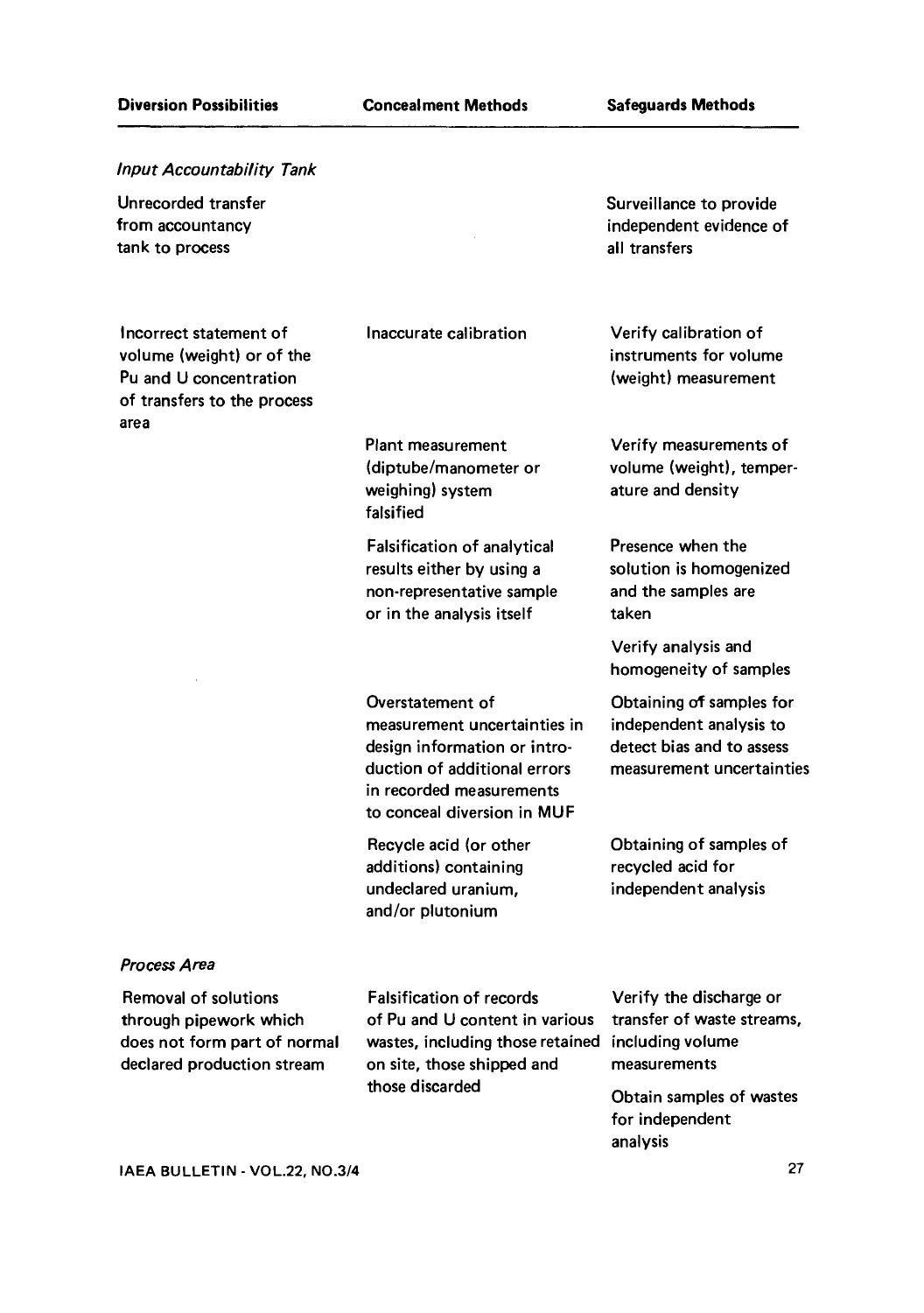Invention of accidental losses and falsification of records on Pu and U in accidental losses (e.g. spills or effluent discharges)

Falsification of records of Pu and U hold-up in process vessels at times of physical inventory taking

Obtain copies of plant procedures for handling abnormal incidents such as accidental losses, monitor implementation of these procedures and, when appropriate, make independent measurements of amounts of Pu and U involved

Presence during clean-out operations and verify that established clean-out procedures are followed. Should there be significant hold-up, independent measurements of Pu and U involved

Surveillance to provide independent evidence of all transfers

Verification of the calibration of instruments for volume (weight) measurement

Verification of measurements of volume (weight), temperature and density

Presence when the solution is homogenized and the samples are taken

Verification of the analysis and homogeneity of samples

IAEA BULLETIN - VOL.22, NO.3/4

## Output Accountability Tank

Unrecorded transfers of product material from the output accountability tanks and transfers which bypass these tanks

Incorrect statements of volume (weight) or of the Pu or U concentration of transfers from the process area

Inaccurate calibration

Falsification of plant measurement (diptube/ manometer or weighing) system

Falsification of analytical results either by using a non-representative sample or in the analysis itself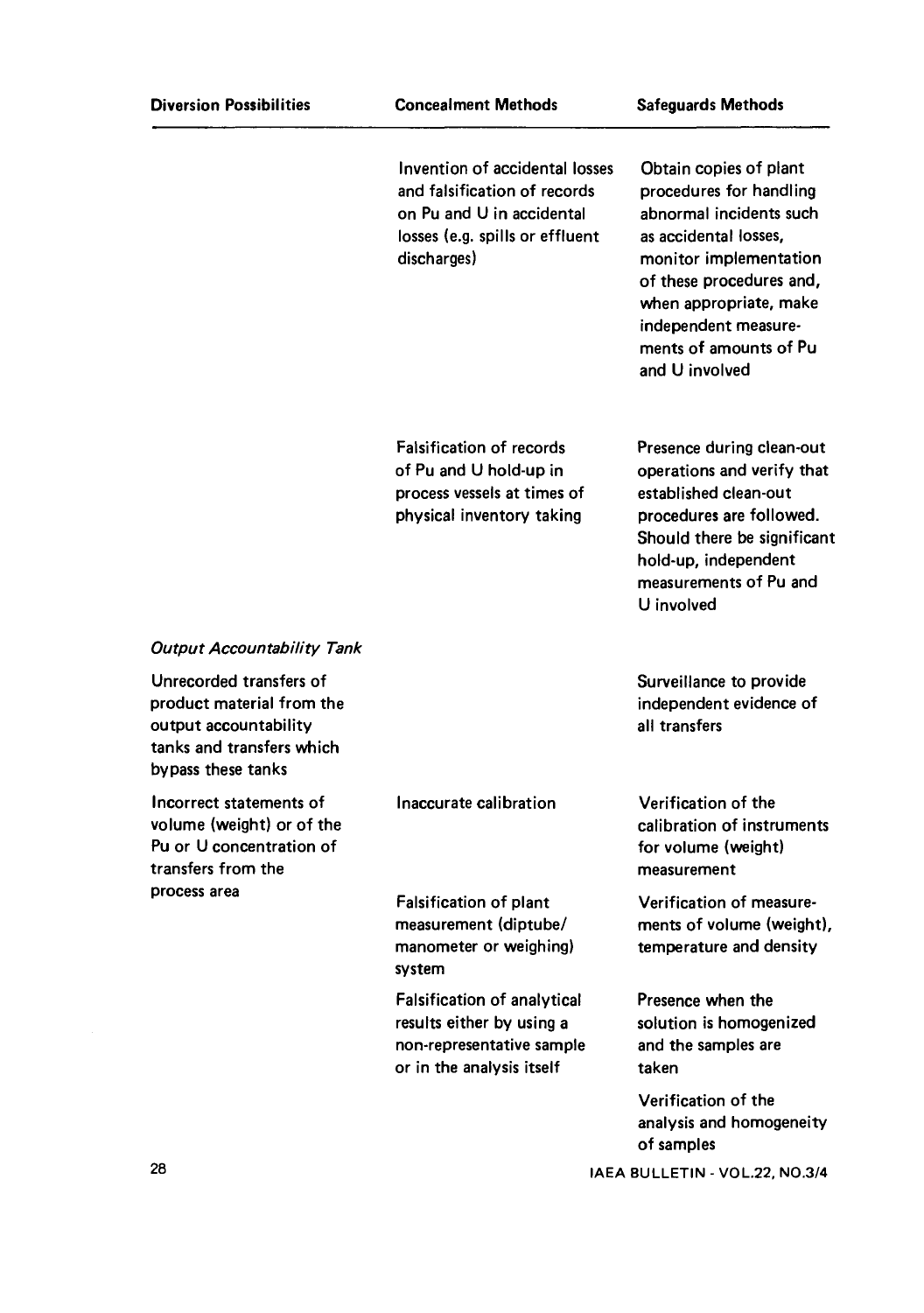Diversion Possibilities Concealment Methods Safeguards Methods

|                                                    | Overstatement of measure-<br>ment uncertainties in design<br>information or introduction<br>of additional errors in<br>recorded measurements to<br>conceal diversion in MUF                                | Obtaining of samples for<br>independent analysis to<br>detect bias and to assess<br>measurement<br>uncertainties                                    |
|----------------------------------------------------|------------------------------------------------------------------------------------------------------------------------------------------------------------------------------------------------------------|-----------------------------------------------------------------------------------------------------------------------------------------------------|
|                                                    | Recycling of acid (or other<br>additions) containing<br>undeclared uranium,<br>and/or plutonium                                                                                                            | Obtaining of samples of<br>recycle acid for<br>independent analysis                                                                                 |
| <b>Product Storage Area</b>                        |                                                                                                                                                                                                            |                                                                                                                                                     |
| Unrecorded or incorrectly<br>recorded shipments of | <b>Falsification of shipping</b><br>documents                                                                                                                                                              | Verification of shipping<br>documents and records                                                                                                   |
| Pu and U                                           | <b>Falsification of inventory</b><br>records, including entry of<br>fictitious items, recording<br>an item more than once and<br>moving and relabelling items<br>to cause multiple counting<br>by the IAEA | At time of measurement<br>verification, application<br>of seals to all stored<br>nuclear material in<br>sealable containers and<br>to all shipments |
|                                                    |                                                                                                                                                                                                            | <b>During inventory</b><br>verification, conducting<br>of an item count (tag<br>check) of all items<br>recorded on the<br>inventory listing         |
|                                                    | If the material is measured<br>at the time of shipment, same<br>as for input accountability<br>tank                                                                                                        | Same as for input<br>accountability tank.                                                                                                           |

The following is a general list of safeguards activities which would be likely to be undertaken by the Agency at the present time at a typical reprocessing plant:

• Log books would be prepared in advance for keeping up-to-date records by the inspectors of the essential safeguards parameters such as input, hold-up, output, intermediate storage, etc. Such records would provide a kind of floating MUF analysis on which provisional safeguarding conclusions could be drawn. Under NPT safeguards agreements a final, formal conclusion in the form of a statement would be worked out at Headquarters according to a periodicity to be defined in accordance with the actual operating schedule of the plant.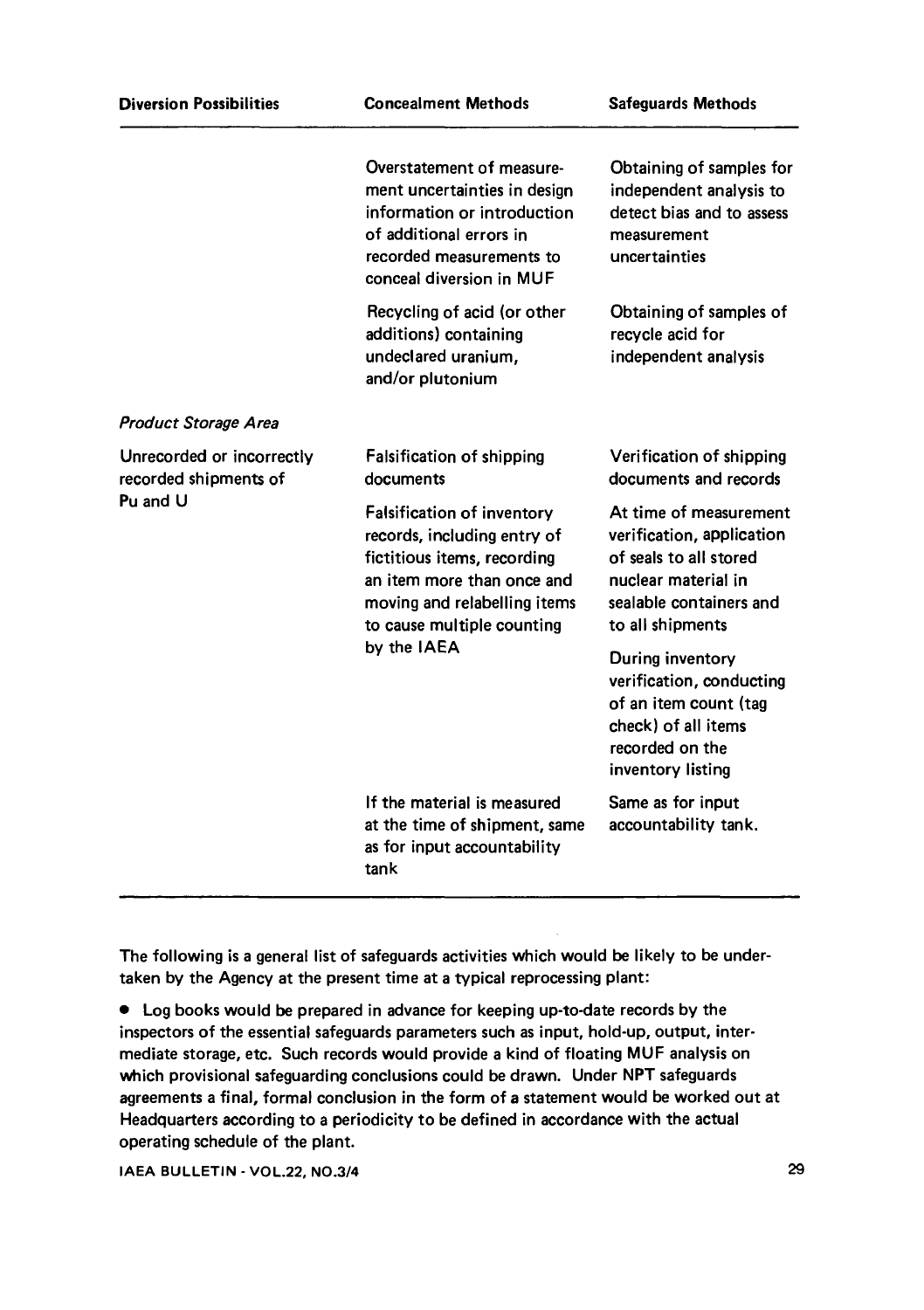• The flow of irradiated fuel from the reactor to the dissolver at the reprocessing plant has to be checked to assure that it is complete. The buffer storage of irradiated fuel at the reactor facility is normally under surveillance by photographic or TV cameras which have to be adjusted to detect any fuel cask movement with a high probability  $-$  normally 100%. Where the transport of the fuel casks is infrequent each transport should be checked by sealing the cask; however, highly irradiated light-water reactor fuel assemblies can only be transported in very low numbers per cask; consequently, the number of transports is so high that it is often difficult to seal all of them. In such cases flow control must be assured by correlating intermediate inventory takings at the reactor spent fuel pond with corresponding inventory takings at the reprocessing plant's reception pond. In most cases visual identification by reading the numbers on the assemblies should be sufficient. Additional "finger printing" by photographing number plates and welds should be applied when identification by numbers alone would be difficult and/or give rise to doubts. For a number of fuel types it is also possible to check on the basis of a sampling plan the radiation history by gamma measurement. Before chopping and dissolver loading, the fuel has to be fully identified as to its origin.

• Material transfer via the boundary between the first and second material balance areas is 100% verified. This location is the first and only point in the fuel cycle at which the produced plutonium can be independently established. Source data for establishing the plutonium quantity are prepared by the plant operator in two equally important groups:

- (1) those related to the determination of volume and,
- (2) those related to the determination of plutonium concentration and ratios of isotopes as well as the ratio of plutonium to uranium.

For the source data related to volume each individual variable, such as temperature, length of manometer column, specific gravity of manometer fluid, quality control and check programme has to be established. For the source data regarding concentration, sampling, with and without previous spiking, has to be prepared. In this particular field improvements derived from new technical developments may be expected, but at this moment only the above-mentioned classical methods can be taken into account and must be studied in detail.

• As regards vessel calibration, i.e. the volume as a function of the liquid level (assuming that the specific gravity of the dissolver solution has been determined in connection with the concentration determination), the series of calibration results has to be carefully analysed statistically in order to determine the random and systematic components of uncertainties. Calibration data for each vessel should be carefully examined for the possible effects such as thermal distortion of the vessel shape. The calibration of the input accountability vessel is of the same importance for the plutonium quantity determination, as, for example, the analysis of plutonium concentrations in dissolver solution samples. Therefore, it must be fully verified, including tank calibrations.

• The established plutonium input to the process material balance area must be checked against the amount of plutonium calculated as being produced at the reactor(s). The shipper/receiver difference established on the basis of the reported plutonium production and ordinary computerized burn-up calculations at power stations may be affected by a large uncertainty. However, the uranium content is less affected by those inaccuracies and the plutonium inaccuracy can be reduced by the use of the Pu/U ratio method and other isotopic correlations such as U-235 depletion ratios, fissile isotope ratios and fission product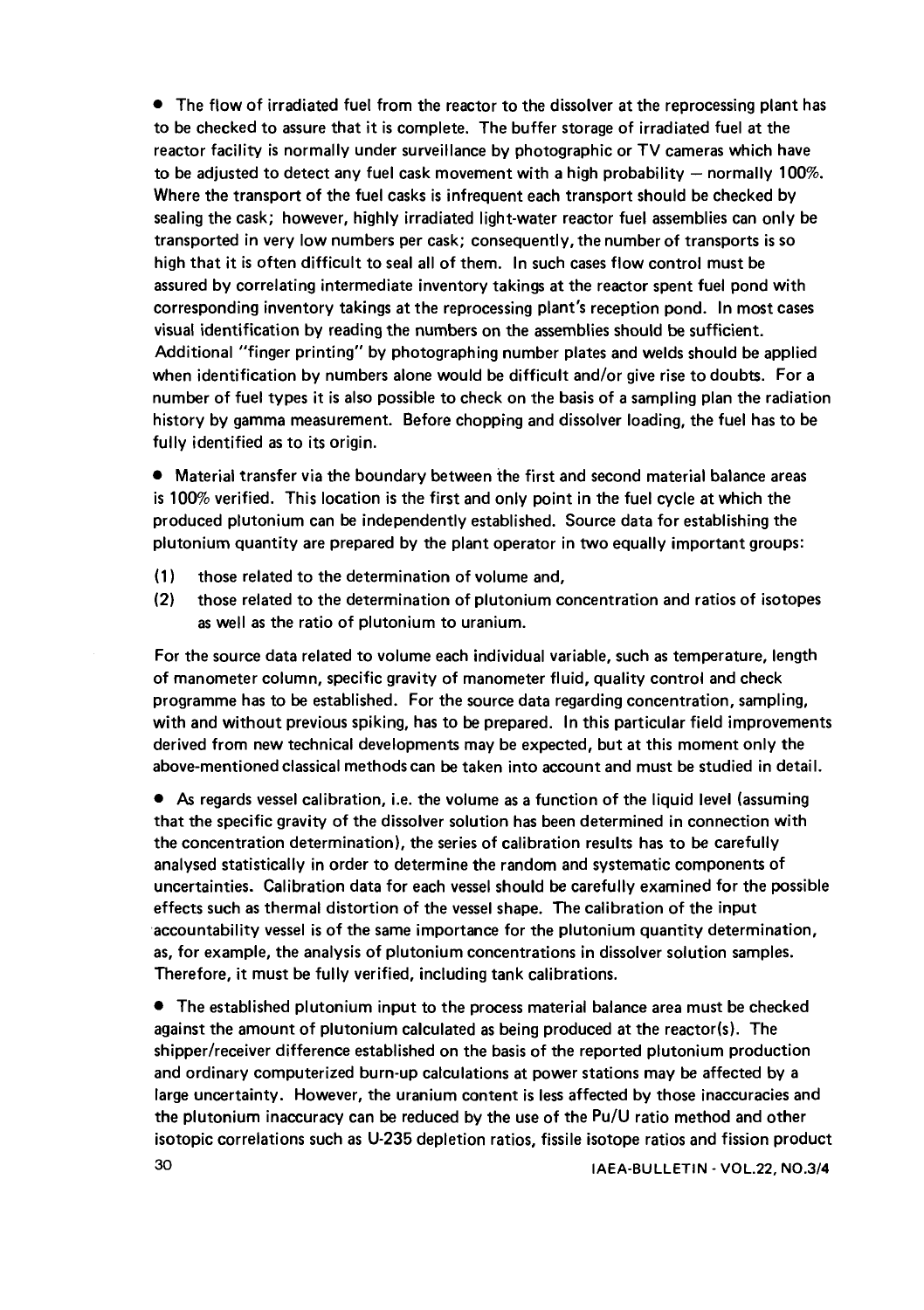ratios. Using these methods the Plutonium production can be determined with a higher accuracy of the order of  $\pm 3\%$  and in some cases of  $\pm 1\%$ .

• The plutonium and uranium input to the process area must be checked for completeness and overstatement. It is actually impossible to assure that there is no by-pass line out of the process material balance area for any reprocessing plant whether visited or not during construction. Therefore the essential safeguards control must be based on a continuous material balance check across the processing area.

• Another difficulty is connected with the measurement of material in the leached hulls. This is a difficult material to verify and each case has to be examined separately because the available verification techniques are limited. However, close process control provides the possibility of assuring that fissile material content in leached hulls is very low.

• Another problem regarding plutonium input definition is related to nitric acid recycling. Most dissolutions are done with large amounts of acid already used for the same purpose before. This recycle acid usually contains considerable amounts of highly polymerized plutonium, which is determined by sampling and analysis. Subtraction of this recycled plutonium analysis value from the raw input analysis value may lead to overstatement of the plutonium input because of the inherent difficulty of such analysis. Alternatively, overstatement of the plutonium content in the recycle acid may lead to understatement of the plutonium input. Therefore, careful on-the-spot checking, including sampling, of the recycle acid is necessary.

• The plutonium output from the process material balance area is another important key measurement point level. In case of output in the form of plutonium nitrate solution the quantity determination is again dependent on two major components: (1) those source data related to the volume determination, including tank calibration and (2) the concentration measurement component which can be based on straightforward plutonium measurement  $-$  the plutonium being normally of high purity at this end of the flow sheet  $$ using the most precise methods such as controlled potential coulometry  $(± 0.1\%)$ .

• In large facilities, an intermediate check point for plutonium flow might be installed just after the partition cycle.

• Uranium output has to be verified and compared to the plutonium output and the Pu/U ratio found at the input to the plant. In case a calcination process step to produce  $U_3O_8$  is operating, an intermediate check point for uranium in uranyl nitrate form should be established considering the source data for volume and the source data for concentration. Intermediate uranium buffer storage, whether in solid or liquid form, should be checked at low frequency only, i.e. every 3—6 months, depending on the residual enrichment.

• Conversion of plutonium nitrate into plutonium oxide has to be dealt with by establishing a separate process material balance area. The measurement principles for receipts into and shipment ouf of this material balance area are mutatis mutandis the same as in the process material balance area mentioned above.

• Plutonium product storage at the output of the reprocessing plant has to be verified with a high frequency and confidence level. Intermediate inventory verification (e.g. by means of seal checks) should be repeated every two to three weeks. Shipments from the tail-end storage should be sealed and re-checked immediately after arrival at the receiving material balance area.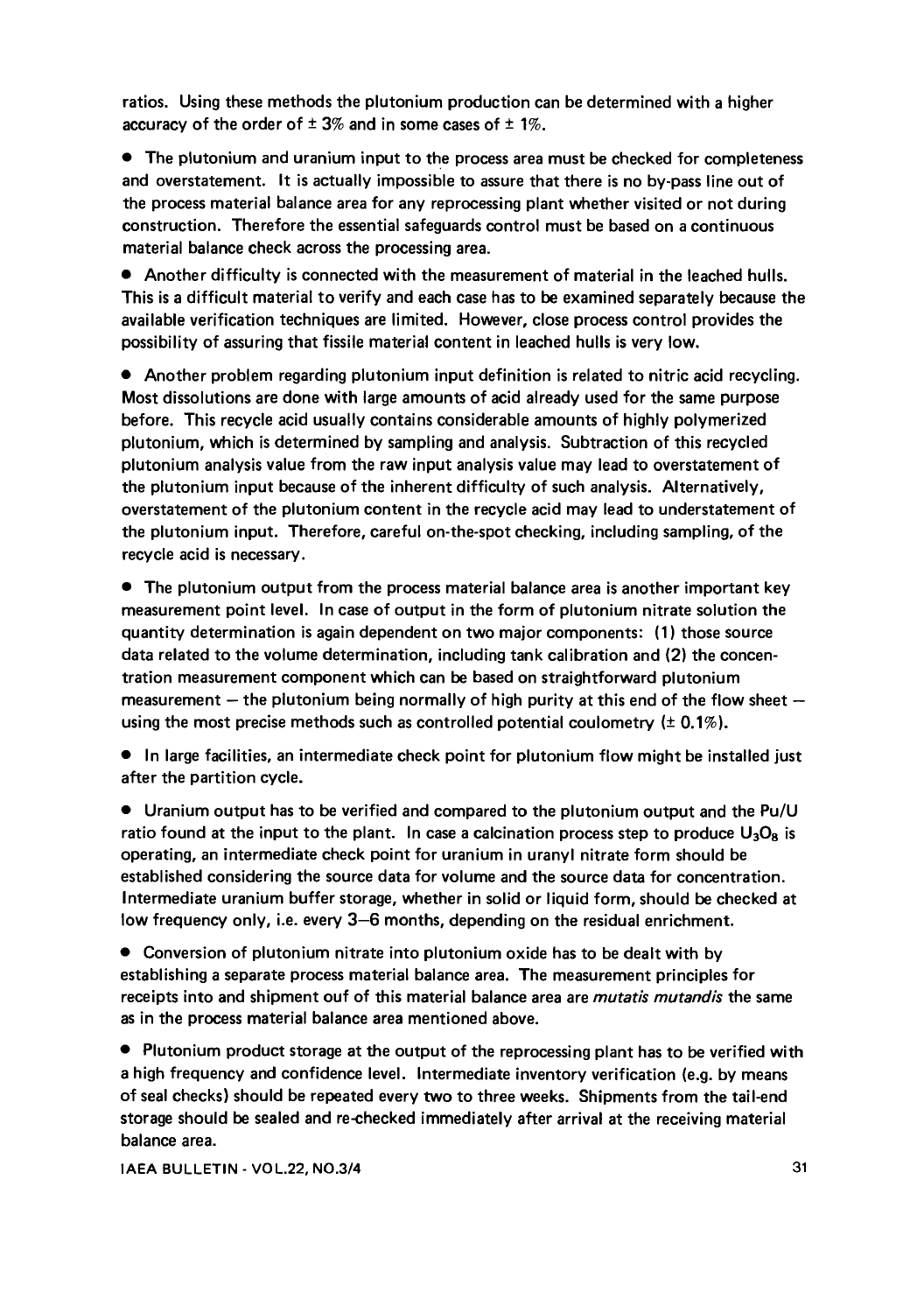• Inspection results and safeguards conclusions must be worked out on the site continuously to assure short detection times. Most analytical results worked out by the operator of a reprocessing plant are established in at least two stages. For process purposes the operator needs analytical results within a few hours, but can accept lower accuracy sometimes of the order of up to  $\pm$  20%. Analysis of that kind is usually called "process" analysis". All analyses essential for accountancy are repeated with much higher precision, but with a delay of several days, exceptionally weeks. This type of analysis is usually called "accountability analysis". Inspection results should be worked out on a continuous basis using a similar 2-stage procedure. The first stage is based on observation of "process analysis" and at the second stage a correction is introduced based on the verification of the "accountability analysis". Only the second stage results are later compared with the official reports sent to Headquarters.

## Safeguards on Large Reprocessing Plants

A large reprocessing plant, with a capacity of about 1 500 tonnes of LWR irradiated fuel elements per year, will produce annually between 10 to 14 tonnes of plutonium. The IAEA has done some preliminary work on the nature of safeguards on large reprocessing facilities. It is suggested that safeguards on large reprocessing plants would not be based mainly on traditional material accountancy methods because measurement errors and uncertainties in the material balance would be too great. Safeguards would, instead, be based primarily on the concept of containment, complemented by human and instrumental surveillance and monitoring. One possibility would be to erect a highly sensitive barrier or barriers around particularly critical parts of the plant. This barrier would use highly sensitive plutonium monitors which detect the radioactivity of plutonium. The technology would be used for personnel monitoring at a limited number of doors (i.e. portal monitors) and for keeping entire halls, containing glove boxes, under control. It would be supplemented by surveillance. Such an approach also assumes that possibilities for continuously verifying the integrity of the physical containment would be built-in during design and construction of the plant.

Another point with respect to such large reprocessing plants, which would also apply to a lesser degree to other large bulk handling facilities of the future, is that it would be almost essential that they incorporate design features which facilitate the application of safeguards. These design features would be mostly minor and should not appreciably increase construction or operating costs. They would include assuring adequate sample lines, designing tanks so that they drain empty, or at least so that the remaining heel can be measured, providing sufficient valves so that tanks can be isolated for measurement. A number of studies related to safeguards design criteria are underway, both within the IAEA and Member States.

#### URANIUM ENRICHMENT PLANTS

The Agency has no actual experience safeguarding uranium enrichment plants, even pilot plants, but has been considering this matter for some years in anticipation of applying such safeguards. The first enrichment plants to come under Agency safeguards are of the centrifuge type. The first commercial diffusion plants to be safeguarded are still under construction. The Agency will probably also eventually be faced with applying safeguards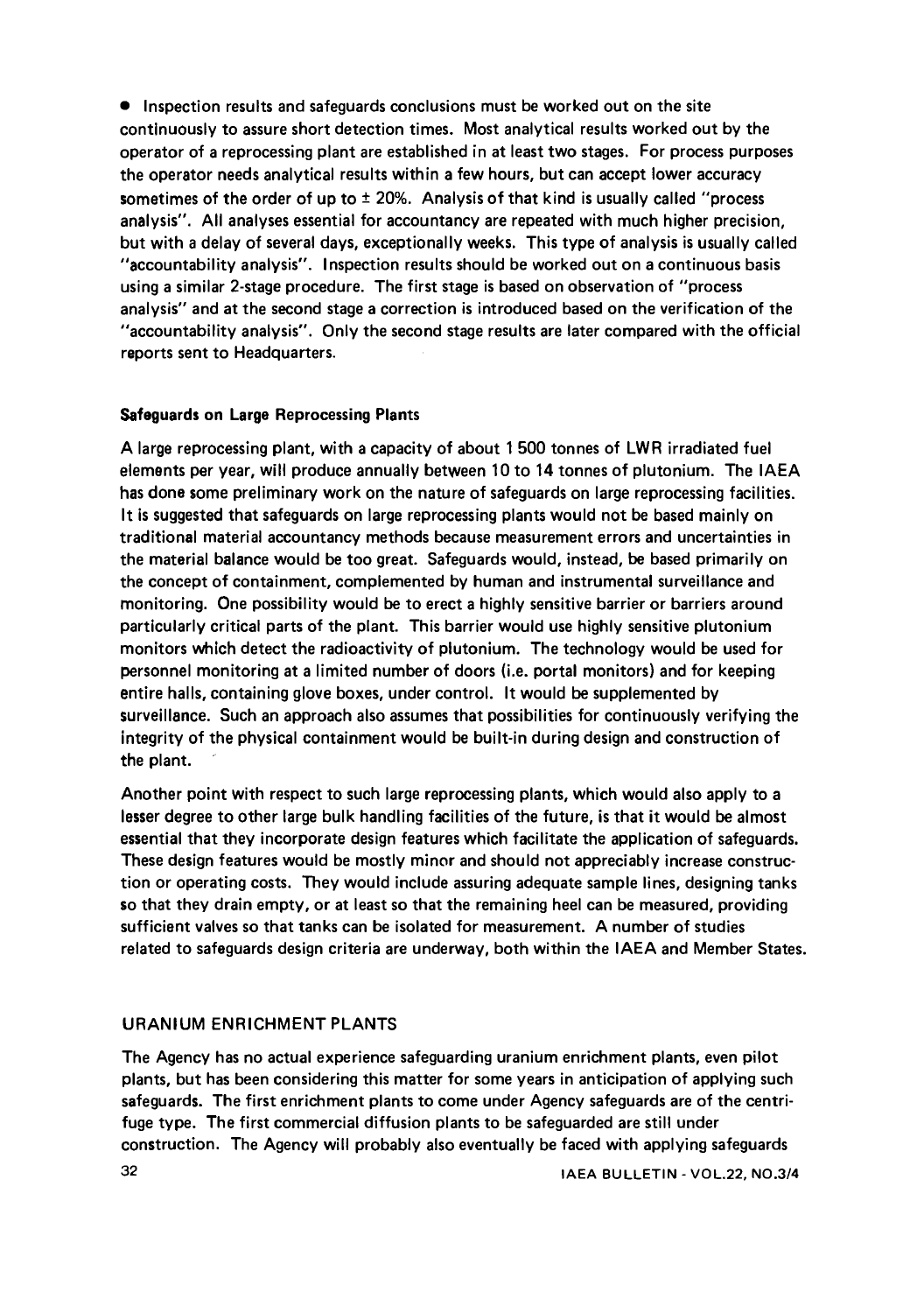to plants employing the nozzle process, and possibly to plants employing other processes as well.\*

The Agency has not defined in detail a safeguards strategy applicable to all types of enrichment plants. Most of the study effort to date has centered on centrifuge facilities of the type the Agency is immediately faced with safeguarding. This section discusses a general approach to safeguarding enrichment plants and concludes by discussing some of the specific aspects of the Agency's expected approach to safeguarding centrifuge facilities based on studies to date.

# **Features of Relevance to Safeguards and Diversion Possibilities**

Uranium enrichment facilities have a number of features in common which are relevant to safeguards. Apart from accumulated waste the material is all in one chemical form of high purity (uranium hexafluoride) throughout the process. The feed can be natural uranium, depleted or enriched uranium which has been recycled after irradiation in a reactor and purification, or depleted tails (or low-enriched uranium) recycled from another facility or from prior operations. Plants can be arranged to have several feed and product take-off points and may be followed by some blending operation to achieve the specific enrichment per contractual obligations. All multi-stage enrichment processes are true continuous processes; both a constant feed and a constant product (and tails) removal are essential for efficient process operation. Enrichment facilities can be expected to have associated storage areas for feed, tails, and product. These areas may have capacities approaching or exceeding the equivalent of one year of normal operations, although this feature is not a necessity.

Uranium enrichment plants, like reprocessing facilities, entail a greater concern than other facilities in the fuel cycle from the standpoint of proliferation insofar as they may be used to produce material which is directly useable in a nuclear explosive device. This, however, is only true for certain modes of operation of such facilities. For commercial purposes, uranium enrichment plants preparing fuel for power reactors are typically designed to enrich material up to approximately five percent U-235. For military purposes, enrichment above 90 per cent has been customary.

The central safeguards question in relation to enrichment plants is, therefore, whether the commercial plant can somehow be adapted or operated to produce the higher enrichments. The answer to this question depends to a large extent upon the type of plant. The centrifuge plant achieves commercial enrichment in only a few stages, but since the quantity that can be handled by each machine is usually small, a great many machines are operated in parallel at each stage to give the required throughput volume. A rearrangement to achieve a high degree of enrichment would be to increase the number of stages in series by reducing the number of machines used in parallel. The choice facing the operator is a high production rate at low enrichment or low production rate at high,enrichment. The possibility of undeclared use therefore exists in principle for this type of plant, but such rearrangement may, in fact, require considerable effort.

For the classical gaseous diffusion plant, the problem of rearrangement is much more difficult still. The nature of the process is such that little separation is achieved at each

**<sup>\*</sup> At present the Agency is applying safeguards to three enrichment plants.**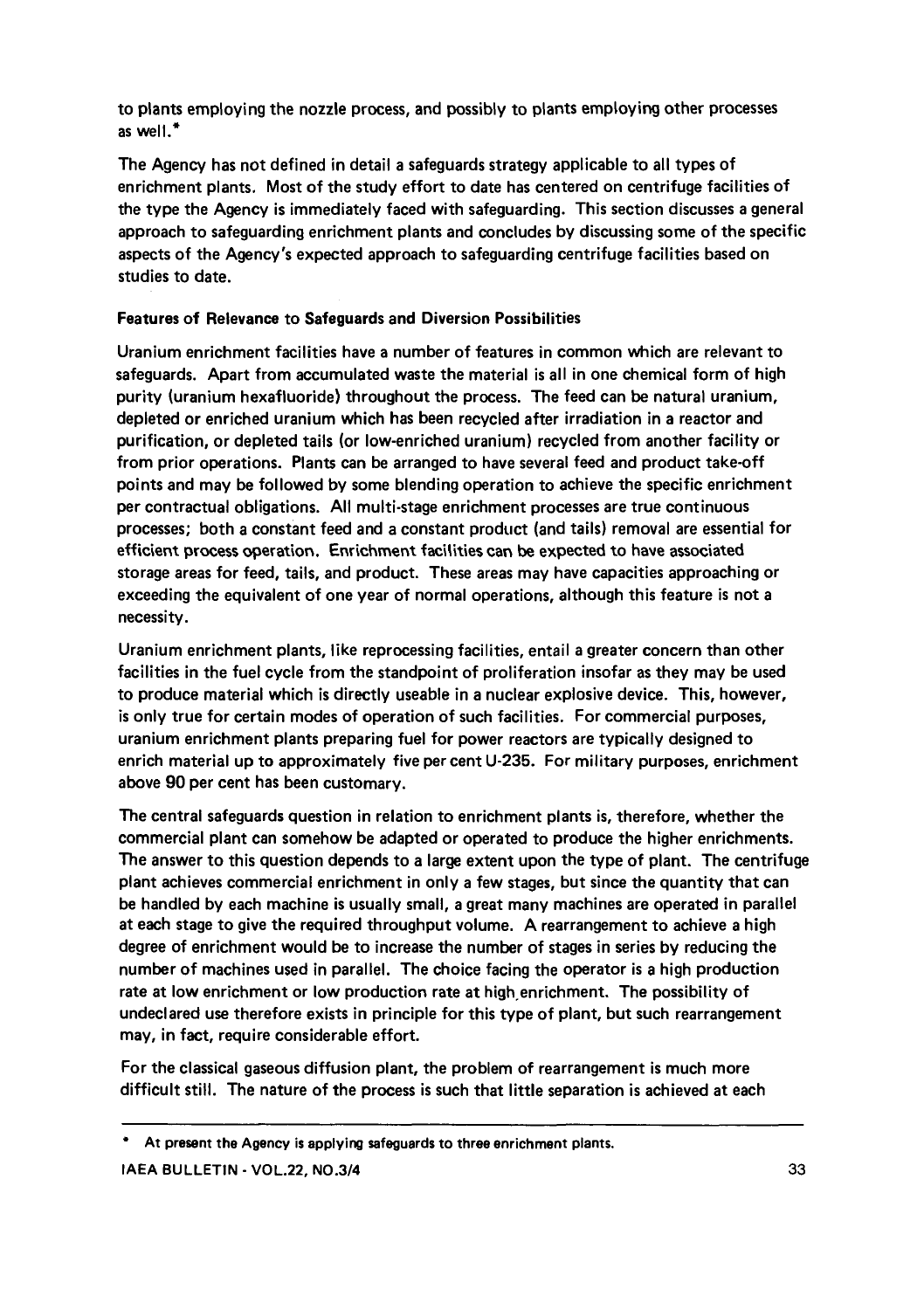stage, so, many stages are required even for low enrichments. In addition, a typical gaseous diffusion cascade is built up from units of different size starting with very large stages scaling down to smaller units as higher enrichments are reached. The possibility of subdividing the early stages to provide later stages is remote if an adequate throughput is to be maintained. Aside from cascade rearrangements another possibility would be to change the mode of operation such as to increase the enrichment level by increasing the enrichment per stage, although production would drop as a result. This, too, might require considerable effort, however, and the increase in enrichment would be limited.

There are also possible diversion concealment strategies which do not involve rearranging the equipment or changing the operating mode of an enrichment plant. Some of these strategies are as follows:

- Use of other than declared feed to produce higher enrichment
- Fictitious or overstatement of accidental losses of  $UF_6$
- Borrowing material from another material balance area to conceal shortage at time of physical inventory taking
- Inclusion in inventory listing of items that do not exist or listing items more than once
- Overstatement of measurement data for  $UF_6$  or solid wastes (hold-up in equipment)
- Recycle of product as feed.

## General Safeguards Approach

Regardless of the type of uranium enrichment plant, a common feature influencing the safeguards approach is the potential sensitivity of the owners or operators regarding the commercial or weapons-proliferation value of the design. For this reason the basic international agreements recognized from the beginning the potential desire of the operator to have the sensitive parts of the plant treated as a "black-box", that is to say, a location where safeguards activities are carried out on the perimeter of these areas without access to the inner workings. This area must be as small as possible. Under Section 46(b)(iv) of INFCIRC/153 the State may request that some portion of the facility be identified as a "special material balance area". Presumably, IAEA inspectors would not enter such an area. INFCIRC/66/Rev.2 does not as yet contain special safeguards procedures for enrichment plants. However, similar arrangements for such a material balance area could be embodied in subsidiary arrangements negotiated pursuant to an INFCIRC/66/Rev.2 type agreement, assuming this was consistent with the terms of any bilateral co-operation agreement involved.

The safeguards approach to these plants must take into account this limited access when adopting the classical safeguards approach of careful material accountancy supplemented by containment and surveillance measures. This philosophy embodies the principle that all material entering and leaving is measured and a material balance with little uncertainty is periodically obtained. Fortunately, the process inventory of most enrichment plants does not routinely vary appreciably. Moreover, the typical enrichment plant has the highest standards of material accountancy of any type of nuclear plant. Both published and unpublished figures over many years of operation show a remarkable certainty in the material balance, and there is no reason why plants currently being designed and commissioned should not even improve upon this standard. Safeguards procedures at the plants will consist therefore of careful verification by the safeguards inspectorate of all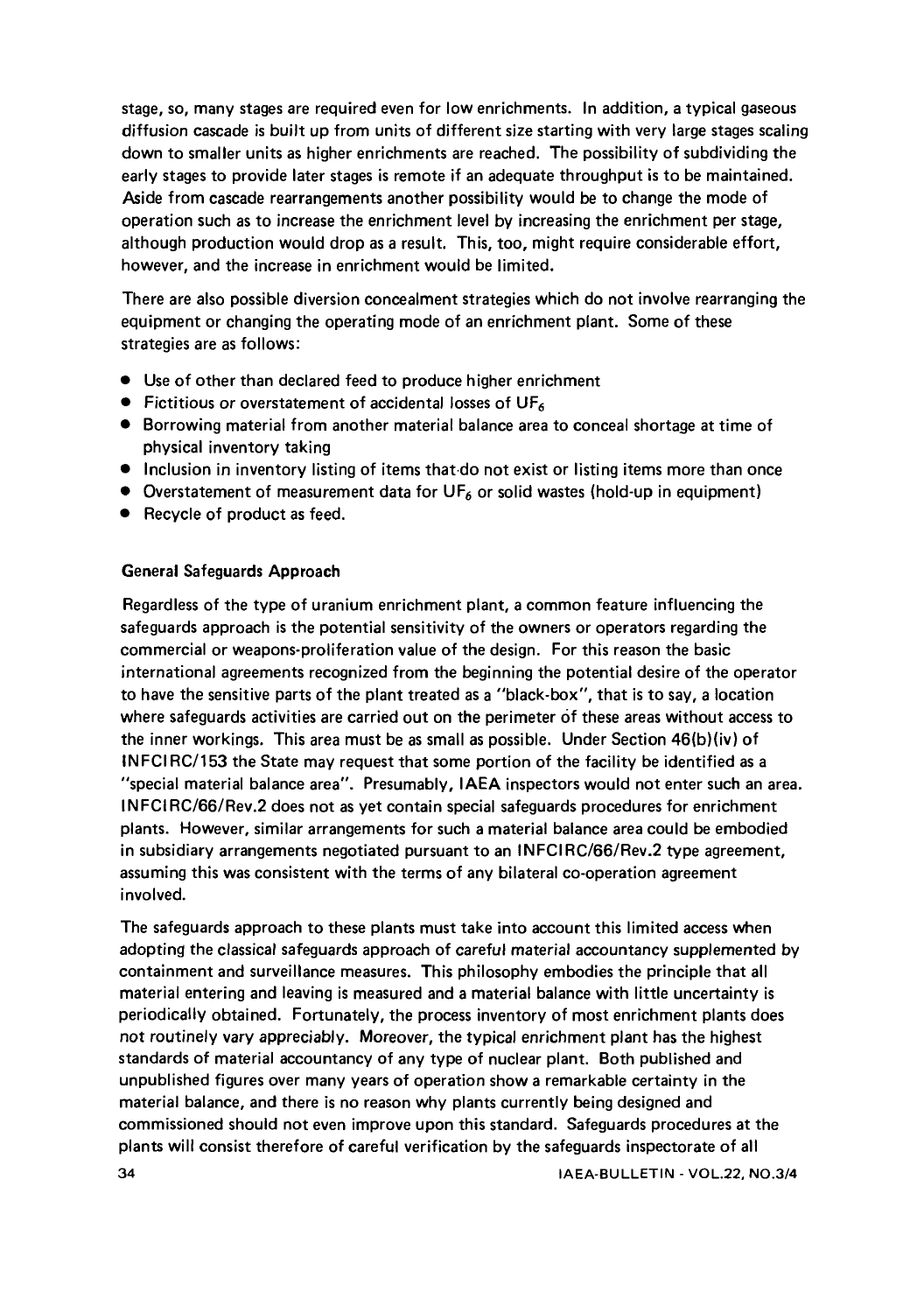material fed to the cascades and of all material withdrawn, both with regard to quantity and quality (enrichment). It would, of course, also be necessary to verify all abnormal transfers of material such-as may occur through transfers of equipment. Containment and surveillance will play an important part in reducing the manpower effort required and maintaining continuity of knowledge for safeguards purposes. Examination of the material balance under these circumstances not only indicates whether material is missing but also indicates whether the mode of operation is as declared, since a change to high enrichment output inevitably is reflected in a change in the tails, product and feed ratios.

On the matter of maximum routine inspection effort at enrichment facilities, INFCIRC/153, Section 80 would permit continuous inspection (actually, 450 man-days per year) at facilities with annual throughputs greater than about 500 effective kg. At a nominal product enrichment of 4% U-235, this corresponds to about 300 tonnes uranium product or perhaps 1 300 tonnes/year separative work. Thus, larger facilities would qualify for continuous inspection, but pilot facilities, in a strict sense, would not. While INFCIRC/66/Rev.2 does not contain specific provisions for enrichment facilities, it does provide for access at all times at other specified nuclear facilities above a certain inventory or throughput. The Agency would expect to apply continuous inspection at any commercial enrichment facility.

#### **Safeguards Approach to Centrifuge** Facilities

The basic safeguards measures would be similar to those for other bulk facilities. The inspector would review design information, establish the initial inventory, audit the records, verify flow, verify the physical inventory and utilize containment and surveillance measures as necessary.

• Design information would be examined to establish that the planned safeguards strategy is feasible. In particular, miscellaneous pipes penetrating the cascade area from outside would be identified and the absence of secondary feed and take-off stations verified.

 $\bullet$  In establishing the initial inventory, the inspector would verify that all UF<sub>6</sub> cylinders and other inventory items were listed and that none had been duplicated. He would take random samples of items to verify the stated quantity data. If there was a significant feed inventory of recycled uranium, the inspector would randomly sample cylinders containing such material. Thereafter, the inventory (including feed, product, and tails cylinders) would be verified periodically, taking into account the use of seals.

• The inspector should have routine access to all parts of the facility outside the special material balance areas including access to all boundaries on the special material balance areas in order to establish containment and surveillance. All entrances to the special material balance area would be sealed or monitored (with film cameras or TV cameras). Similarly, all flows of material through the process material balance areas (i.e. cylinders containing feed, product, tails) would be verified and sealed. Product and feed cylinders would first be quantitatively verified on a 100% basis and then sealed on the feed manifold. Tails cylinders would be weighed and sealed on the output manifold. Cylinders would be sampled in parallel with the operator's own sampling.

• The operator's measurement system must be evaluated, and the inspector must be able to verify independently the operator's materials accountancy data. The inspector must have routine access to all safeguards relevant data and input/output operations so as to be able to maintain continuity of knowledge.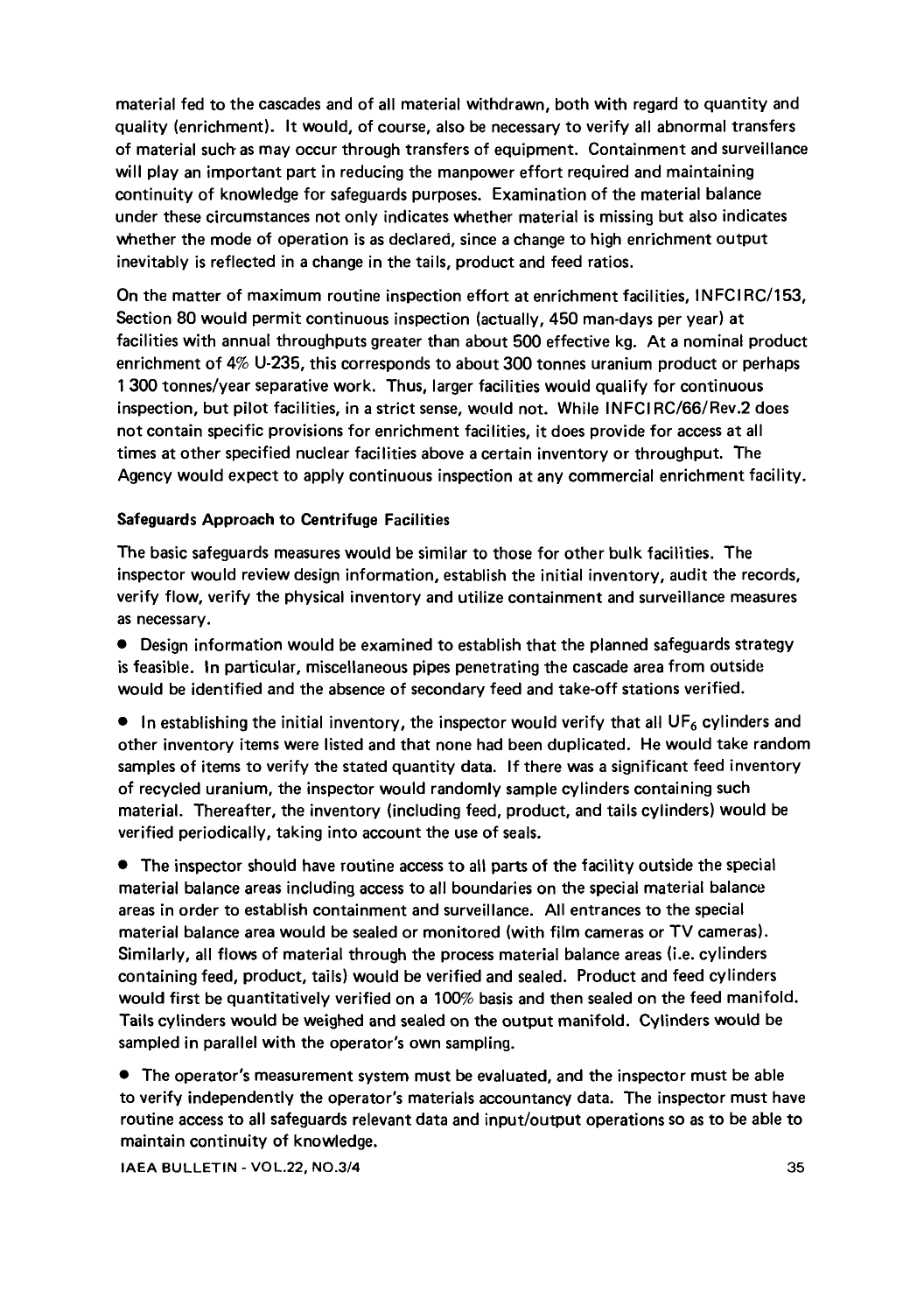• The inspector would pay careful attention to minor flow streams (in addition to the three main flows) such as wastes, system leaks, or the removal of equipment, since these may be used to conceal diversion.

• Minor isotope ratios and minor isotope material balances would be used as supplements to material accountancy, even though the sensitivity of these techniques remains to be determined.

• In establishing material balance areas and key measurement points, each cascade building (e.g. 600 separative work units per year) would be determined to be a separate material balance area. This would make it more difficult to conceal the rearranging of one of the modules in a cascade building to produce high-enriched uranium. Other material balance areas would be the input/output process areas, the  $UF<sub>6</sub>$  receipt, measurement and storage area, maintenance and waste storage areas, the UF $_6$  tails storage area and the UF $_6$  product storage and shipment area. If the facility had its own  $UF<sub>6</sub>$  conversion plant, this would be a separate material balance area.

# FAST BREEDER (FBR) FUEL CYCLE FACILITIES

This section deals with several types of related facilities rather than one individual facility type. These facilities are those parts of the fast breeder fuel cycle which are currently under Agency safeguards. The IAEA's experience in applying safeguards in this area is very limited both in time and scope. Of the fast breeder reactor fuel cycles under development, the liquid metal fast breeder reactor (LMFBR) cycle has reached the most advanced stage, with development ranging from pilot and demonstration reactors to small support facilities. There are, as yet, no fully commercialized fast breeder reactors in operation. It is only the LMFBR fuel cycle with respect to which the Agency has any safeguarding experience. Those LMFBR fuel cycle facilities currently under Agency safeguards include a few small mixed-oxide fuel fabrication plants, a few fast breeder reactors and a small reprocessing plant designed to reprocess LMFBR spent fuel. Most of these facilities have only recently come under Agency safeguards. In the not-too-distant future, additional FBR cycle facilities are expected to come under Agency safeguards including several LMFBRs.

As larger, commercial size facilities, both within the LMFBR fuel cycle and within other FBR cycles, come on line in the future, the Agency will be faced with the same kind of problems which will be presented by large-scale reprocessing plants and the kind of measures described below will become less adequate. Not only will it become increasingly necessary that plants incorporate design features which facilitate the application of safeguards, but additional weight will probably have to be put on containment and surveillance versus material accountancy and perhaps even new concepts will be required.

The remainder of this section focusses on those types of LMFBR fuel cycle facilities which are currently under safeguards, and particularly the LMFBR itself.

#### **General Features of FBR Fuel Cycle of Relevance to Safeguards**

The major difference between the LWR and FBR fuel cycles from a safeguards standpoint is that in the FBR fuel cycle direct-use material is present from the fabrication stage in direct-use form and in amounts of many significant quantities. There is more plutonium in the FBR cycle and it is more concentrated. In addition, the plutonium produced in the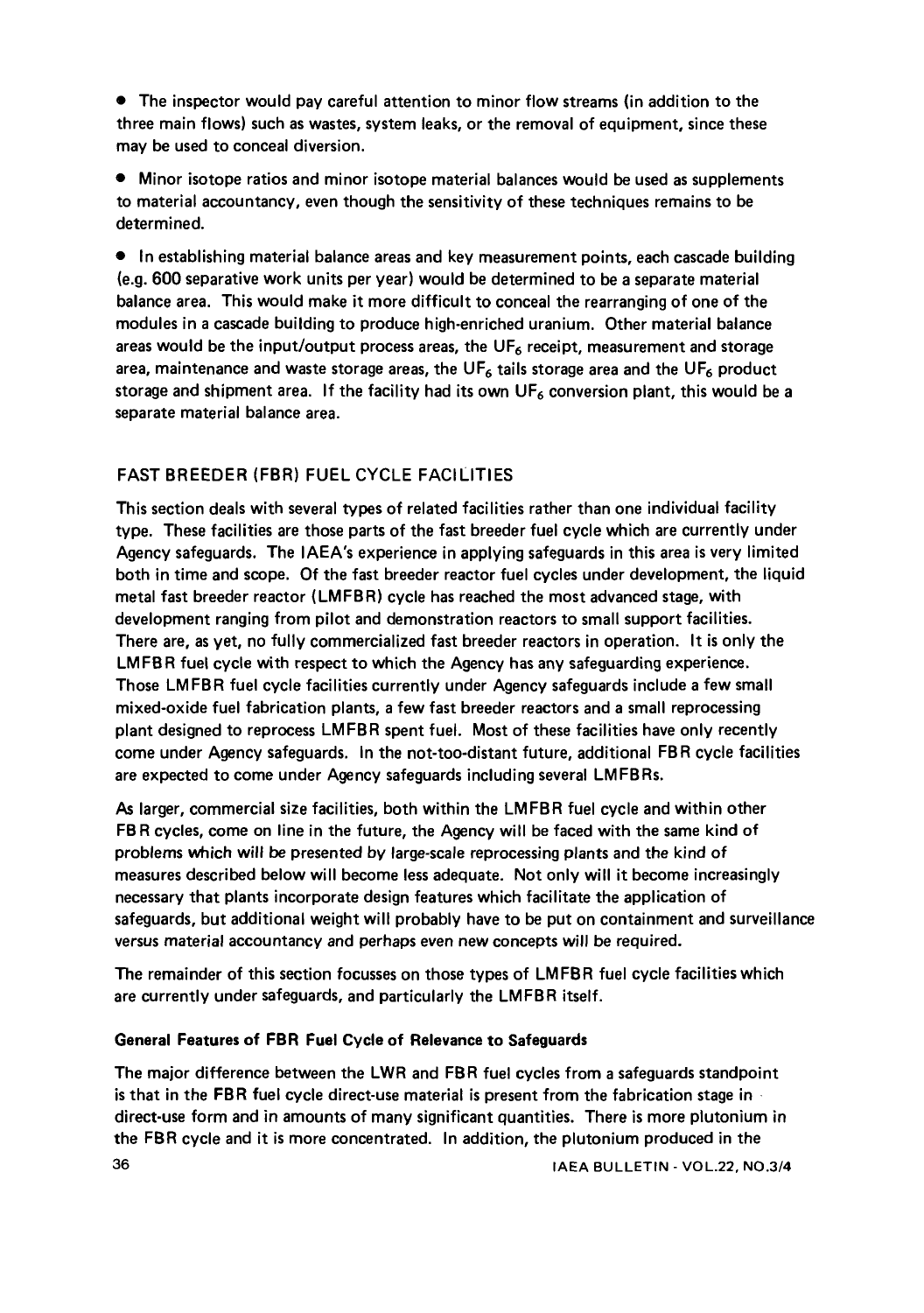blankets of fast breeder reactors is generally better-suited for nuclear explosives than that normally produced in LWRs. Furthermore, the uranium in the core may be enriched up to about 20% as well.

Safeguards procedures for fuel fabrication facilities of the type associated with the LMFBR fuel cycle are discussed under "Facilities which Process Plutonium, High-Enriched Uranium or Uranium-233" on page 22, and therefore, such procedures need not be addressed specifically in this section. With respect to reprocessing, the plutonium to uranium ratio of the material being processed in the LMFBR reprocessing plant is higher than at the plant processing LWR fuel. However, there is no major difference between the plants from a safeguards standpoint. Hence the procedures outlined under "Reprocessing Plants" on page 24 would generally apply to either type of plant.

As far as the reactor stage is concerned, there are significant differences between an average commercial size LWR and an LMFBR from a safeguards standpoint. Generally speaking, the safeguarding of an LMFBR power plant is much more complex than the safeguarding of an LWR power plant. LMFBRs may have multiple times the physical inventory of special nuclear material that LWRs normally have in terms of effective kg. Moreover, significant amounts of special nuclear material are contained in the LMFBR fuel assemblies at all stages in the reactor facility. Fresh fuel, as well as irradiated fuel and blanket assemblies, contain substantial quantities of plutonium. Plants currently existing and under Agency safeguards and those under construction have plutonium inventories ranging from about 200 to 500 kg of plutonium in core fuel assemblies, which are multi-pin type and are mixed oxide in composition — specifically, a mixture of about 10—20% plutonium and 80—90% uranium. The uranium in the core may be enriched, for example, to about 20% in the case of start-up cores for some breeders. Some of the plutonium may be in radial and axial blanket assemblies, which are initially made up of depleted uranium. Currently LMFBRs produce on an average up to 15% more fuel each year than they consume.

Another feature of LMFBR power plants is that gaining access to the irradiated and to part of fresh fuel assemblies containing special nuclear materials is generally much more difficult than for LWR power plants and in certain instances the fuel assemblies may be virtually inaccessible. These assemblies remain and are handled in a sodium or inert gas environment within closed and leak-tight handling equipment during most of the time they are at the plant. Assemblies are loaded into the core by machine and at no stage can the quantity of material in the core be verified. The storage of spent fuel varies somewhat among LMFBRs, but verification of assemblies at this stage is similarly difficult. In the case of one plant under safeguards the spent fuel is stored in a liquid sodium tank for several months and cannot be directly verified during that period. Later it is transferred to a hot cell where it can be verified. In another case the spent fuel is initially washed and then put in cans which are stored in pools. The assemblies cannot be directly identified while in the cans.

Refuelling of LMFBRs is generally similar to LWRs, with about one-half the core and onethird the blanket replaced each year.

#### Diversion Possibilities

## LMFBR Fuel Fabrication Facilities

The diversion possibilities at an LMFBR fuel fabrication plant would be generally similar to those examples described under the heading "Conversion and Fuel Fabrication Facilities",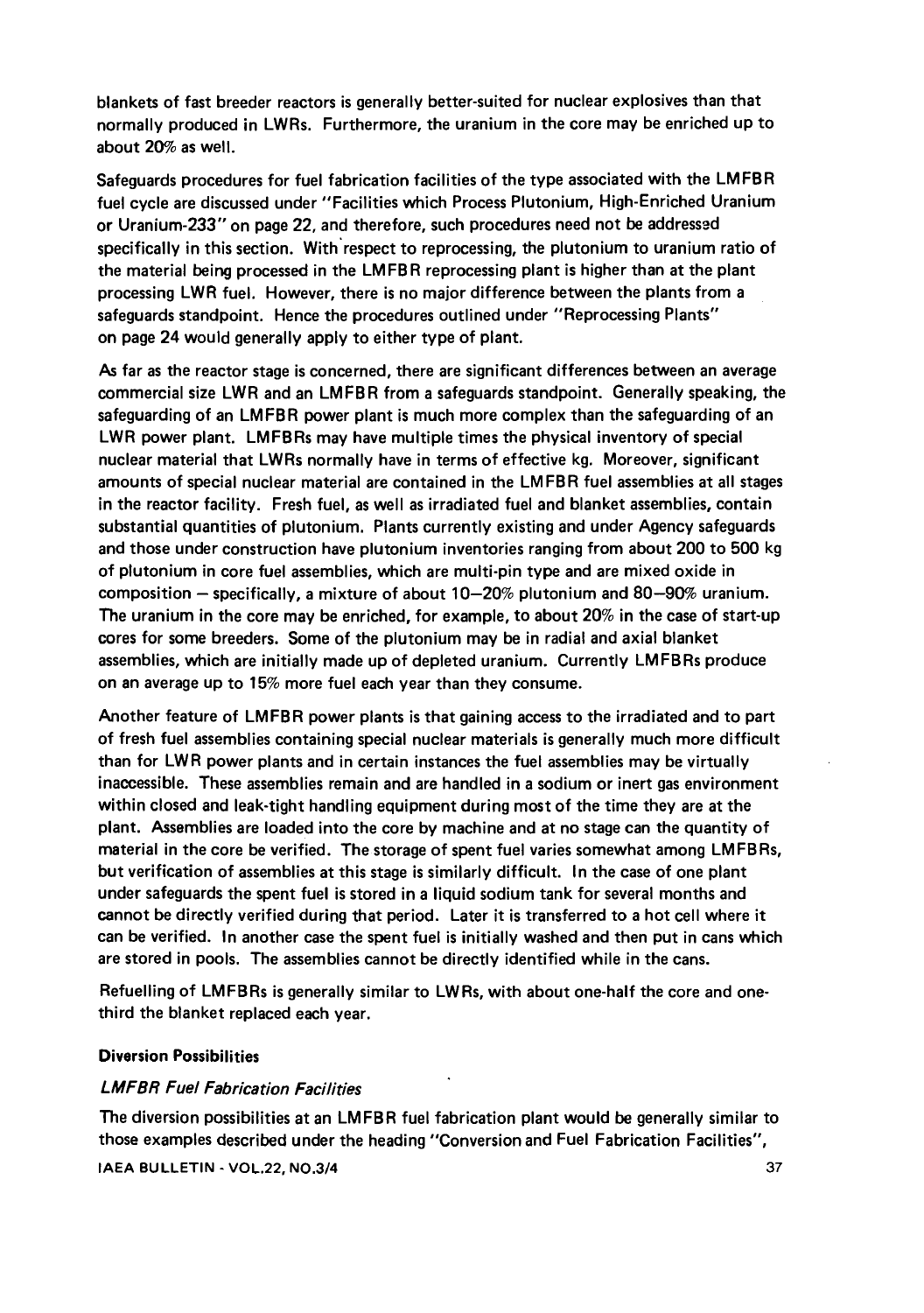pages 18—23, but the specific possibilities would depend on the material components of the fuel being fabricated. The input to the fuel fabrication plant would consist of uranium in the form of depleted or natural uranium dioxide and possibly enriched uranium (about 20% U-235) dioxide as well. It would also consist of pure plutonium dioxide either from the LMFBR reprocessing plant or an LWR reprocessing plant or stockpile. The uranium dioxide and plutonium dioxide are mixed at the fabrication plant and compressed into fuel pellets.

## LMFBRs

Depending on the particular characteristics of the plant the most vulnerable point for diversion at an LMFBR would be the fresh-fuel storage area. However, if the plant has a facility for assembling the fuel pins into assemblies, this facility would present a more attractive diversion location because access to the fuel pins would be less complicated. One or more means of concealment could be utilized including substituting dummy pins, falsifying records, tampering with containment and surveillance devices, etc.

Diversion from the reactor itself and from the spent-fuel area is, in most cases far more difficult. While material quantity in the core and blanket assemblies in the reactor and spent fuel area are virtually impossible to verify directly from the standpoint of the safeguards inspectors, they are also less accessible to a would-be divertor, primarily because they are highly irradiated. Nevertheless, this possibility must be considered.

A last diversion possibility is clandestine irradiation of depleted or natural uranium in the blanket.

# LMFBR Reprocessing Plants

In general, diversion opportunities at an LMFBR reprocessing plant would be similar to those at an LWR reprocessing plant (see Diversion Possibilities, page 25) heightened by the fact that the throughput of plutonium per metric ton of fuel input would be greater by a factor of approximately 10.

## **Detection Target**

The aim of Agency safeguards at LMFBR fuel cycle facilities is to be able to detect, with 95% confidence, a protracted diversion of any or all types of nuclear material at a minimum rate of one significant quantity per year; or the abrupt diversion of more than a significant quantity of quickly convertible special fissionable material within a period of one to three weeks.

## **Safeguards Approach**

## LMFBR Fuel Fabrication Facilities

The Agency carries out continuous inspection at LMFBR fuel fabrication plants, employing the safeguards approach outlined on pages 22—33.

## LMFBRs

Generally, the Agency inspection effort at LMFBRs involves about 50 man-days per year.

Many of the safeguards measures applied at LWRs are also applied at LMFBRs with the major differences arising from the large quantity of sensitive material at the latter and the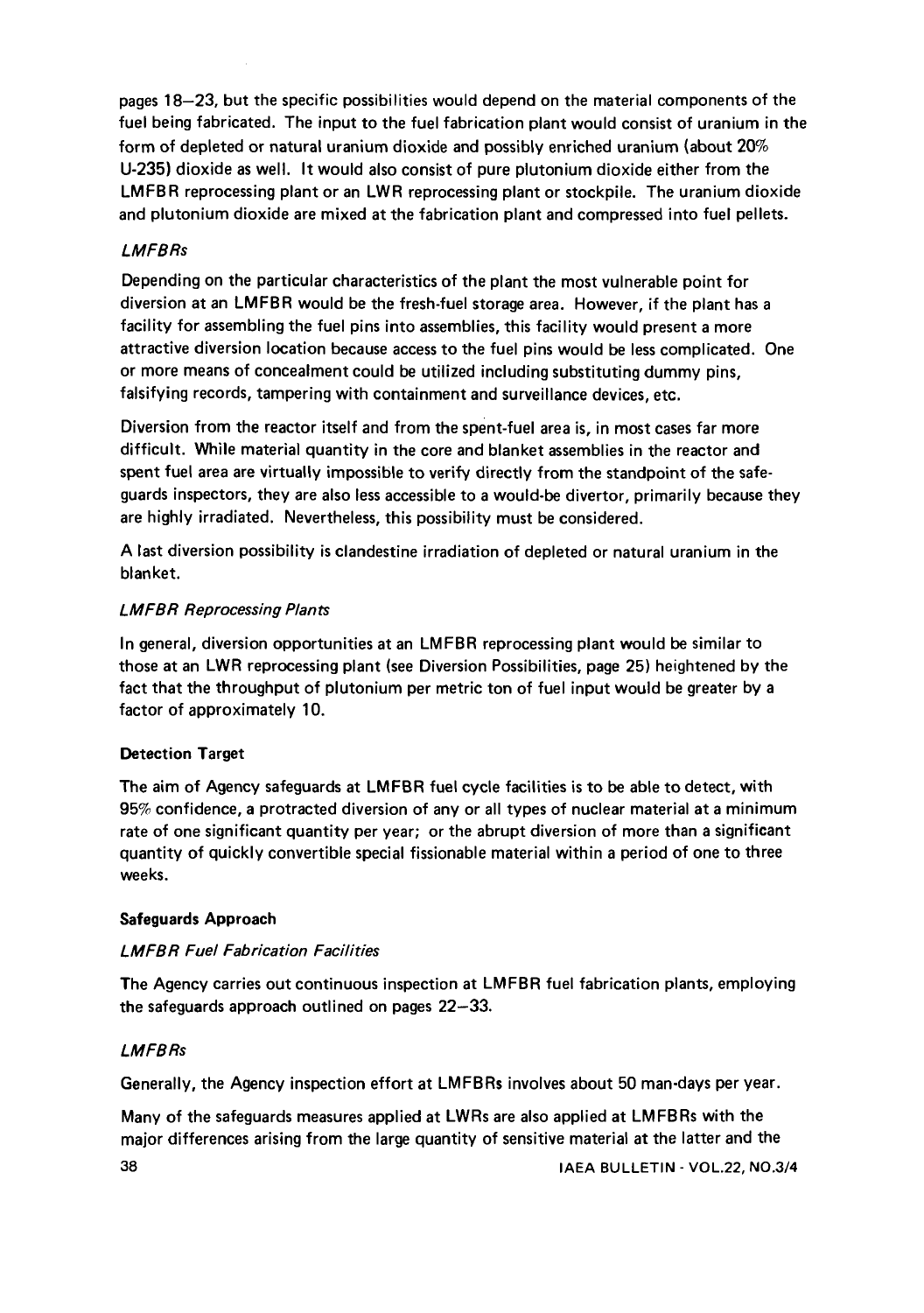consequent need for relatively short detection times. The accounting records are audited to ensure that they are formally correct and are checked to verify that the information contained in them is coherent and consistent with the information contained in the reports submitted to the IAEA. The operating records are audited in the same fashion as the accounting records and are used to establish the distribution of fuel assemblies within the facility.

LMFBRs, as in the case of other reactor types, normally consist of one material balance area. The material balance area may be divided for physical inventory purposes into several key measurement points including the fresh fuel storage, the core and the spent fuel storage area. An additional material balance area may be agreed upon in the event the reactor facility has its own facility for assembling fresh fuel pins or disassembling assemblies containing spent fuel. Key measurement points for determination of nuclear material flow include: receipt and de-exemption of nuclear material, accidental gain, nuclear loss and production in fuel discharged from the reactor, and shipment and exemption of nuclear material, accidental loss. Strategic points for application of containment and surveillance normally include the fresh fuel and blanket assembly storage and transfer routes to the core, the reactor hall, the spent fuel transfer routes, canning operation and storage area, and access routes to other locations of nuclear material at the facility. Normally, physical inventories are taken twice a year and verified by the Agency's inspectors. The operator prepares an itemized list by key measurement point in advance. Procedures used include item counting and identification and non-destructive analysis.

Generally, fresh fuel assemblies shipped to LMFBRs from the mixed-oxide fuel fabrication facility have been verified by using non-destructive assay techniques before shipment and seals have been applied to the shipping containers. Upon arrival at the reactor the seals on the shipping containers are checked by the inspector and the assemblies are verified by identification (from the serial numbers) and item counting as they are transferred from the shipping containers to containers in the fresh fuel storage area. (Each type of container is leak-tight and contains inert gas). Each individual fresh fuel and blanket assembly storage receptacle or container is sealed by the Agency inspector and the storage area is subject to optical surveillance. The mechanisms for the transfer of fuel to and from the core may also be sealed.

Whenever the integrity of containment becomes questionable in the judgement of the Agency's inspectors or in the case of malfunctioning of surveillance devices, verification by item counting and/or non-destructive analysis is likely to be considered necessary at all strategic points at the plant. Barring some such unexpected occurrence, the Agency normally checks the integrity of seals and any other surveillance and containment measures consistent with the detection time for the facility.

Once the fresh fuel (core blanket) assemblies are loaded under sodium by charging machines for transfer to temporary storage or for insertion into the reactor itself the verification procedure becomes very complicated. In fact, it is not possible to verify directly the inventory of the core of the reactor. Therefore, it is necessary for inspectors to be present during the initial loading of the core and blanket for verification of the initial inventory. The core itself is sealed after loading. Thereafter the presence of inspectors is called for during the subsequent loading and unloading of the core and blanket. Otherwise, normal optical surveillance (cameras) and seals are applied to the reactor core during operation. In addition to these measures, other surveillance measures such as a track etch monitor to